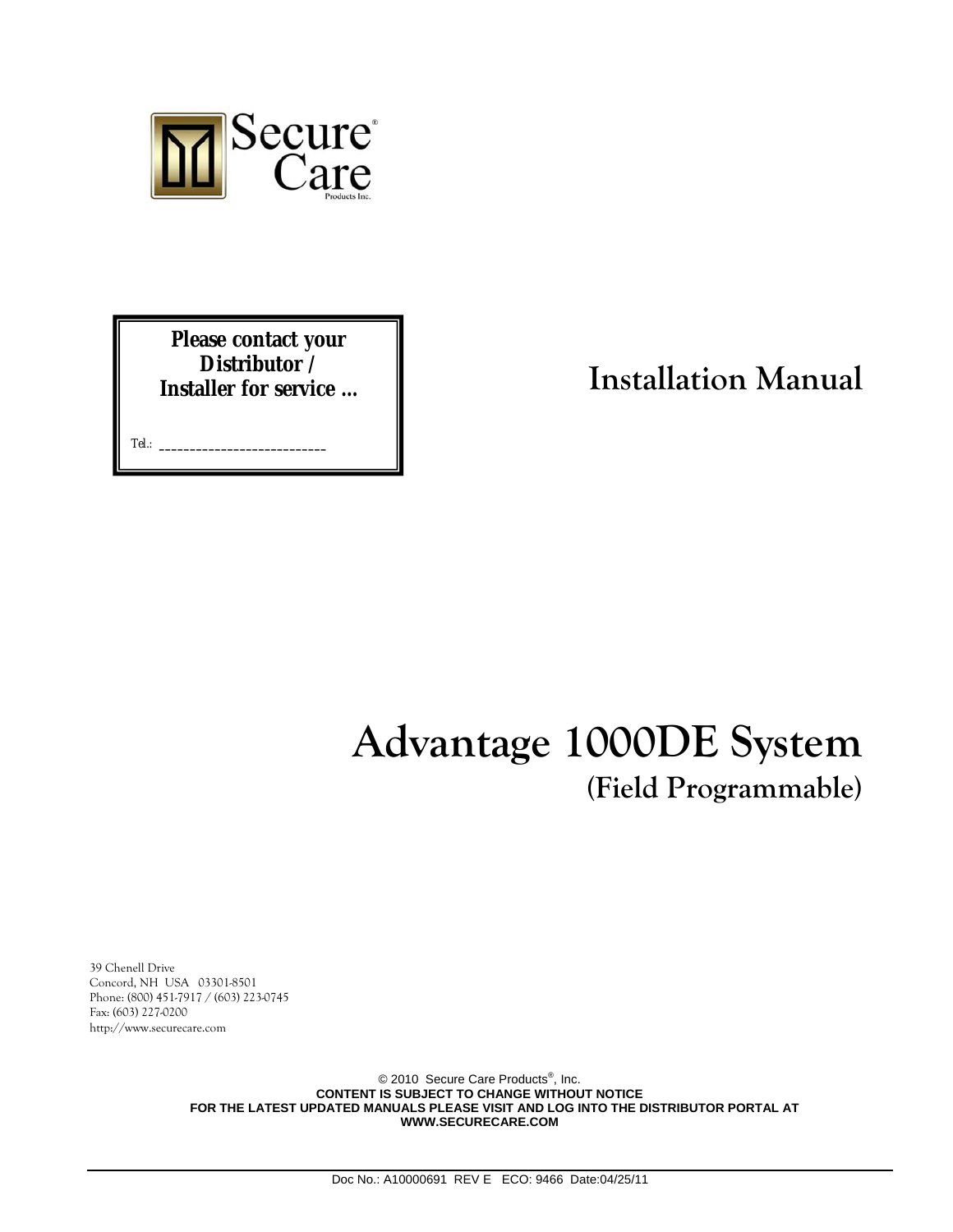# **TABLE OF CONTENTS**

|                                               | <b>SECTION 1 IMPORTANT NOTICES</b>            | $6\phantom{1}6$ |
|-----------------------------------------------|-----------------------------------------------|-----------------|
|                                               | <b>SECTION 2 SYSTEM BLOCK DIAGRAM</b>         | 9               |
|                                               | <b>SECTION 3 POWER REQUIREMENTS</b>           | 10              |
| Power Supply for Exit Panel                   |                                               | 11              |
|                                               | <b>SECTION 4 TYPICAL INSTALLATION</b>         | 12              |
|                                               | <b>SECTION 5 SPECIFICATIONS</b>               | 13              |
|                                               | <b>SECTION 6 SYSTEM COMPONENTS</b>            | 14              |
|                                               | <b>SECTION 7 STANDARD FEATURES</b>            | 17              |
|                                               | <b>SECTION 8 INSTALLATION AND CONNECTIONS</b> | 18              |
| 4 & 8 Channel Nurse Station Connections       |                                               | 18              |
| A02030901 (A02040901)                         | 203/204 LED Nurse Station Annunciator         | 18<br>18        |
| 20<br><b>Scepter Antenna Connections</b>      |                                               |                 |
| 21<br>Multiple Scepter Antenna Connections    |                                               |                 |
| Adjusting Range on the ADV 1000DE Exit Panel. |                                               | 22              |
| <b>Magnetic Door Contact Connections</b>      |                                               | 23              |
| <b>Elevator Connections</b>                   |                                               | 24              |
| <b>Remote Keypad Connections</b>              |                                               | 25              |
| <b>Electromagnetic Lock Connections</b>       |                                               | 26              |
| <b>Delayed Egress Connections</b>             |                                               | 27              |
| <b>Push Button Connections</b><br>28          |                                               |                 |
| <b>Fire Alarm Connections</b><br>28           |                                               |                 |
| <b>SECTION 9</b>                              | PROGRAMMING INSTRUCTIONS                      | 30              |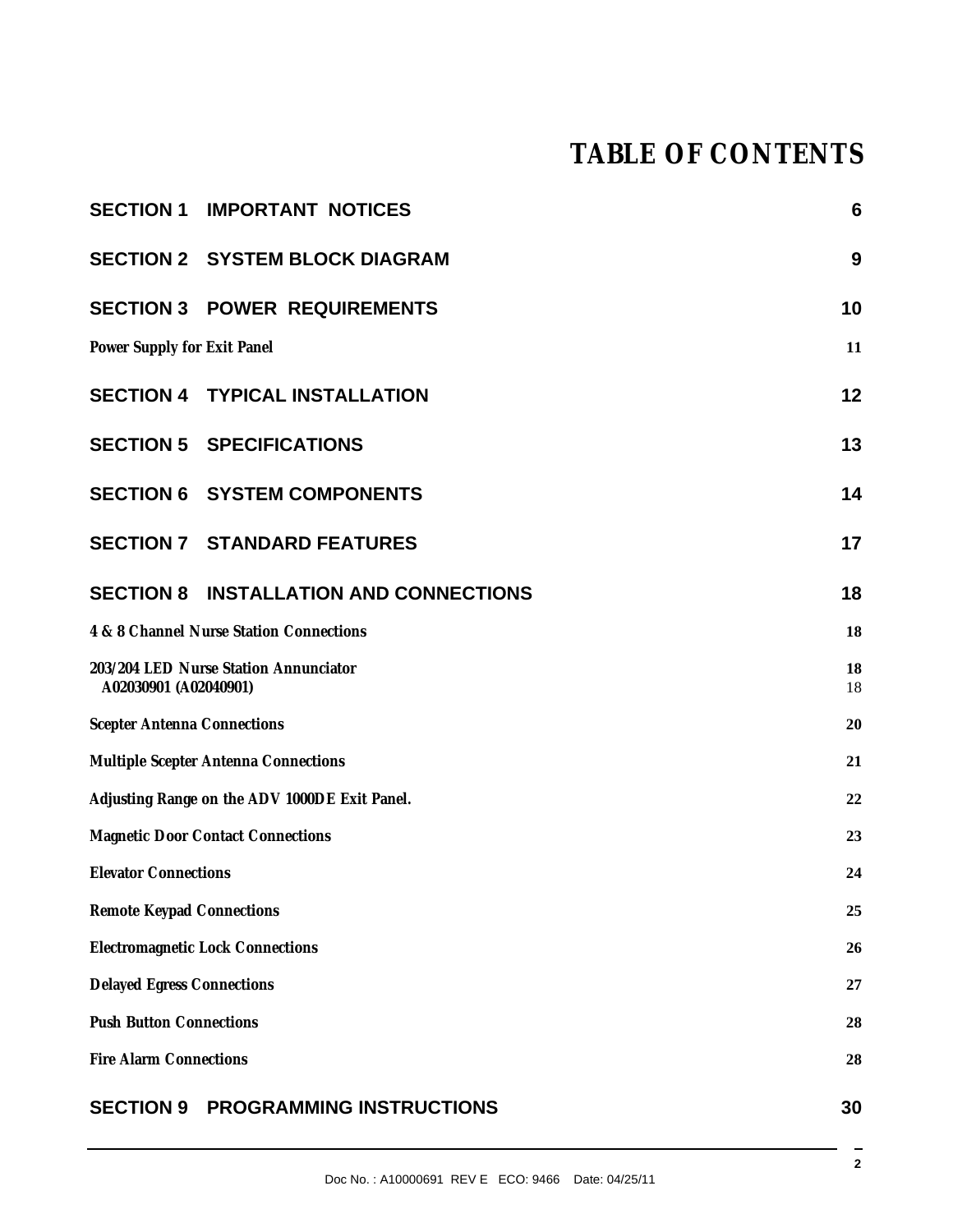| Programming the PM Feature                                                                                     | 31 |
|----------------------------------------------------------------------------------------------------------------|----|
| Delayed Egress Release Time                                                                                    | 33 |
| No Code/ Irreversible Delayed Egress                                                                           | 33 |
| Latching Fire Alarm                                                                                            | 34 |
| Life Safety Lock                                                                                               | 34 |
| <b>Silent Fire Alarm</b>                                                                                       | 34 |
| Delayed Egress Activation Time                                                                                 | 34 |
| TESTING THE ADVANTAGE 1000DE PERIMETER ACCESS CONTROL 35<br><b>SECTION 10</b>                                  |    |
| RECOMMENDED WEEKLY TESTING                                                                                     | 35 |
| Testing the Patient Escort and Anti-tailgate Features                                                          | 35 |
| Testing the Remote Keypad                                                                                      | 35 |
| Testing the Remote Push Button                                                                                 | 35 |
| Testing the Advanced Security Mode Feature                                                                     | 35 |
| RECOMMENDED ANNUAL SERVICE                                                                                     | 35 |
| <b>Battery Replacement</b>                                                                                     | 35 |
| <b>TESTING THE ADVANTAGE 1000DE WITH DELAYED EGRESS</b><br><b>SECTION 11</b><br><b>MAGNETIC LOCKING SYSTEM</b> | 36 |
| RECOMMENDED WEEKLY TESTING                                                                                     | 36 |
| Testing the Patient Escort and Anti-tailgate Features                                                          | 36 |
| Testing the Delayed Egress Feature                                                                             | 36 |
| Testing the Remote Keypad                                                                                      | 36 |
| Testing the Remote Push Button                                                                                 | 36 |
| Testing the Advanced Security Mode Feature                                                                     | 36 |
| RECOMMENDED MONTHLY TESTING                                                                                    | 37 |
| Fire Alarm Release Test                                                                                        | 37 |
| RECOMMENDED ANNUAL SERVICE                                                                                     | 37 |
| <b>Battery Replacement</b>                                                                                     | 37 |
| <b>SECTION 12 REPLACEMENT PARTS LIST</b>                                                                       | 38 |

3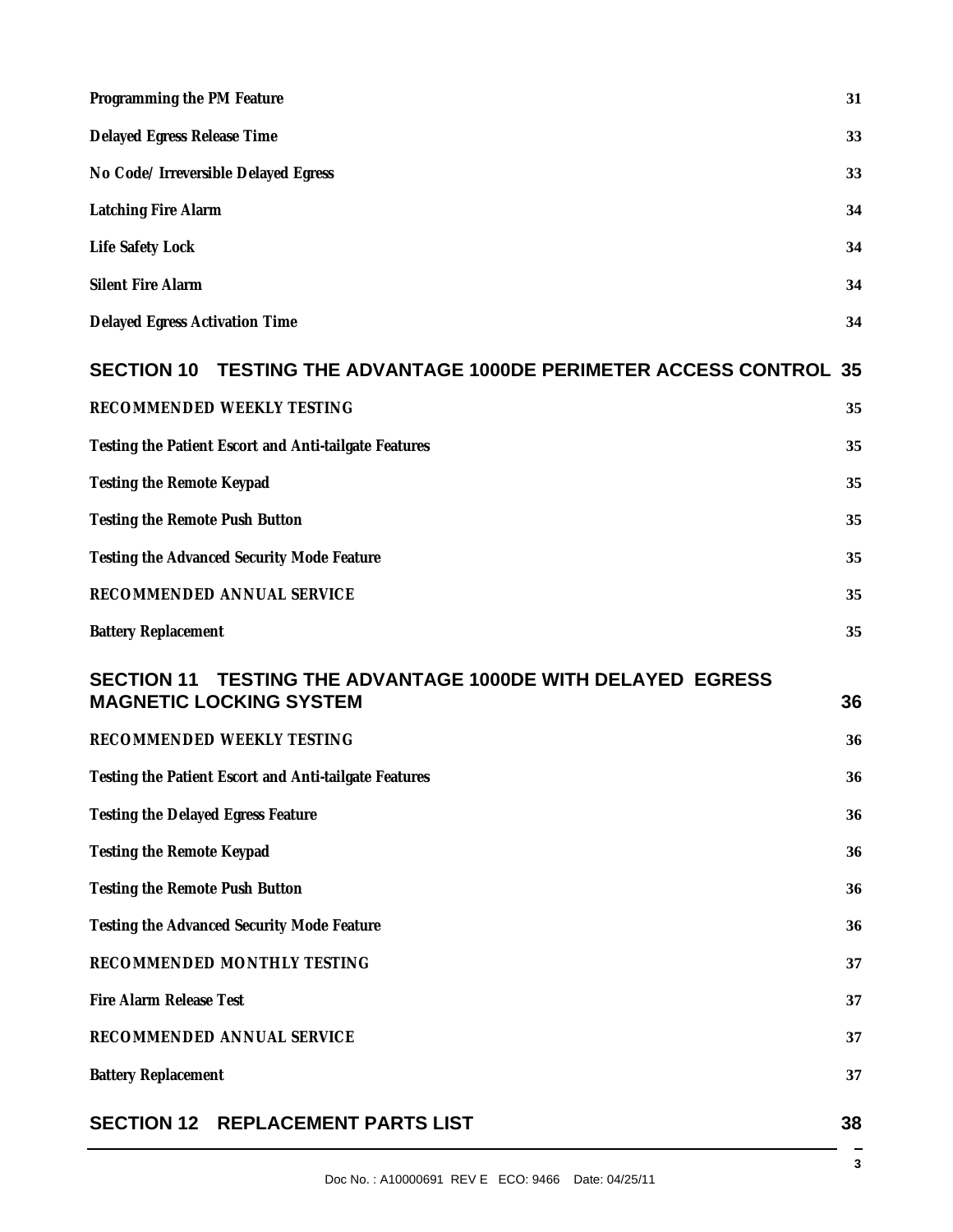| SECTION 13 GENERAL PRODUCT WARRANTY STATEMENT | 39 |
|-----------------------------------------------|----|
| 1. Notices                                    | 39 |
| 2. Limited Warranty                           | 41 |
| 3. Limitations of Liability                   |    |
| 4. Governing Law and Arbitration              | 42 |
| 5. Severability                               | 42 |
| 6. Waiver                                     | 43 |
| <b>SECTION 14 COMPLIANCE STATEMENTS</b>       | 44 |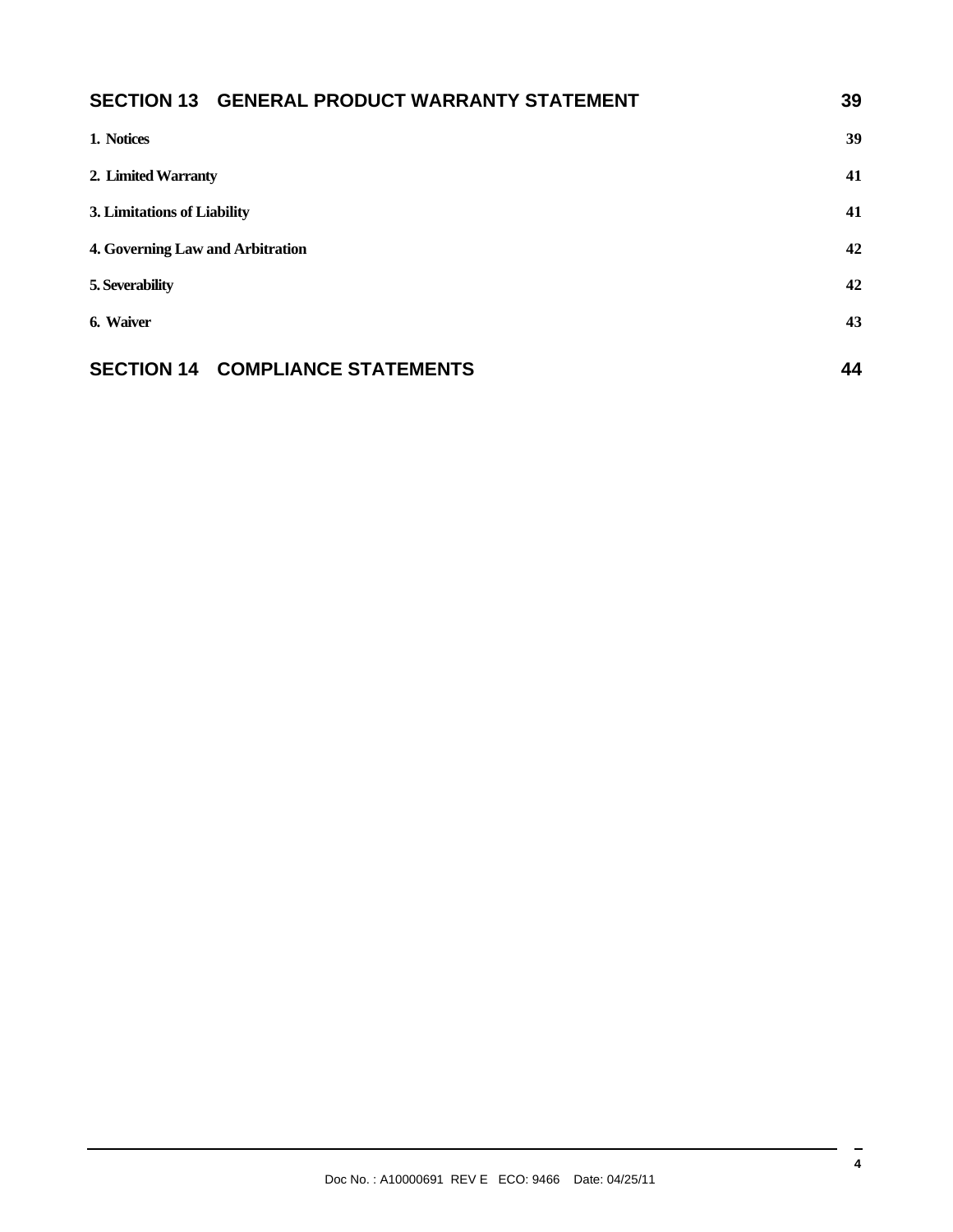# *INDEX OF FIGURES*

| Figure 2-1  | <b>System Block Diagram</b>                                               | 9  |
|-------------|---------------------------------------------------------------------------|----|
| Figure 3-1  | <b>Advantage 1000DE Power Requirements</b>                                | 10 |
| Figure 6-1  | <b>Advantage 1000DE Exit Panel Front View</b>                             | 14 |
| Figure 6-2  | <b>Advantage 1000DE Exit Panel Rear Connections View</b>                  | 14 |
| Figure 6-3  | <b>Flush Mount Back Box</b>                                               | 15 |
| Figure 6-4  | <b>Surface Mount Box</b>                                                  | 16 |
| Figure 8-1  | <b>Single or Double Nurse Station Connections</b>                         | 18 |
| Figure 8-2  | <b>Nurse Station Front View</b>                                           | 18 |
| Figure 8-3  | <b>Advantage 1000DE to Sounder Connections</b>                            | 19 |
| Figure 8-4  | <b>Single Antenna Connections</b>                                         | 20 |
| Figure 8-5  | <b>Double Scepter Connection</b>                                          | 21 |
| Figure 8-6  | <b>Scepter Antenna Location for Double Door</b>                           | 21 |
| Figure 8-7  | <b>Range Adjustment Potentiometer</b>                                     | 22 |
| Figure 8-8  | <b>Advantage 1000DE to Magnetic Door Contact Connections</b>              | 23 |
| Figure 8-9  | <b>Advantage 1000DE to two Magnetic Door Contacts Connections</b>         | 23 |
| Figure 8-10 | <b>Advantage 1000DE to Elevator Control Connections</b>                   | 24 |
| Figure 8-11 | <b>Advantage 1000DE to Remote Keypad Connection</b>                       | 25 |
| Figure 8-12 | <b>Advantage 1000DE to Electromagnetic Lock Connections</b>               | 26 |
| Figure 8-13 | <b>Advantage 1000DE to Two Electomagnetic Locks Connections.</b>          | 26 |
| Figure 8-14 | Advantage 1000DE to a Single Delayed Egress Switch Connections.           | 27 |
| Figure 8-15 | <b>Advantage 1000DE to Double Delayed Egress Switch Connections.</b>      | 27 |
| Figure 8-16 | <b>Advantage 1000DE to a Momentary Push Button Connections.</b>           | 28 |
| Figure 8-17 | <b>Advantage 1000DE to Fire Alarm Control Panel.</b>                      | 28 |
| Figure 8-18 | Multiple Advantage 1000DE Panels to Fire Alarm Control Panel Connections. | 29 |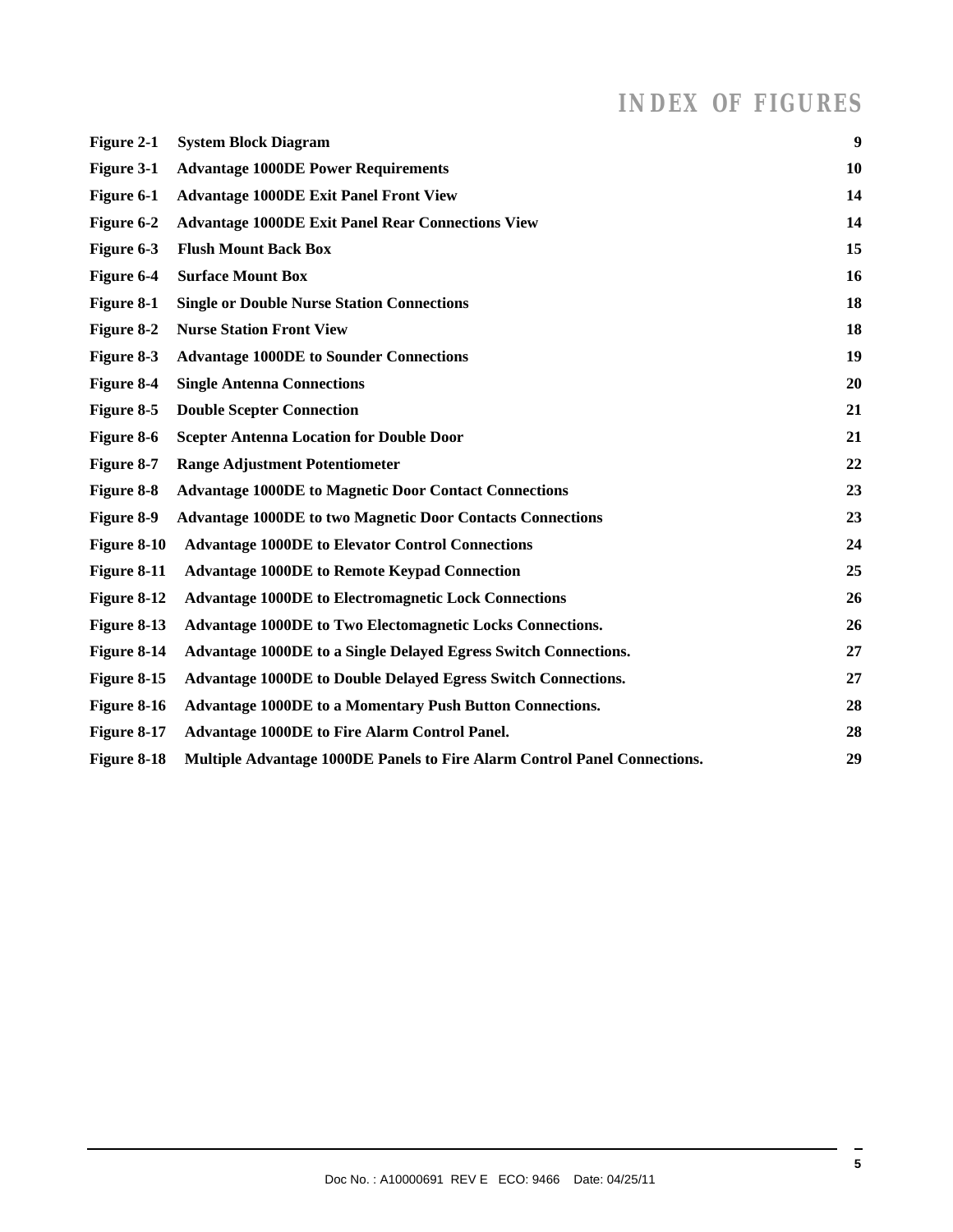# **SECTION 1 IMPORTANT NOTICES**

## **PLEASE READ THIS MANUAL BEFORE BEGINNING THE INSTALLATION OF A SECURE CARE SYSTEM**

This installation manual is provided for reference by purchasers and installers of Secure Care Products, Inc.'s ("Secure Care's") systems. This manual is not intended as a catalog of warnings for the protection of anyone or as a substitute for obtaining professional training or assistance in the design of a facility's security procedures and systems, or in the installation, set-up, testing, support, operation, maintenance, repair or use of Secure Care's systems. Nothing in this manual modifies the terms of Secure Care's General Product Warranty Statement or of any written agreement signed by Secure Care or creates further warranties or extends benefits of any sort to anyone beyond those already expressly established in Secure Care's General Product Warranty Statement and in any written contract signed by Secure Care.

#### **1. Secure Care is Not Responsible for the Locks**

 ALL LOCKS USED WITH SECURE CARE'S SYSTEM ARE DESIGNED, MANUFACTURED, LABELED AND DELIVERED SOLELY BY AN INDEPENDENT VENDOR OVER WHOM SECURE CARE HAS NO CONTROL AND FOR WHOSE ACTIONS OR FAILURES TO ACT SECURE CARE DISCLAIMS ALL RESPONSIBILITY. REGARDLESS OF WHETHER THE LOCKS CARRY SECURE CARE'S LOGO OR NAME OR ANY OTHER TRADEMARK, SERVICE MARK OR TRADE NAME USED OR CLAIMED BY SECURE CARE, SECURE CARE DISCLAIMS ALL WARRANTIES, EXPRESS OR IMPLIED, WITH RESPECT TO THE LOCKS AND/OR THEIR USE WITH OR OPERATION IN THE SECURE CARE SYSTEM, INCLUDING, WITHOUT LIMITATION, ALL IMPLIED WARRANTIES OF MERCHANTABILITY, FITNESS FOR A PARTICULAR PURPOSE, TITLE AND/OR NON-INFRINGEMENT. SECURE CARE ALSO DISCLAIMS ALL OBLIGATIONS WITH RESPECT TO THE LOCKS AND/OR THEIR USE WITH OR OPERATION IN THE SECURE CARE SYSTEM THAT MIGHT OTHERWISE ARISE OR BE IMPLIED FROM THE FACT THAT SUCH LOCKS CARRY SECURE CARE'S LOGO OR NAME OR ANY OTHER TRADEMARK, SERVICE MARK OR TRADE NAME USED OR CLAIMED BY SECURE CARE OR FROM THE DELIVERY OR INSTALLATION OF THE LOCKS WITH SECURE CARE SOFTWARE, PARTS AND/OR PRODUCTS OR FROM A COURSE OF DEALING OR USAGE IN TRADE. ALL RESPONSIBILITY FOR DESIGNING, MANUFACTURING, LABELING AND WARNING OF HIDDEN DEFECTS OR DANGERS IN THE LOCKS AND/OR THEIR USE WITH AND OPERATION IN THE SECURE CARE SYSTEM RESTS EXCLUSIVELY WITH THE INDEPENDENT VENDOR, AND ANY CLAIMS, COSTS, DAMAGES OR LIABILITIES ARISING FROM THE LOCKS AND/OR THEIR USE WITH OR OPERATION IN THE SECURE CARE SYSTEM SHALL BE MADE SOLELY AGAINST THE INDEPENDENT VENDOR.

#### **2. Secure Care Is Not Responsible for The Computer Hardware.**

 IF YOU PURCHASE COMPUTER HARDWARE THROUGH SECURE CARE AND REQUEST THAT SECURE CARE SOFTWARE BE INSTALLED AND TESTED ON THAT HARDWARE AT THE FACTORY, SECURE CARE WARRANTS ONLY THAT THE HARDWARE AND THE SOFTWARE PACKAGES WERE INSTALLED, SET-UP AND TESTED PRIOR TO SHIPMENT IN ACCORDANCE WITH ALL SECURE CARE PRODUCT MANUALS AND THAT, AT THE TIME THE HARDWARE AND THE SOFTWARE PACKAGES WERE FINALLY INSPECTED AT THE FACTORY, THEY WERE PERFORMING (SUBJECT TO SECURE CARE'S SPECIFIED TOLERANCES) IN ACCORDANCE WITH SECURE CARE'S SPECIFICATIONS. SECURE CARE WILL NOT BE RESPONSIBLE FOR ANY DEFECTS IN OR PROBLEMS CAUSED BY THE HARDWARE, ALL CLAIMS FOR WHICH MUST BE MADE TO THE HARDWARE MANUFACTURER AND/OR VENDOR. SECURE CARE DISCLAIMS ALL WARRANTIES, EXPRESS OR IMPLIED, WITH RESPECT TO THE HARDWARE AND/OR ITS USE WITH OR OPERATION IN THE SECURE CARE SYSTEM, INCLUDING, WITHOUT LIMITATION, ALL IMPLIED WARRANTIES OF MERCHANTABILITY, FITNESS FOR A PARTICULAR PURPOSE, TITLE AND/OR NON-INFRINGEMENT. SECURE CARE ALSO DISCLAIMS ALL OBLIGATIONS WITH RESPECT TO THE HARDWARE AND/OR ITS USE WITH OR OPERATION IN THE SECURE CARE SYSTEM THAT MIGHT OTHERWISE ARISE OR BE IMPLIED FROM THE FACT THAT SUCH HARDWARE CARRIES SECURE CARE'S LOGO OR NAME OR ANY OTHER TRADEMARK, SERVICE MARK OR TRADE NAME USED OR CLAIMED BY SECURE CARE OR FROM THE DELIVERY OR INSTALLATION OF THE HARDWARE WITH SECURE CARE SOFTWARE, PARTS AND/OR PRODUCTS OR FROM A COURSE OF DEALING OR USAGE IN TRADE. ALL RESPONSIBILITY FOR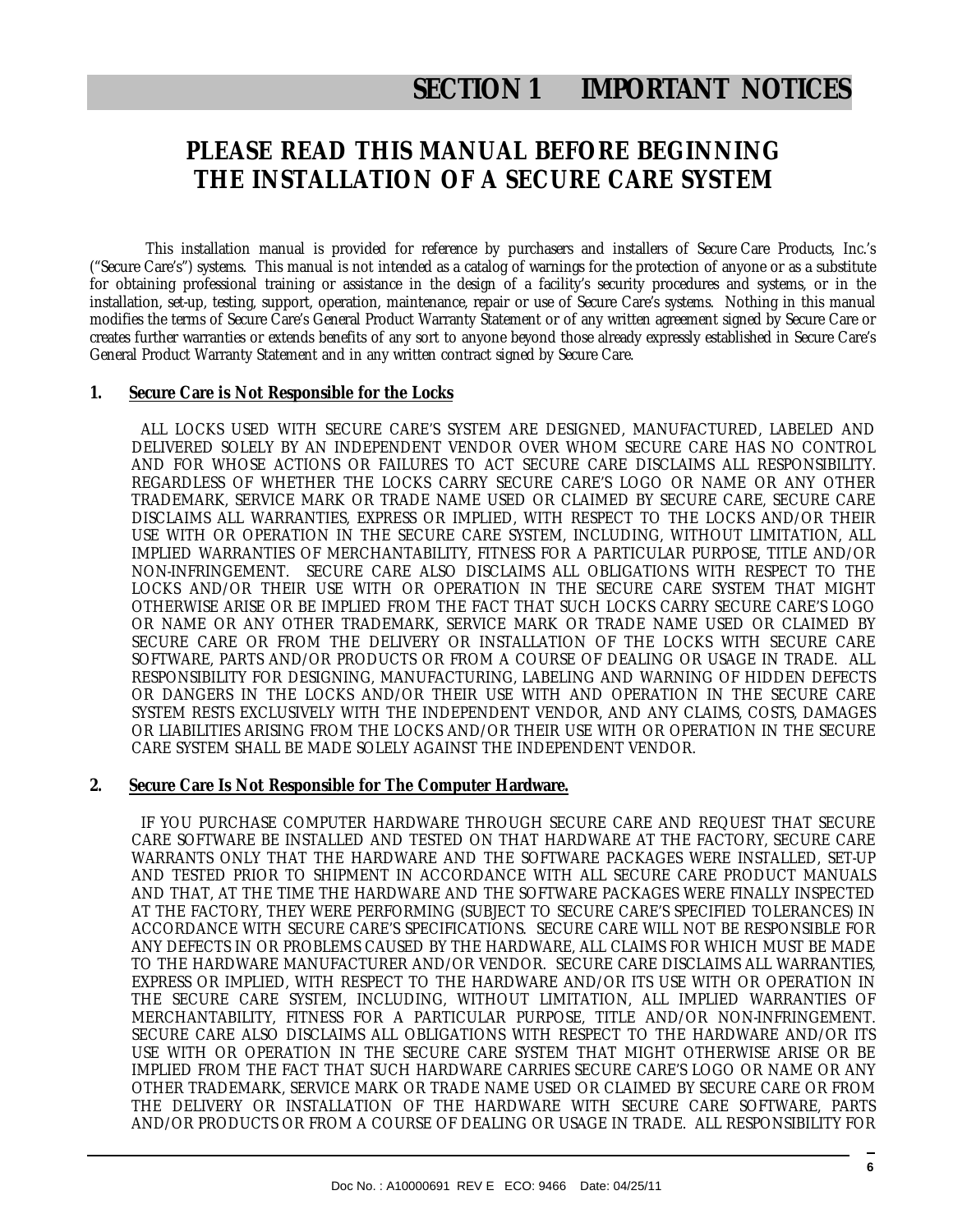DESIGNING, MANUFACTURING, LABELING AND WARNING OF HIDDEN DEFECTS OR DANGERS IN THE HARDWARE AND/OR ITS USE WITH AND OPERATION IN THE SECURE CARE SYSTEM RESTS EXCLUSIVELY WITH THE HARDWARE MANUFACTURER AND/OR VENDOR, AND ANY CLAIMS, COSTS, DAMAGES OR LIABILITIES ARISING FROM THE HARDWARE AND/OR ITS USE WITH OR OPERATION IN THE SECURE CARE SYSTEM SHALL BE MADE SOLELY AGAINST THE HARDWARE MANUFACTURER AND/OR VENDOR.

#### **3. Several Factors Outside the Secure Care System Can Affect its Performance**

 Secure Care's software, parts and products are designed for operation in a wireless system. However, the range, performance, and predictability of any wireless system, including Secure Care's, is dependent on several factors, including, but not limited to, the following: building structure; environmental extremes (e.g., temperature, earth tremors, air pollution, etc.); the proximity of other wireless devices; the presence of variable speed products; sources of Radio Frequency Interference (RFI); physical orientation and positioning of the equipment; and sources of Electro Static Discharge (ESD). Secure Care is not responsible for the effect of these types of factors on operation of its software, parts and products and disclaims all responsibility for any claim relative thereto.

#### 4. **The Secure Care System Must be Properly Installed**

Secure Care's system must be installed, set-up, tested, supported, operated, maintained, repaired and used only in accordance with all manuals and instructions (including the user, installation, technical and other manuals) issued by Secure Care (the "Product Manuals"). It is your responsibility to assure that any person who might be installing, setting-up, testing, supporting, maintaining or repairing the Secure Care system knows the contents of and has access to the Product Manuals and has successfully completed Secure Care technical training. It is also your responsibility to assure that any person who might be operating or using this Product knows the contents of and has access to the Product Manuals and has successfully completed Secure Care in-service training. Secure Care can not be responsible for performance problems caused by a failure to follow prescribed and appropriate procedures for installation, set-up, testing, support, operation, maintenance, repair and use.

All adjustable features on new and repaired Secure Care software, parts and products are shipped with "factory default" settings. These "factory default" settings may not comply with building and life safety codes or other applicable laws and regulations in the location where they are installed or operated. Secure Care strongly recommends, therefore, that the settings on all Secure Care software, parts and products be checked and, if necessary, reset to comply with local building and life safety codes and other applicable laws and regulations at the time of any installation, set-up, testing, support, maintenance or repair.

#### 5. **Performance of the Secure Care System Software Depends on Proper Maintenance**

Secure Care's system is driven by software. However, the performance and reliability of any software-driven system depends on adequately maintaining the recommended minimum configuration of computing platform, operating systems and applications programs and on regularly performing industry-standard and application-specific backup processes. If recommended minimum configurations of computing platform, operating systems, and applications programs are not adequately maintained, or if appropriate backups are not regularly performed, the software may not drive the system as intended. Secure Care is not responsible for operational problems caused by a failure to perform these maintenance and backup procedures and disclaims all responsibility for any claim relative thereto.

#### 6. **Only a Qualified Service Technician Should Work on a Secure Care System**

Secure Care does not authorize, and strongly recommends against, any installation or field replacement of software, parts or products by untrained contractors or facility staff. Such work can be hazardous, can render the system ineffective and will void any Secure Care warranty or liability that might otherwise relate to the system.

Before any software, parts or products which have been designed and manufactured by Secure Care can be safely installed, set-up, tested, supported, maintained or repaired, technical training in accordance with standards established by Secure Care is required. Regardless of how Secure Care's software, parts or products are obtained, they should not be installed, set-up, tested, supported, maintained or repaired by any person who has not satisfactorily completed that technical training (a "qualified service technician".) When Secure Care's software, parts or products are sold separately from installation services, it is assumed that only a qualified service technician will conduct any installation, set-up, testing, support, maintenance or repair involving that software, part or products.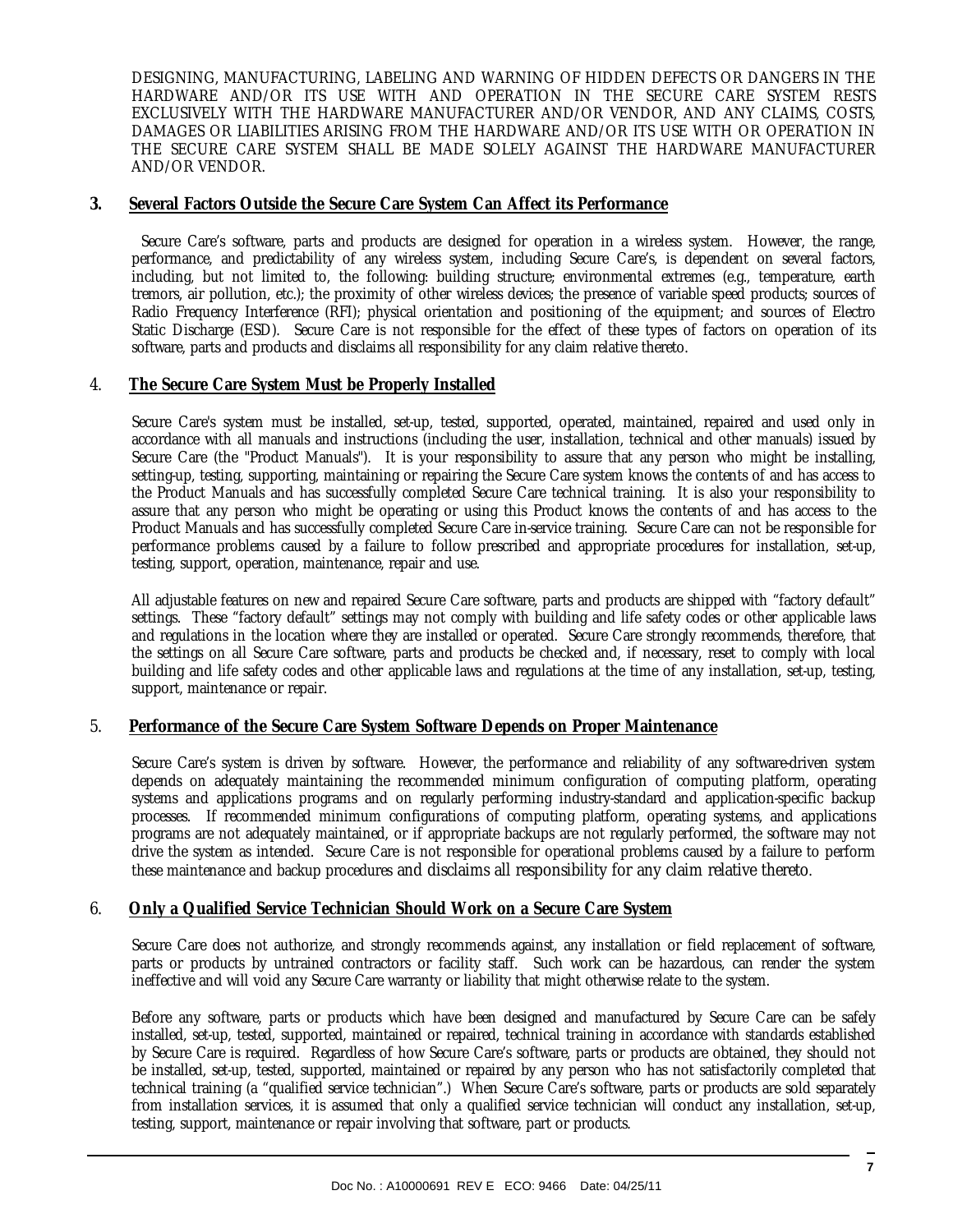#### 7. **Any Work Must Comply with Electrical and Life Safety Codes**

It is important that any installation, set-up, testing, support, operation, maintenance, repair or use involving the system comply with all local and national electrical and life safety codes. If you have any questions about compliance with those codes, please contact your local authorities.

#### 8. **Immediately Have Replacements or Repairs Checked On-Site by a Qualified Service Technician**

Secure Care receives and responds to telephone and dial-in inquires (the "Help Line") about its software, parts and products for the purpose of discussing users' experiences with Secure Care's system, helping users better understand how their systems work, and providing ideas about what may be causing difficulties. However, Secure Care cannot accurately diagnose the cause of any problems or give complete instructions on how to fix problems over the telephone or Internet. The only way to assure that software, parts or products are installed, set-up, tested, supported, maintained or repaired correctly or that a Secure Care system is functioning properly is to have it examined on site by a qualified service technician. In addition, Secure Care software, parts and products cannot be operated or used correctly by anyone who has not successfully completed Secure Care in-service training. Secure Care's Help Line is not a substitute for on-site diagnosis and servicing by a qualified service technician or for successful completion of Secure Care inservice training. Secure Care strongly recommends that any installation, set-up, testing, support, maintenance or repair of a system that is performed by a person who has not satisfactorily completed technical training in accordance with standards established by Secure Care be immediately checked on-site by a qualified service technician.

WARNING: EVEN SLIGHT MODIFICATIONS TO THE SYSTEM OR CHANGES IN THE OPERATING ENVIRONMENT MAY CAUSE SECURE CARE'S SYSTEM TO MALFUNCTION. THE ONLY WAY TO ASSURE THAT SECURE CARE'S SYSTEM HAS BEEN INSTALLED, SET-UP, TESTED, SUPPORTED, MAINTAINED AND REPAIRED CORRECTLY IS TO HAVE A QUALIFIED SERVICE TECHNICIAN DO THE WORK.

#### **9. The Secure Care System is not a Substitute for Careful Identification and Monitoring by Professional Staff**

Secure Care's software, parts and products have been designed to augment a facility's reasonable procedures for protecting residents, patients, and infants. However, no system or combination of procedures and equipment can eliminate all risk or assure complete security. Secure Care's system is not intended as a substitute for the careful identification and monitoring of residents, patients, and infants by a facility's professional staff.

Revised 11/16/07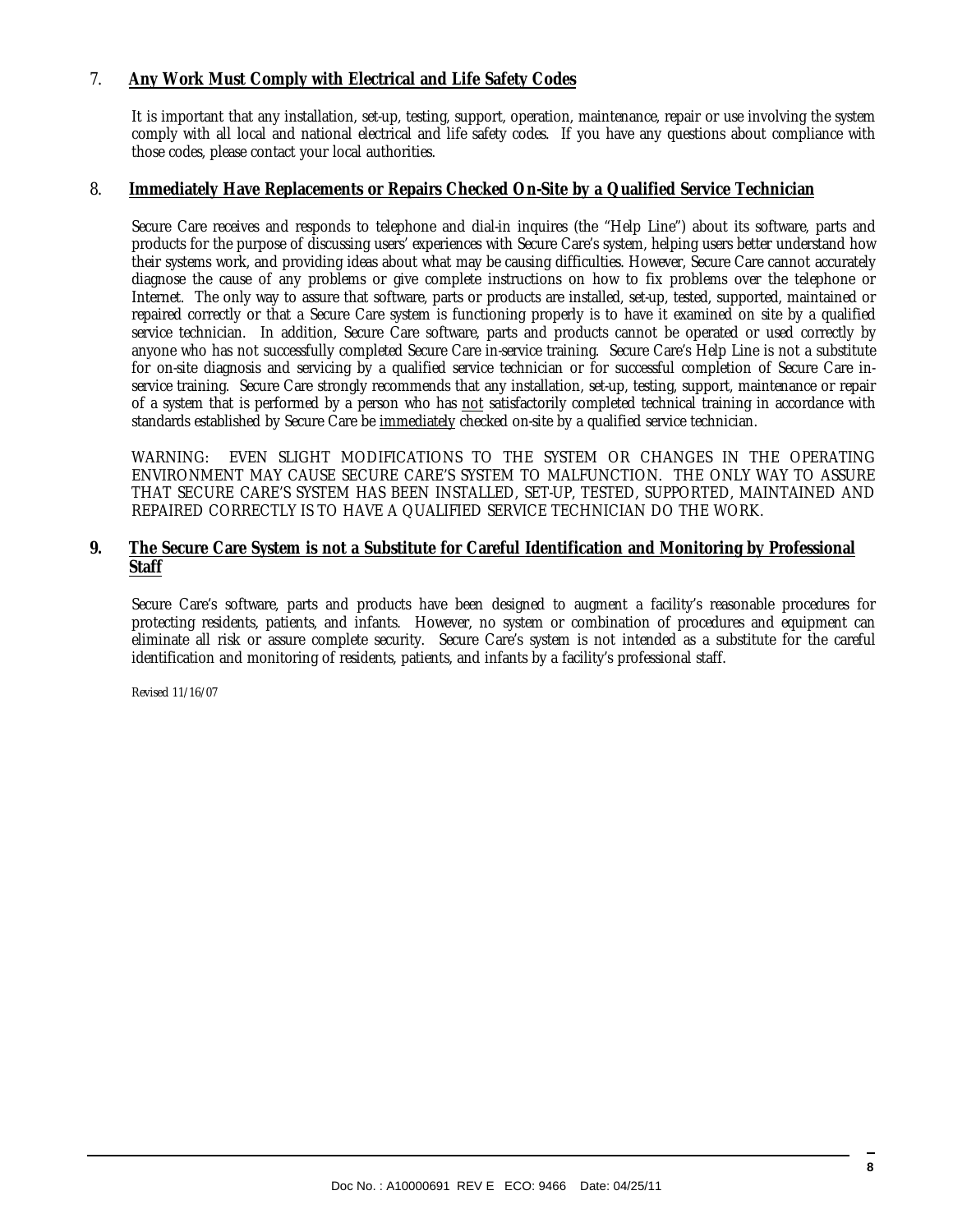# **SECTION 2 SYSTEM BLOCK DIAGRAM**

**A01350691 ADV 1000DE System Block Diagram Fig. 2** 



**Typical Installation Wiring Diagram**





NOTE: **A Secure Care approved central power supply (A40020901) may be used in place of wall mount power supplies**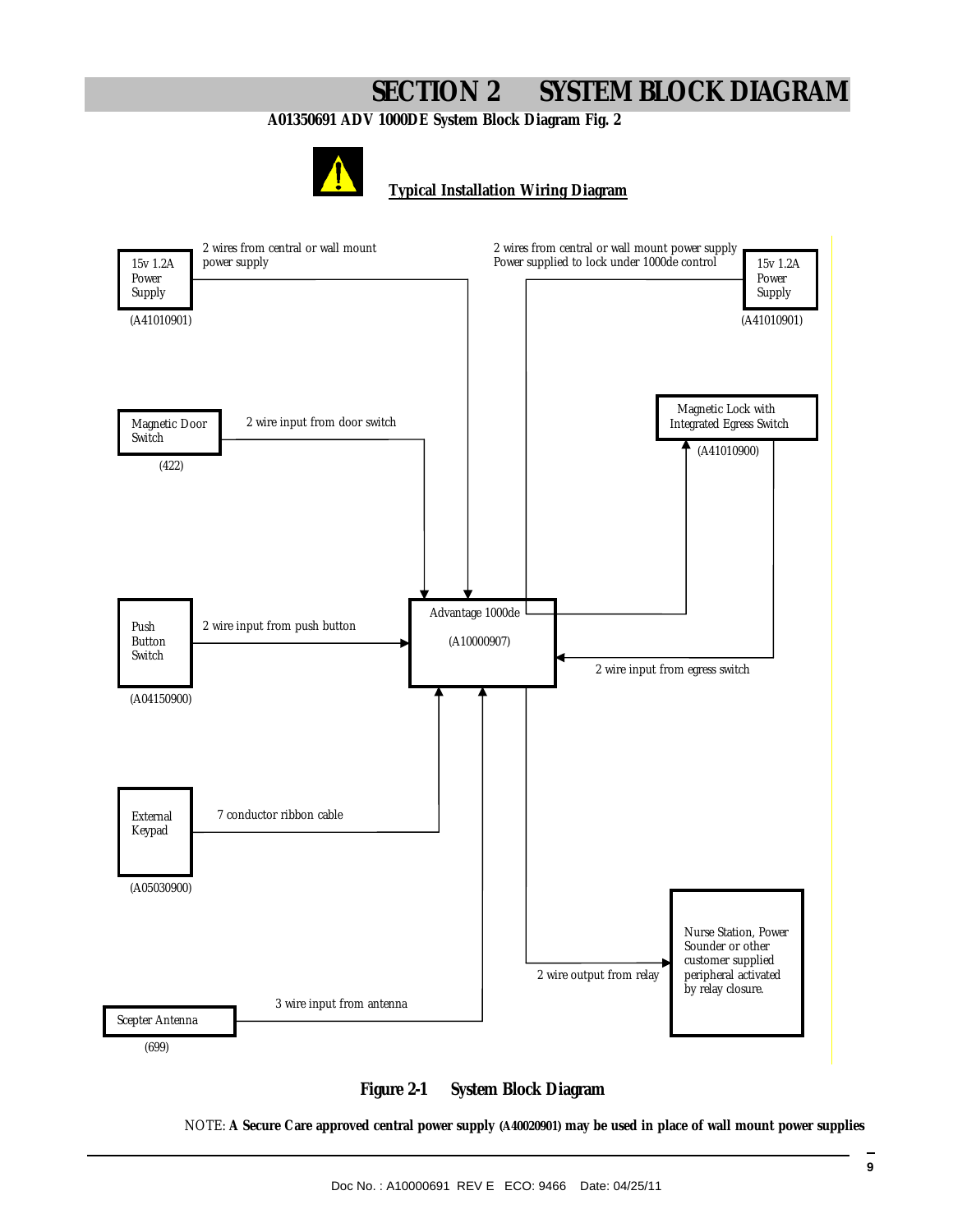A non switched 110VAC (overseas 220AC) duplex outlet (2A) is required within 12 feet (3.7 meters) of each Advantage 1000DE Exit location if a wall mount power supply is used.

1000de can be powered from a Condor Model No. 3A-183WP15 (Ratings: Input: 100-240VAC, 50/60 Hz 38VA; Output: 15VDC, 1.2A) wall mount local power supply (SCP# A41010901). An optional Electronic Security Devices STS-10CEELACI16CL (Ratings: Input: 110/220/230VAC; Output: 12VDC, 8A) central power supply (SCP# B40001016) may be used to power several 1000de's. The use of emergency power circuits are highly recommended due to possible facility power failures

**NOTE: Do not extend the power supply cord attached to the wall mount supply. The maximum distance the duplex outlet should be from the Advantage 1000DE is 12 feet (3.7 meters).** 



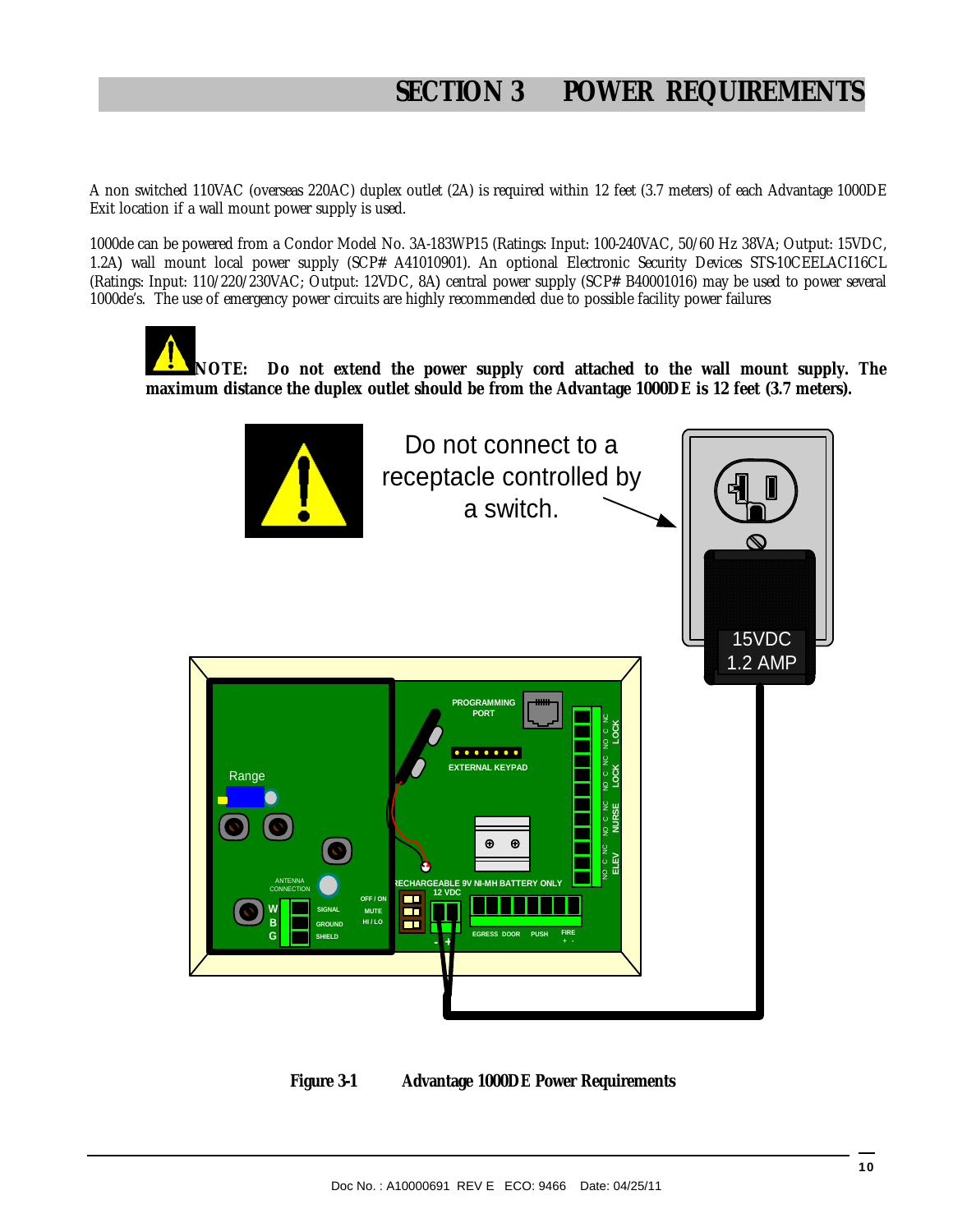# **SECTION 3 POWER REQUIREMENTS**

## **Power Supply for Exit Panel**



**12VDC 8AMP POWER SUPPLY**

**Power wire is UL requirement. Failure to use this wire removes UL Listing. Power Wire 14/2 Stranded Unshielded (SCP Part # C60008473 ).**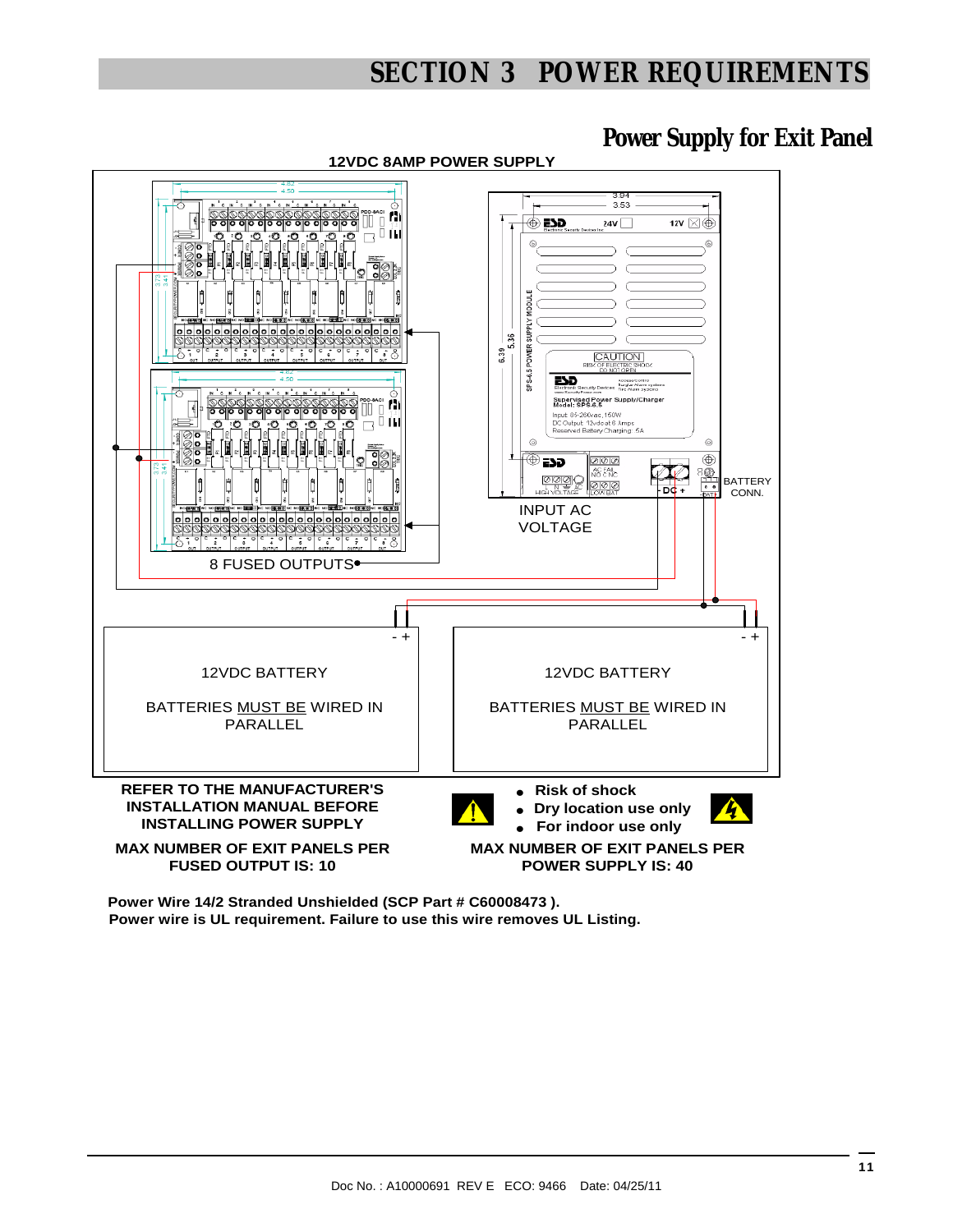- **1.** Seek prior approval from the local life/fire safety officials before installing the Advantage 1000DE locking system.
- **2.** Identify all equipment to be installed and inspect for any damage that may have resulted during shipment. If damage is found notify the carrier immediately and arrange for inspection. Be sure to retain all packing material.
- **3.** Run all Nurse Station wires.
- **4.** Determine the location of the Advantage 1000DE Exit Panel and cut holes in the wallboard as needed. Mount surface mount boxes if required. **Refer to Fig. 4.1**
- **5.** Mount the electromagnetic lock in strict accordance with the manufacturer's instructions.

#### **NOTE: All life safety codes and electrical codes must be strictly followed.**

- **6.** Mount the magnetic door contacts on the swing edge of the door.
- **7.** Mount the Scepter ® Antenna and route the cable into the Exit Panel box. (Scepter Antenna should not be mounted on metal) **Refer to Fig. 4.1**
- **8.** Route all wires into the exit panel box. (Door contact, nurse station, exit panel power, magnetic lock, etc...)
- **9.** Prepare all wires for connection to the Advantage 1000DE Exit Panel.
- **10.** Determine the location for the Nurse Station and cut hole in wallboard or mount surface mount box as needed.
- **11.** Route Nurse Station cables into the mounting box and prepare wire for connection to the Nurse Station.
- **12.** Make all wiring connections as shown on the following pages.
- **13.** Plug in all power supplies and batteries on the Advantage 1000DE Exit Panel as well as the Nurse Station.
- **14.** The system is now ready for tuning and testing.
- **15.** The system should now be operational and your local distributor should provide in-service training.

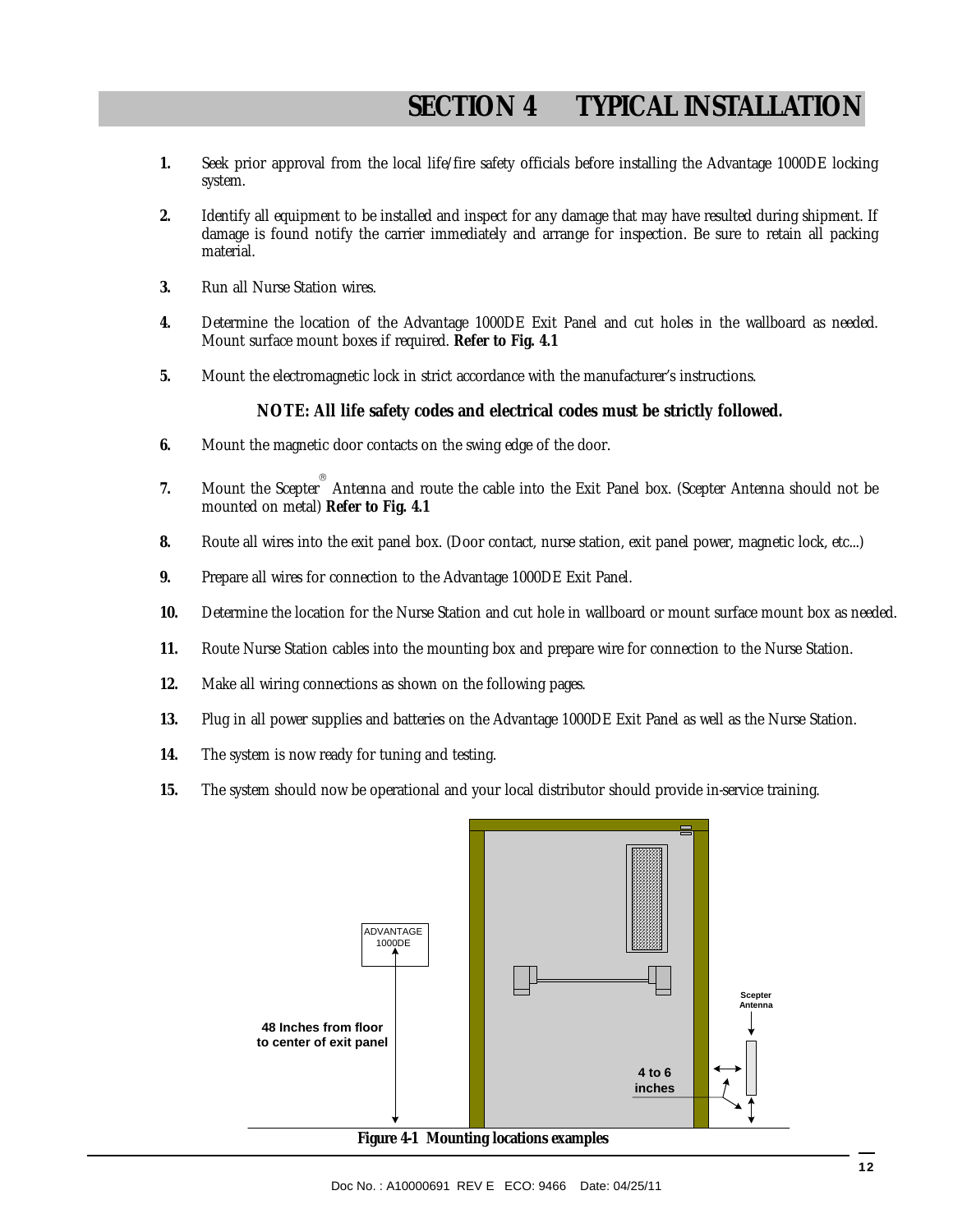# **SECTION 5 SPECIFICATIONS**

| <b>ADV 1000DE</b>   |                              |  |
|---------------------|------------------------------|--|
| Input Power:        | 12-15VDC, 150mA              |  |
|                     | <b>Magnetic Locks</b>        |  |
|                     |                              |  |
| Input Power:        | 12-15VDC, 500mA              |  |
|                     | 4 Channel Monitoring Station |  |
|                     |                              |  |
| <b>Input Power:</b> | 12-15VDC, 150mA              |  |
|                     | 8 Channel Monitoring Station |  |
|                     |                              |  |
| <b>Input Power:</b> | 12-15VDC, 300mA              |  |
|                     |                              |  |

**NOTE: The magnetic lock is connected to the normally open side of the relay and closes upon activation. Lock relays are activated by the presence of a valid transmitter. Lock relays will remain in a locked state while a valid transmitter is within the detection area of the Advantage 1000DE system.** 

**Nurse/Elevator Relay (1) DPDT Form C:** 30VDC, 1A max.

**NOTE: The Nurse and Elevator relays are activated when the Advantage 1000DE Exit Panel is in an alarm state. The Nurse/Elevator relay will remain active until the Advantage 1000DE Exit Panel is reset.** 

**Mounting Boxes for Exit Panels:** Flush Mount Box SCP Part #A10000210 Surface Mount Box SCP Part #401 Dimensions: 4-1/2" (H) x 6-3/8" (W)



 **CAUTION: Use only the DC power supply provided with these units. Use of a different DC power supply may increase the risk of fire or electric shock.**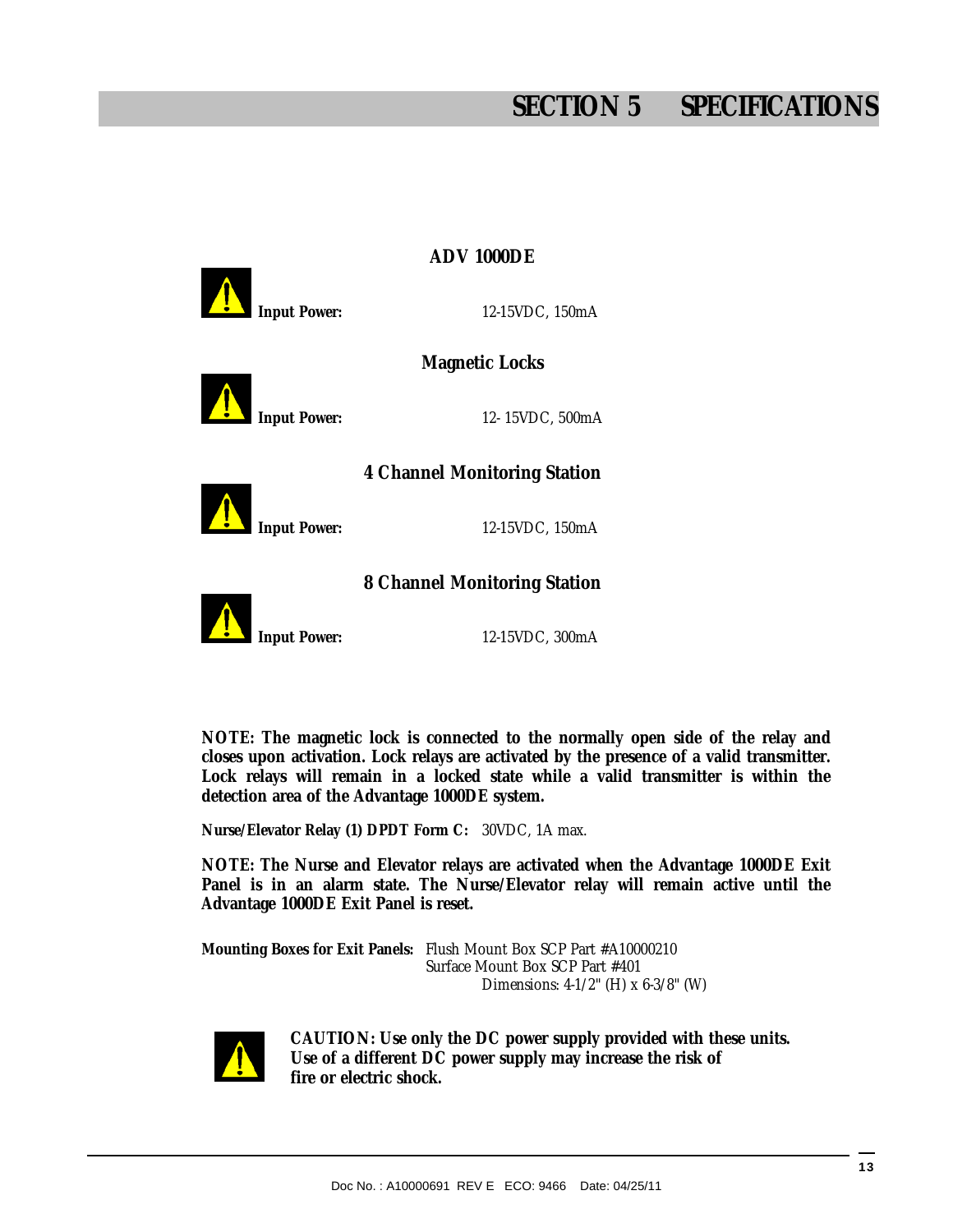# **SECTION 6 SYSTEM COMPONENTS**







**Figure 6-2 Advantage 1000DE Exit Panel Rear Connections View**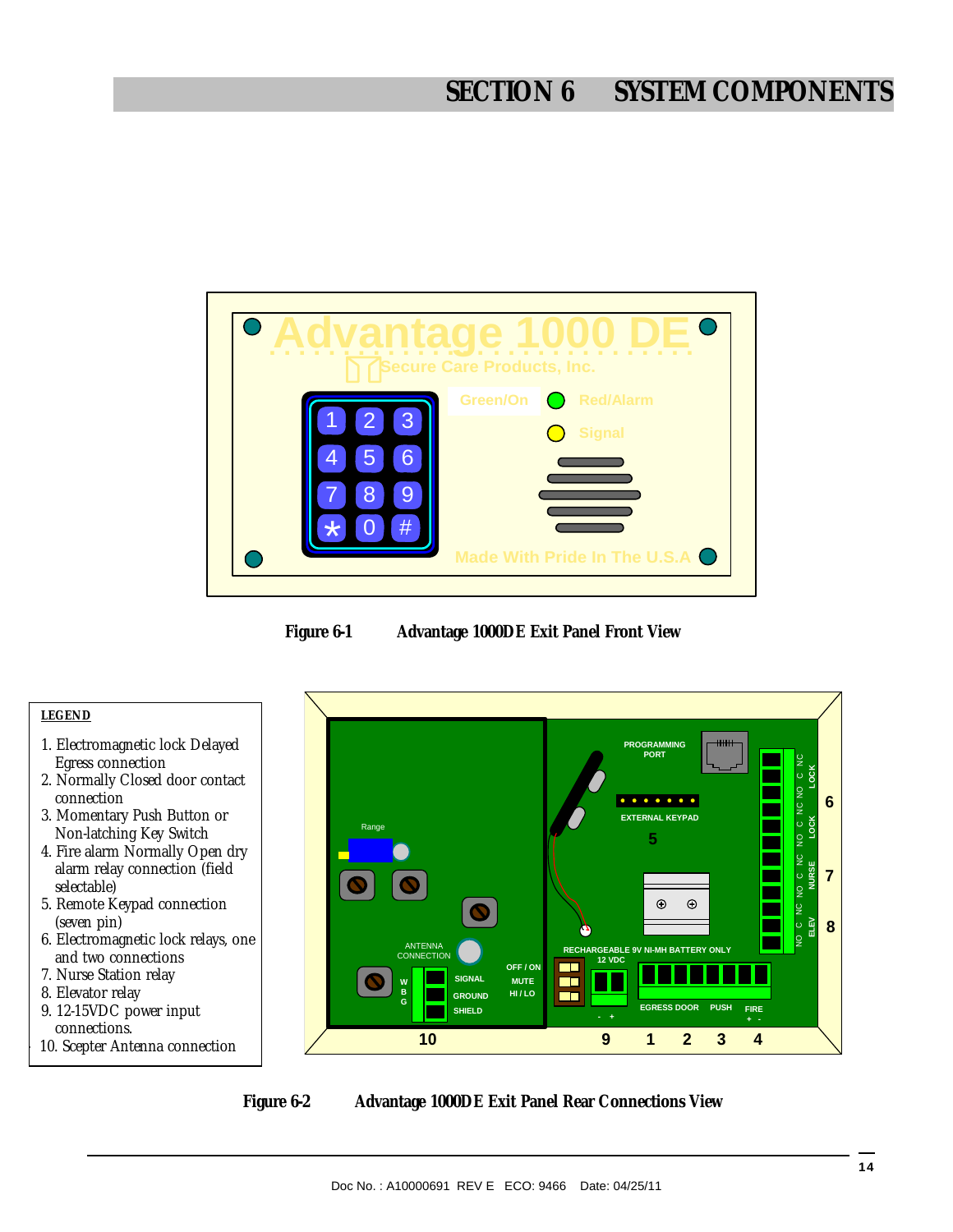# **SECTION 6 SYSTEM COMPONENTS**

**Flush Mount Box** 



BEND FLAP DOWN THEN INSERT THE MADISON CLIP BETWEEN THE BOX AND SHEETROCK SLIDING THE CLIP ALL THE WAY TO THE END IN THIS CASE TO THE LEFT. THEN FOLD THE TWO FINGERS UP INTO THE BOX. DO THE SAME TO ANOTHER MADISON CLIP FOR THE TOP OF THE BOX SLIDING THE CLIP TO THE OPPOSITE SIDE OF THE FIRST CLIP.

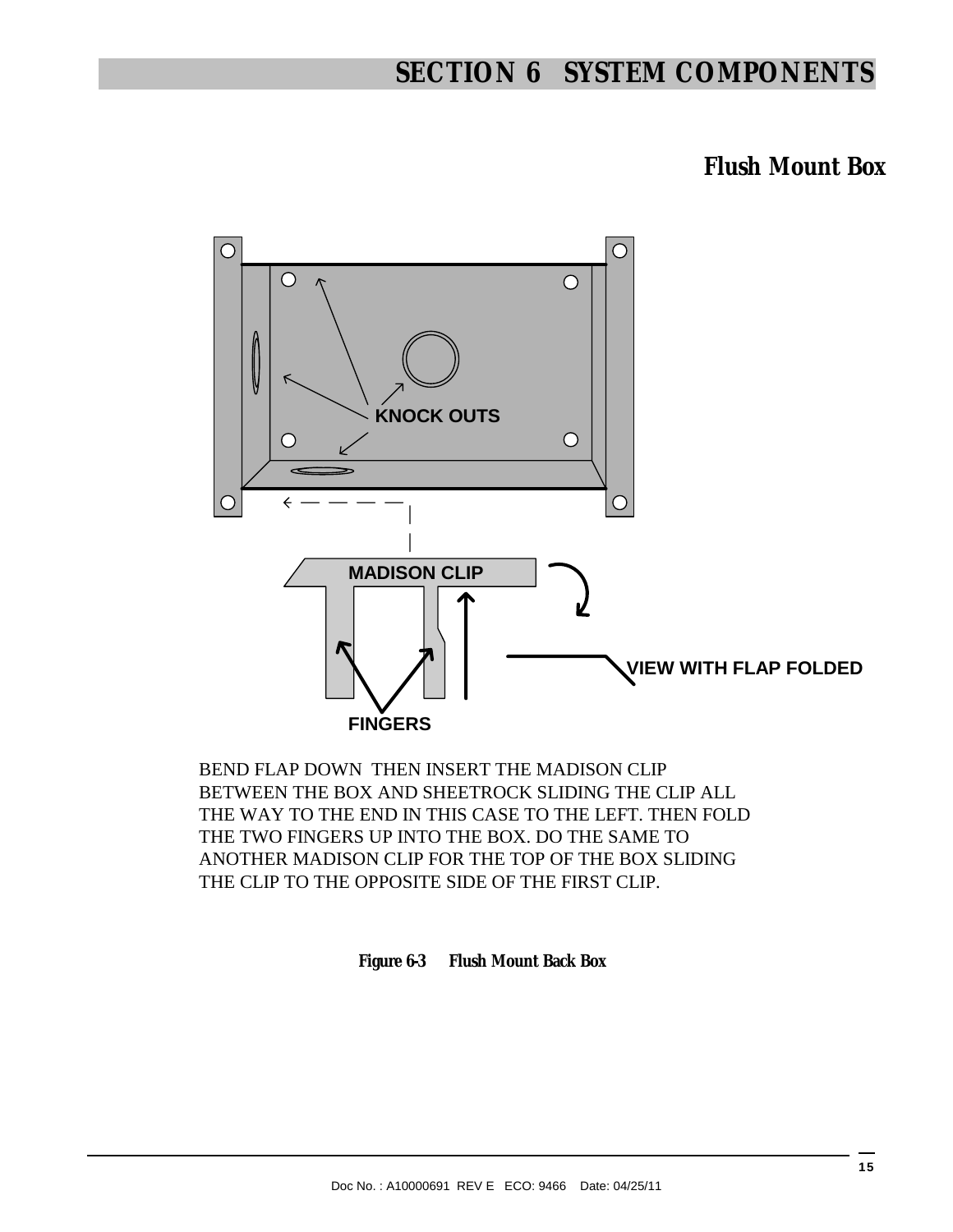

**Figure 6-4 Surface Mount Box**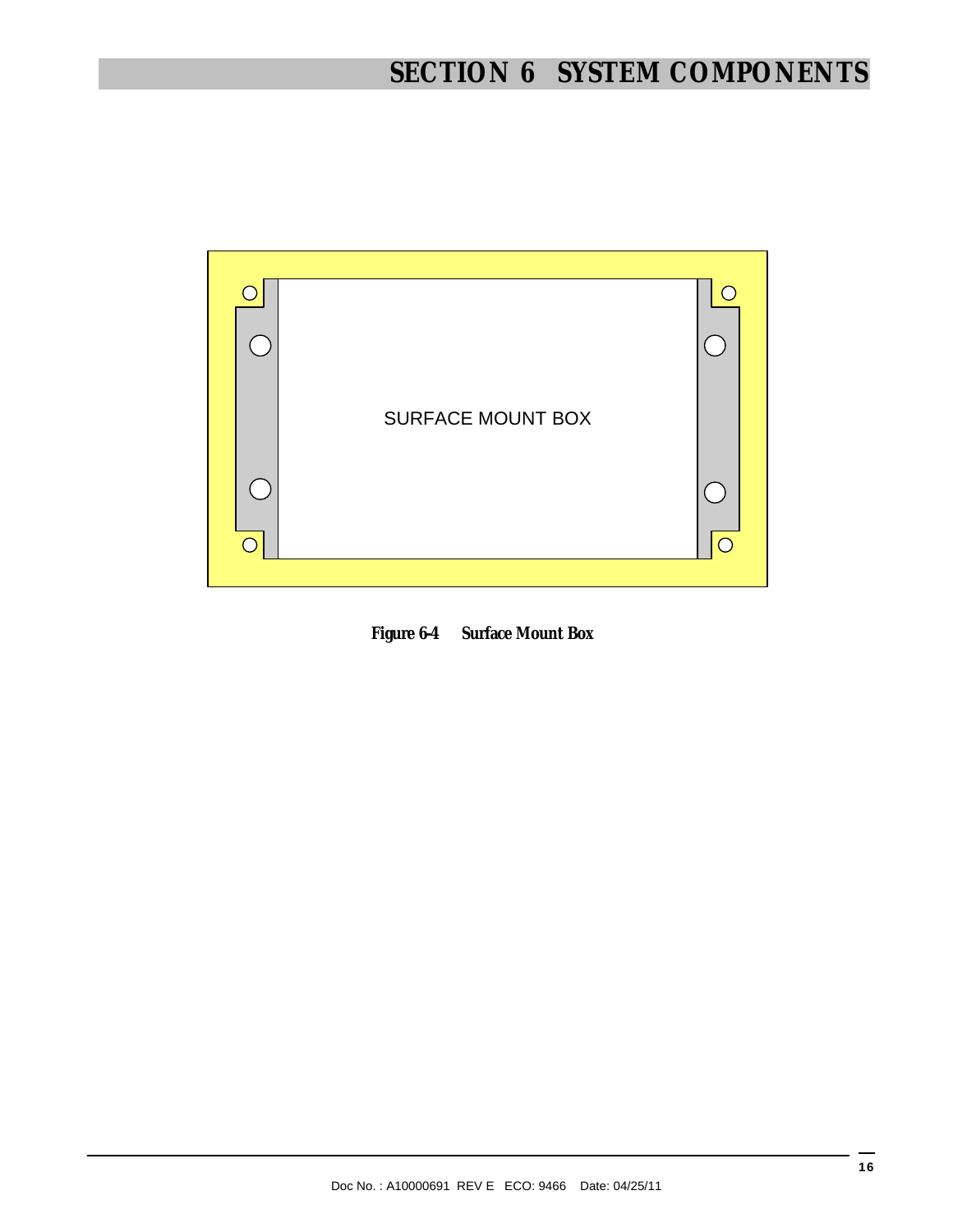The Advantage 1000DE wandering resident locking system is designed to augment your policy regarding wandering residents. If used and tested properly the system should provide many years of trouble free operation. The standard system consists of the Advantage 1000DE Exit Panel, the electromagnetic lock, and one or two Scepter® Antennas, part # 699, and a set of magnetic door contacts.

The standard mode of operation for the Advantage 1000DE system allows free access of the door by staff members and visitors but quietly locks the door when a monitored wandering resident approaches the door. When the resident leaves the monitored area the door unlocks and access is again available for the staff and visitors. If a staff member is escorting a monitored resident out the door, the patient escort code can be entered to allow both staff member and resident to exit without creating an alarm. There are other features of the Advantage 1000DE system that can be programmed by the authorized personnel, including PM function and perimeter alarm.

**Primary Reset Code:** This code is used to reset an alarm condition or escort a monitored resident through a door without creating an alarm condition in normal mode. In the **Advanced Security Mode,** the primary reset code will not allow access through a door. This code should not be given to family members or visitors. Only staff members should be allowed to reset an alarm condition or escort a resident out of the building without creating an alarm.

**Secondary Reset Code:** In the **Advanced Security Mode**, the secondary code is used to escort a resident through the door. This code is also used to enter the programming mode of the system. This code should only be given to authorized staff members.

**Perimeter Monitoring Function:** This allows you to program the panel to lock and unlock the door automatically at certain times of the day whether a monitored resident is near the monitored area or not. The panels can be program so that each day of the week can have its own lock and unlock time.

**Loiter Alarm feature**: The feature when activated will create an alarm condition whenever a monitored resident remains with in the detection range of the system for a predetermined period.

**Delayed Egress Selectable Timing:** This feature allows the Advantage 1000DE panels to be programmed for either 15 second release on delayed egress activation or 30 second release. Before changing to 30 seconds, you will need approval from authority having jurisdiction per NFPA 101 Life Safety Code.

**Software Version Verification:** This feature allows the user to determine which software version is installed in the Advantage 1000DE.

**Latching Delayed Egress:** Enabling the latching delayed egress function of the panel allows the panel to be programmed to remain in an unlocked state whenever the delayed egress cycle has released the door and anyone has exited the facility through the door. A valid reset code entered by a staff member is required before the door is available to lock again.

#### **Advanced Security Mode:**

In Advanced Security Mode the Primary Reset Code (\*234 or equivalent) will not allow the escort of a monitored resident. The Primary Reset Code may still be used to reset an alarm condition. If a Push Button is used In Advanced Security Mode, it will not allow access while a monitored resident is in detection range. An audible alarm will sound while the Push Button is pressed and a monitored resident is nearby. In the absence of a monitored resident the push button and Primary Reset Code will work as usual. Enabling the Advanced Security Mode feature has no affect on the Secondary Reset Codes (\*567 or equivalent) operation.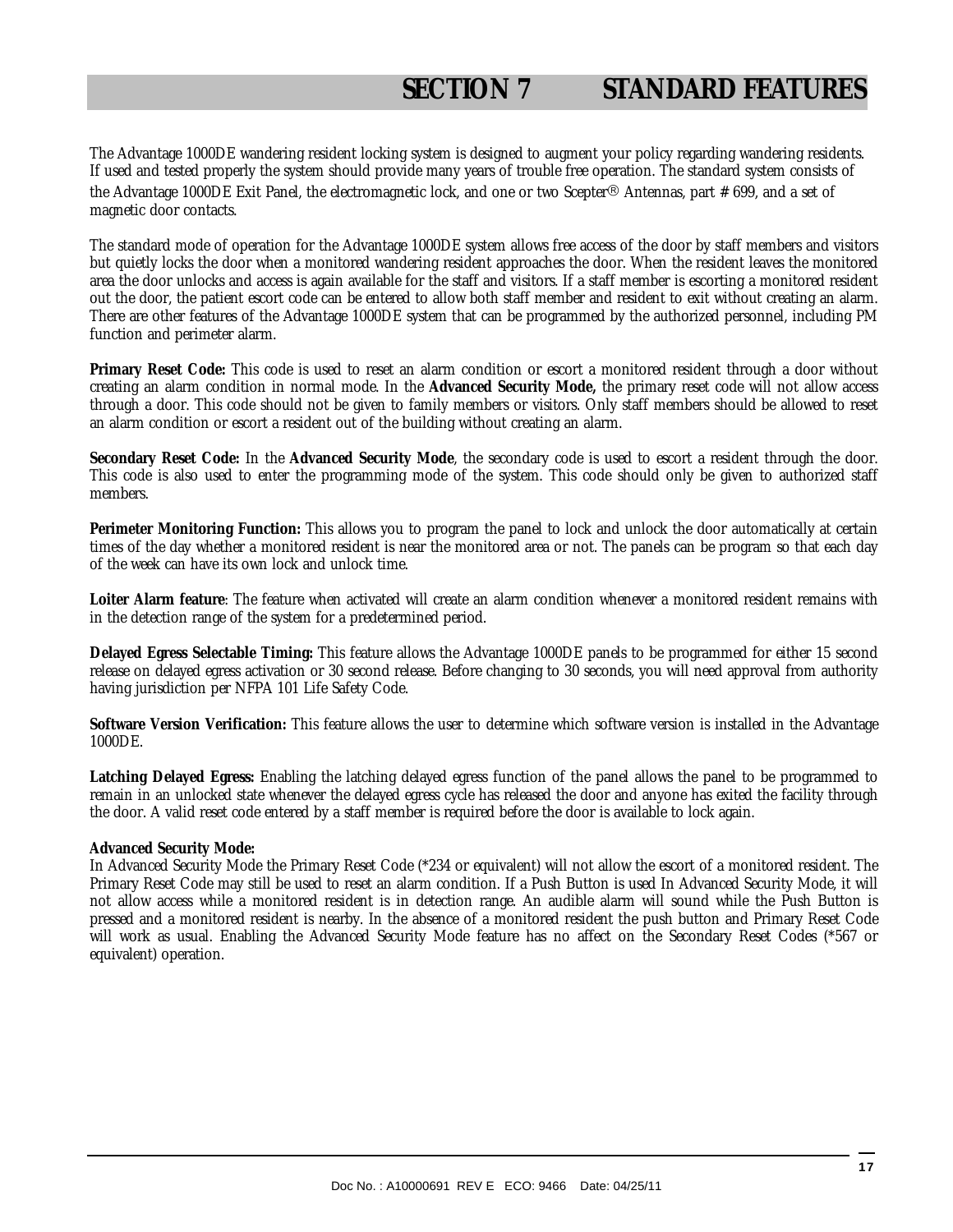

## **4 & 8 Channel Nurse Station Connections**

**Figure 8-1 Single or Double Nurse Station Connections** 

# **203/204 LED Nurse Station Annunciator**

#### **A02030901 (A02040901)**

The A02030901 (A02040901) Nurse Station Annunciator is a basic dry contact driven series of LED's and piezo sounders designed to provide a specific location of a device in alarm. There are no communication requirements from the field device to the annunciator. The field device can provide a dry contact closure during an alarm event. If each field device is wired properly to the remote annunciation location, the closure will provide an alarm on one of four (or eight) LED locations on the face of the unit.

Each field device requires a two conductor shielded home run (single length of wire from beginning point to end point) without any breaks or splices. **LED Nurse Stations, Part # 203 or 204 are not compatible with LED Nurse Stations, Part #'s A02030901 and A02040901** 

The A02030901 Nurse Station Annunciator requires a mounting box A10000210 for flush mounted applications and mounting box 401 for surface mounted applications. The A20240901 Nurse Station Annunciator requires a mounting box 449 for flush mounted applications and mounting box 448 for surface mounted applications.



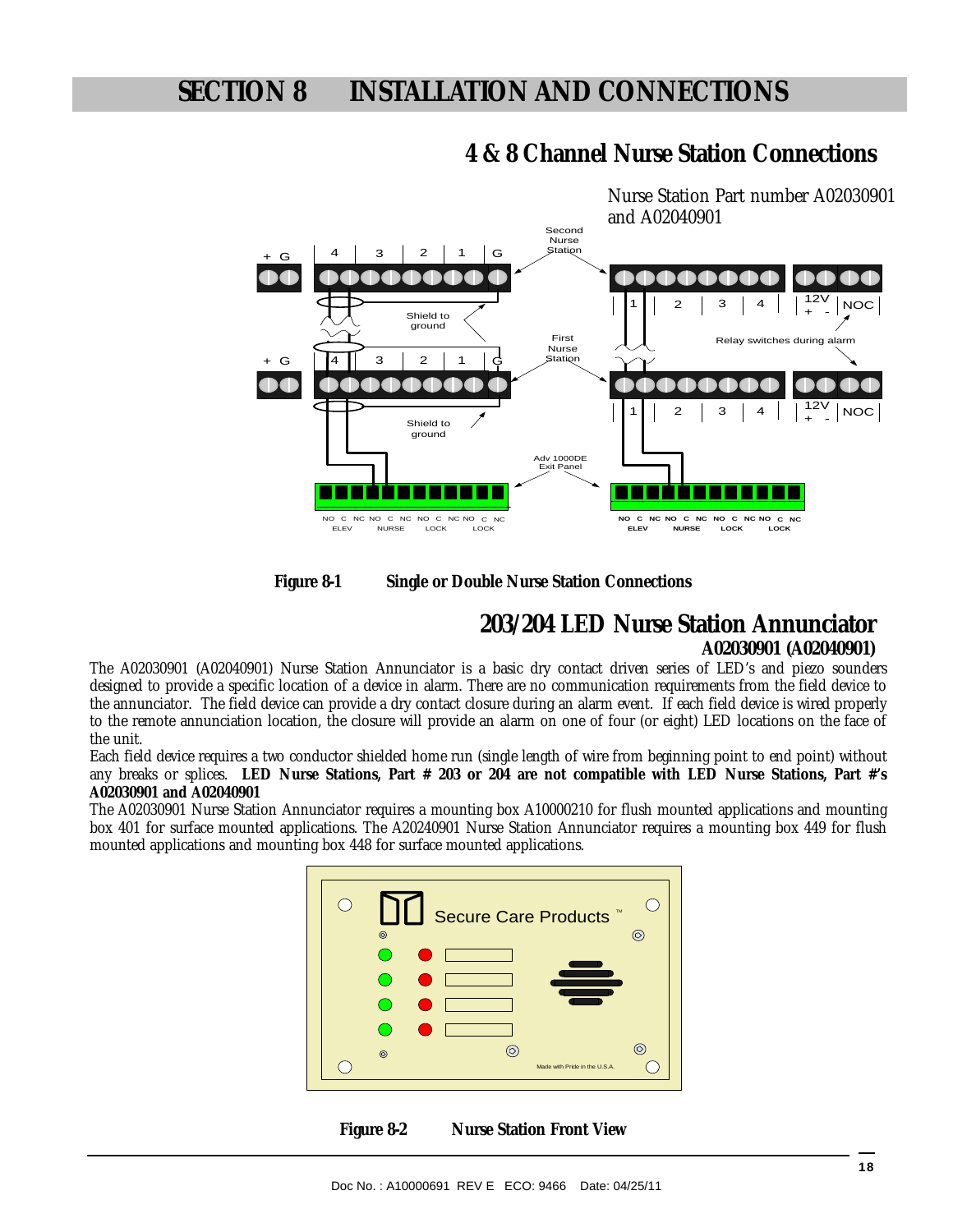## **Sounder Connections**



**Figure 8-3 Advantage 1000DE to Sounder Connections** 

Connect the Negative lead of the DC power supply to the Negative side of the Sounder. Connect the positive lead to one side of the nurse or elevator relay. Connect a jumper wire from the remaining side of the nurse or elevator relay to the positive side of the Sounder.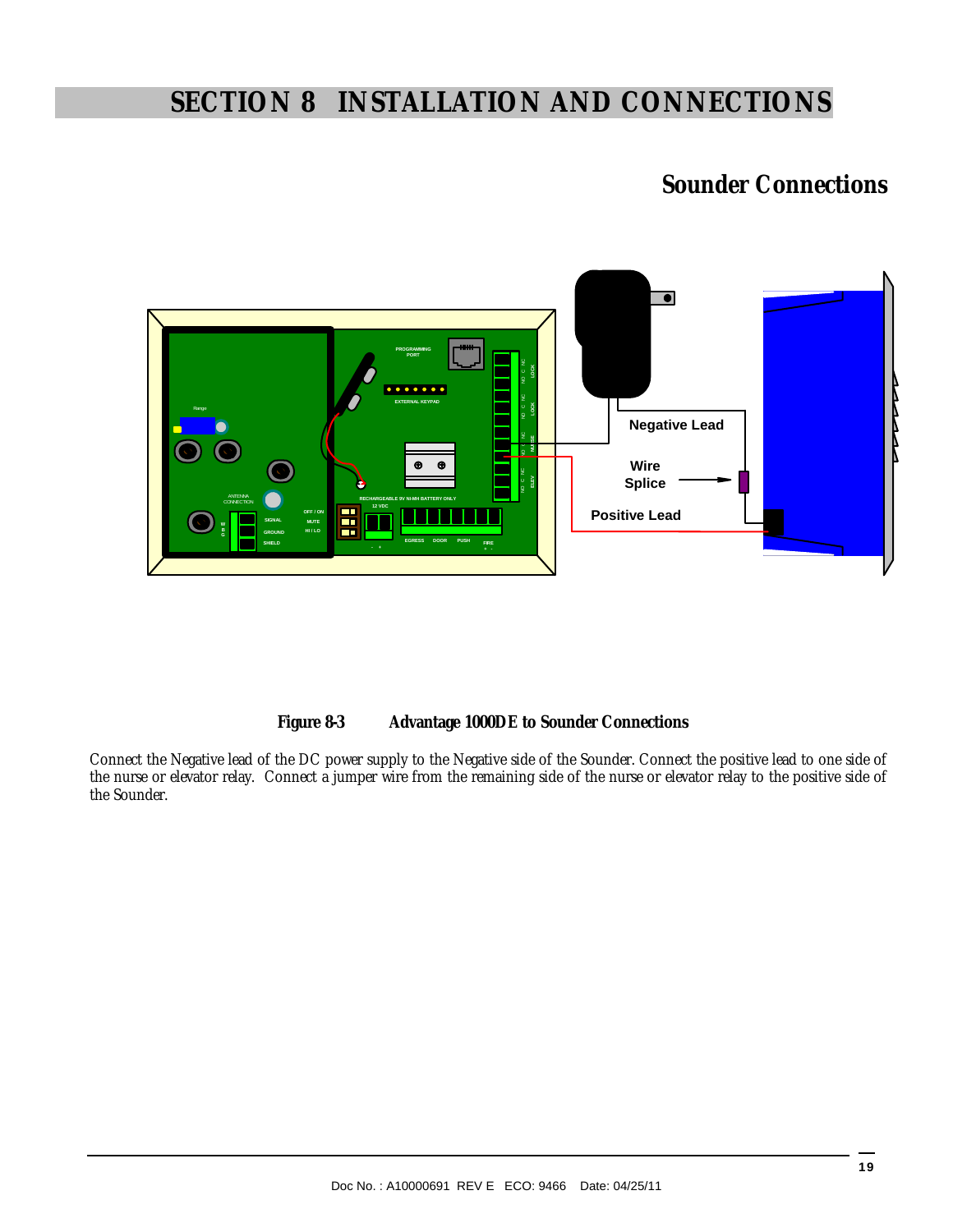## **Scepter Antenna Connections**





**Connecting a single or double SCP Part #699 Scepter**® **Antenna:** Use the SCP Part #429 cable provided with the Advantage 1000DE kit. Connect the #699 Scepter® Antenna to the Advantage 1000DE Exit Panel as shown in Fig.8-4 for a single antenna and Fig .8-5 for multiple antenna's. Connections are Signal to W, Ground to B, and Shield to G.

**NOTE: A single #699 Scepter**® **Antenna should cover most door openings up to 60" (1.5 meters) in total width, from antenna position to the opposite side of the door.** 

**NOTE: The Part #699 Scepter**® **Antenna must be mounted in a vertical fashion and must be located 4-6 inches from the floor. The Part#699 Scepter**® **Antenna should be mounted on the latch side of the door. The Part #699 Scepter**® **Antenna should not be mounted on metal (e.g. metal doorframe).**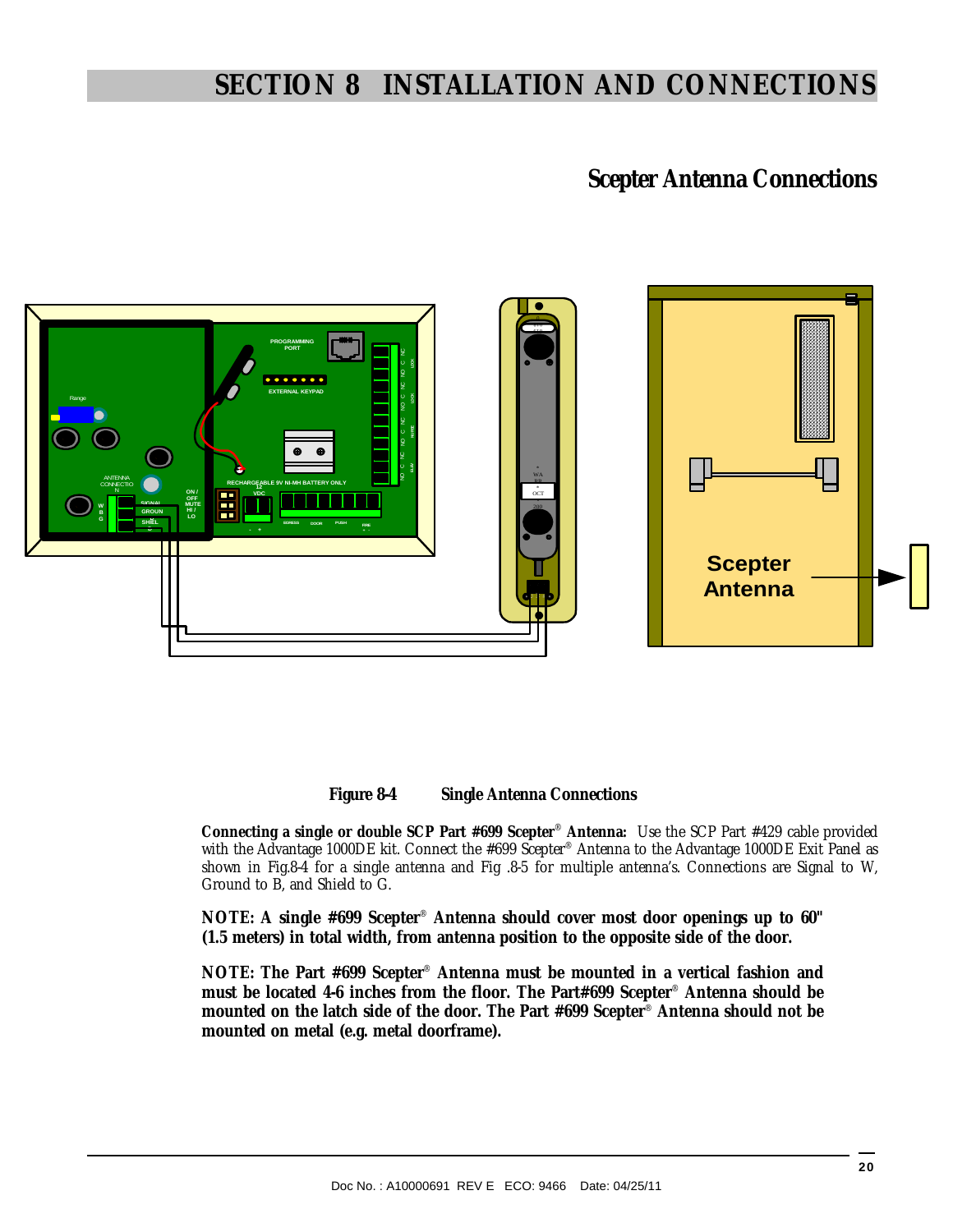**Multiple Scepter Antenna Connections** 





**NOTE: A pair of #699 Scepter Antennas should cover most door openings up to 120" (3.0 meters) in total width from antenna to antenna.** . **Connections are Signal to W, Ground to B, and Shield to G.** 

**NOTE: The #699 Scepter Antenna must be mounted in a vertical fashion and should be mounted 4-6 inches from the floor and should not be mounted on metal (e.g. metal doorframe).**



**Figure 8-6 Scepter Antenna Location for Double Door**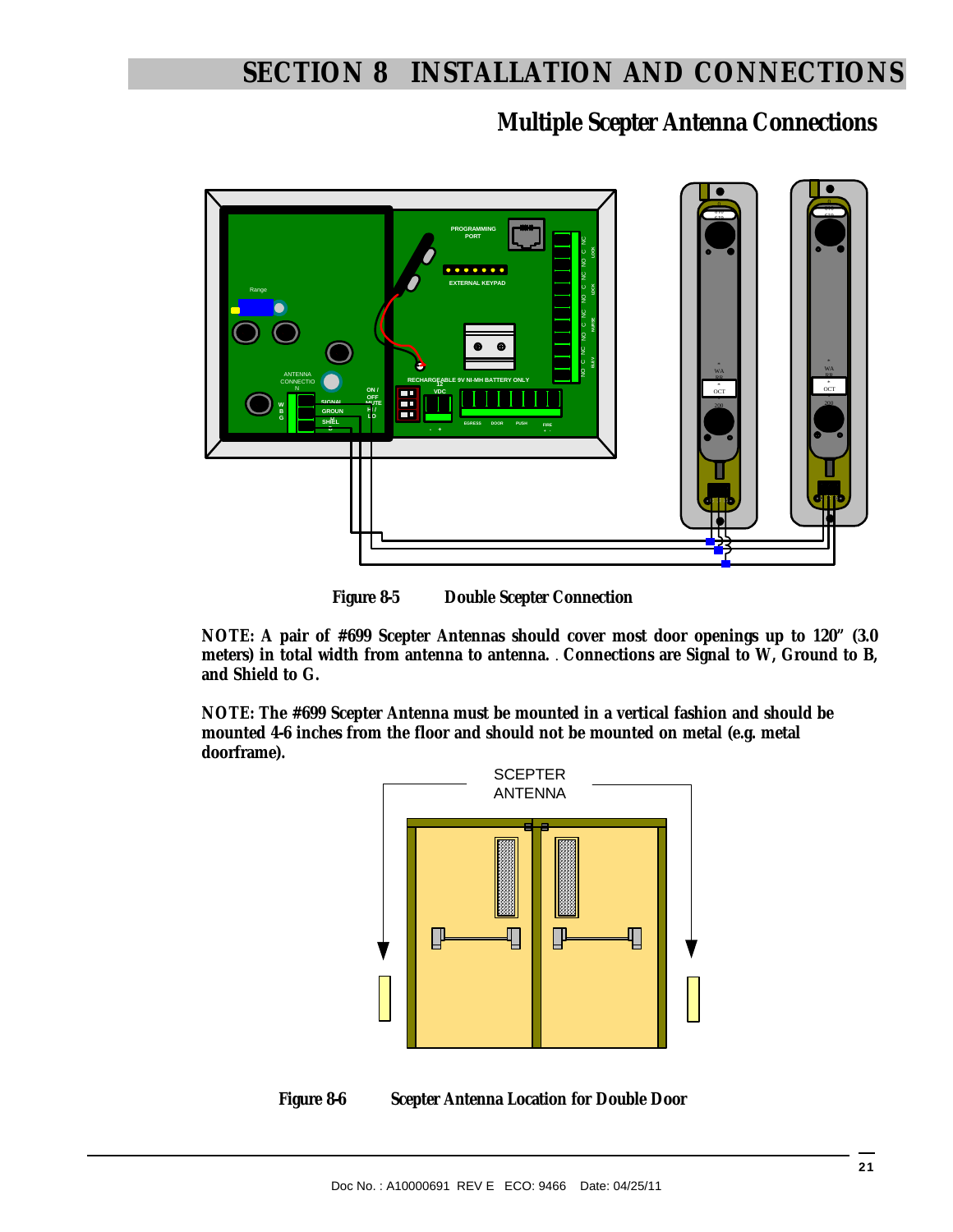## **Adjusting Range on the ADV 1000DE Exit Panel.**

The range adjustment for the ADV 1000DE Exit Panel is a blue potentiometer on the back of the panel. To increase the range turn the adjustment screw on the potentiometer clockwise and to decrease the range turn it counter clockwise. This potentiometer has approximately a 30 turn adjustment.



**Figure 8-7 Range Adjustment Potentiometer** 

To determine antenna location dry run the cable and antenna before making any permanent holes to the walls and test to determine if this location will work for the environment.

Do not use a 707 Tester to test the range on the exit panel. Always use a transmitter when adjusting the range on ADV 1000DE Exit panel.. Notice the transmitter is labeled as "This side up". Place the transmitter in your sock with the arrow pointing up. Now approach the door slowly and watch the exit panel for the yellow flicker and then the red led. When the LED turns red the door is locked and this is the range of the panel. When testing the range make sure to approach the door at different angles with the transmitter at different heights to verify proper coverage. If more range is needed adjust the potentiometer clockwise and test again. If you adjust the potentiometer and you are not achieving the range needed or are experiencing some RF interference you may have to relocate the antenna or add another antenna to achieve the range required.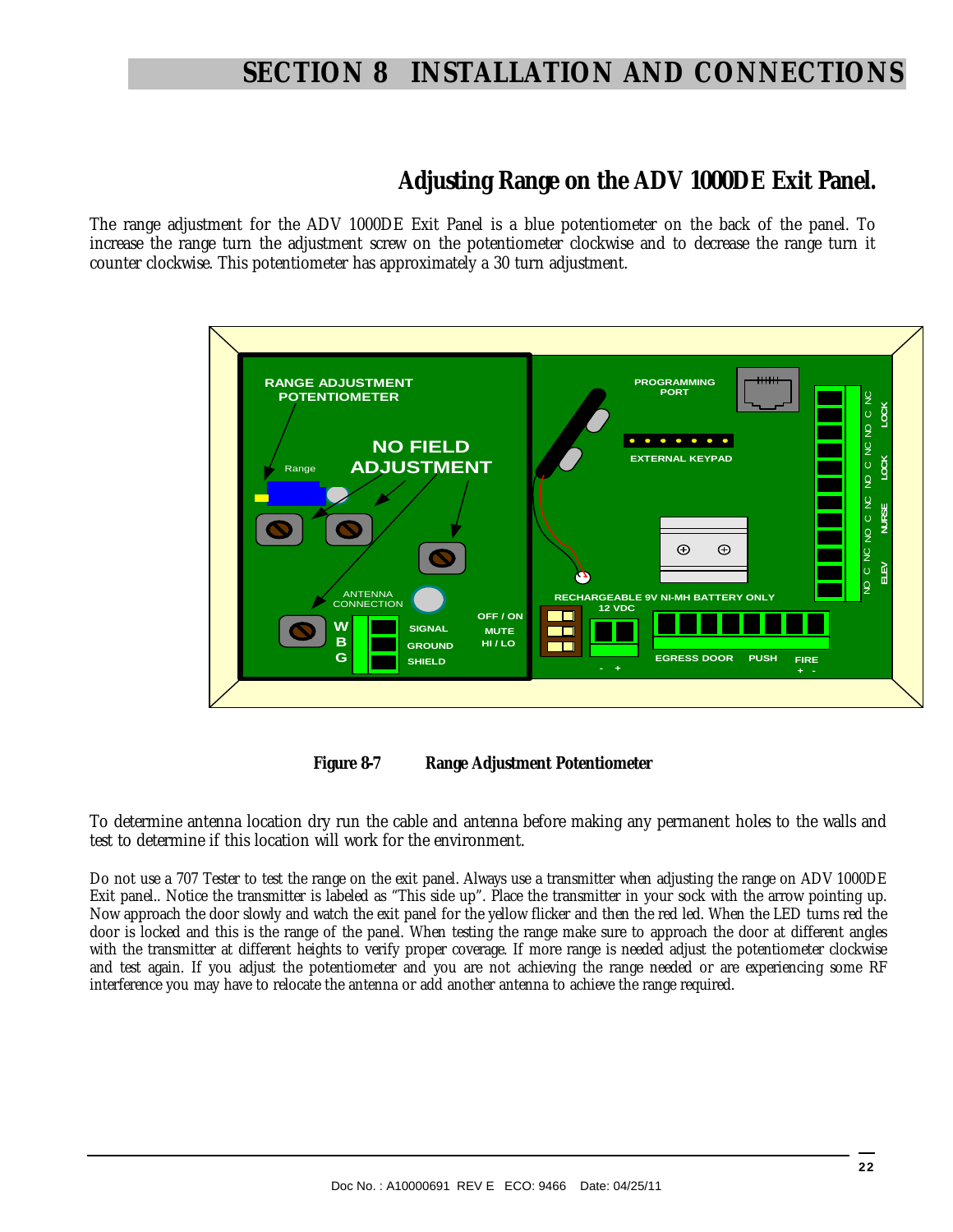**Magnetic Door Contact Connections** 



Using the SCP Part #427 cable supplied in the kit, twist the red and black together and twist the yellow and green wires together. This will provide the two conductors shown in Figure 8-8. Connect the red/black pair to one screw terminal and green/yellow pair to the other screw terminal. Connect the two conductor **pairs** to the leads on the magnetic door contacts as shown in Figure 8-8.



## **Two Sets of Magnetic Door Contact Connections**

#### **Figure 8-9 Advantage 1000DE to two Magnetic Door Contacts Connections**

Using the SCP Part #427 cable supplied in the kit, twist the red and black wires together, and twist the green and yellow wires together. This will provide the two conductors shown in Figure 8-8. Connect the red/black pair to one screw terminal and yellow/green pair to the other screw terminal and connect the two wires pairs to the leads on the magnetic door contacts as shown in Figure 8-9.

**NOTE: The magnetic door contacts are wired in series. NOTE: Install the magnetic contacts approx. 1/4 inch (6mm) apart. The magnetic contacts should not touch when the door is closed.**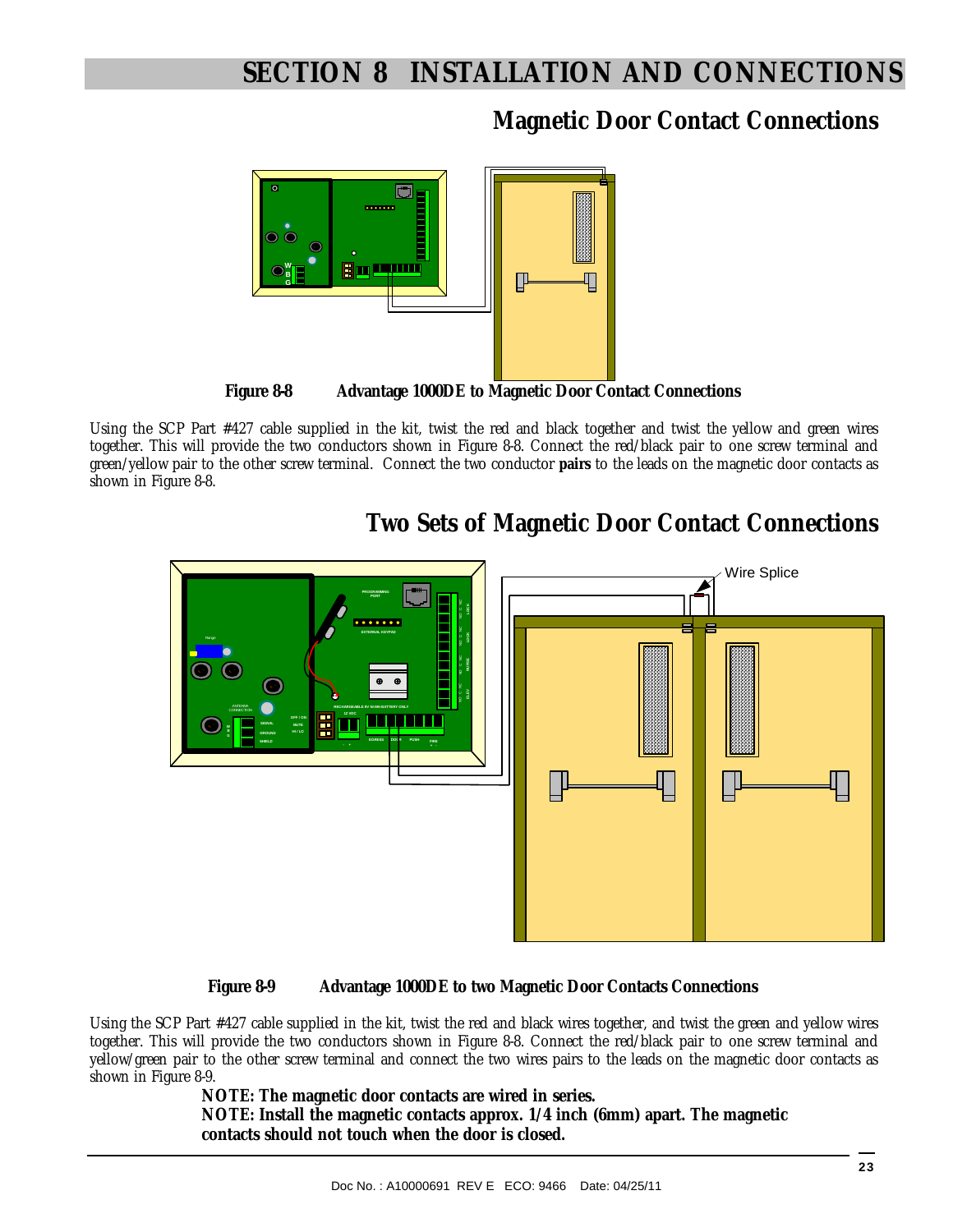## **Elevator Connections**

When interfacing the Advantage 1000DE system to an elevator system, the elevator service company must make all final connections. **All electrical and life safety codes must be strictly adhered to when making this connection. Consult with the elevator service company prior to installing the system.** Special interface relays may be required for connection to the elevator system. The maximum voltage that should pass through the elevator relay is a 35VAC/DC, and the maximum current that should be switched through the relay is 1A.





**Theory of operation**: The elevator interface relay is in a normally open state. When the Advantage 1000DE Exit Panel alarms, the elevator relay changes to a closed state. The elevator relay remains in the closed state until the Advantage 1000DE Exit Panel is reset.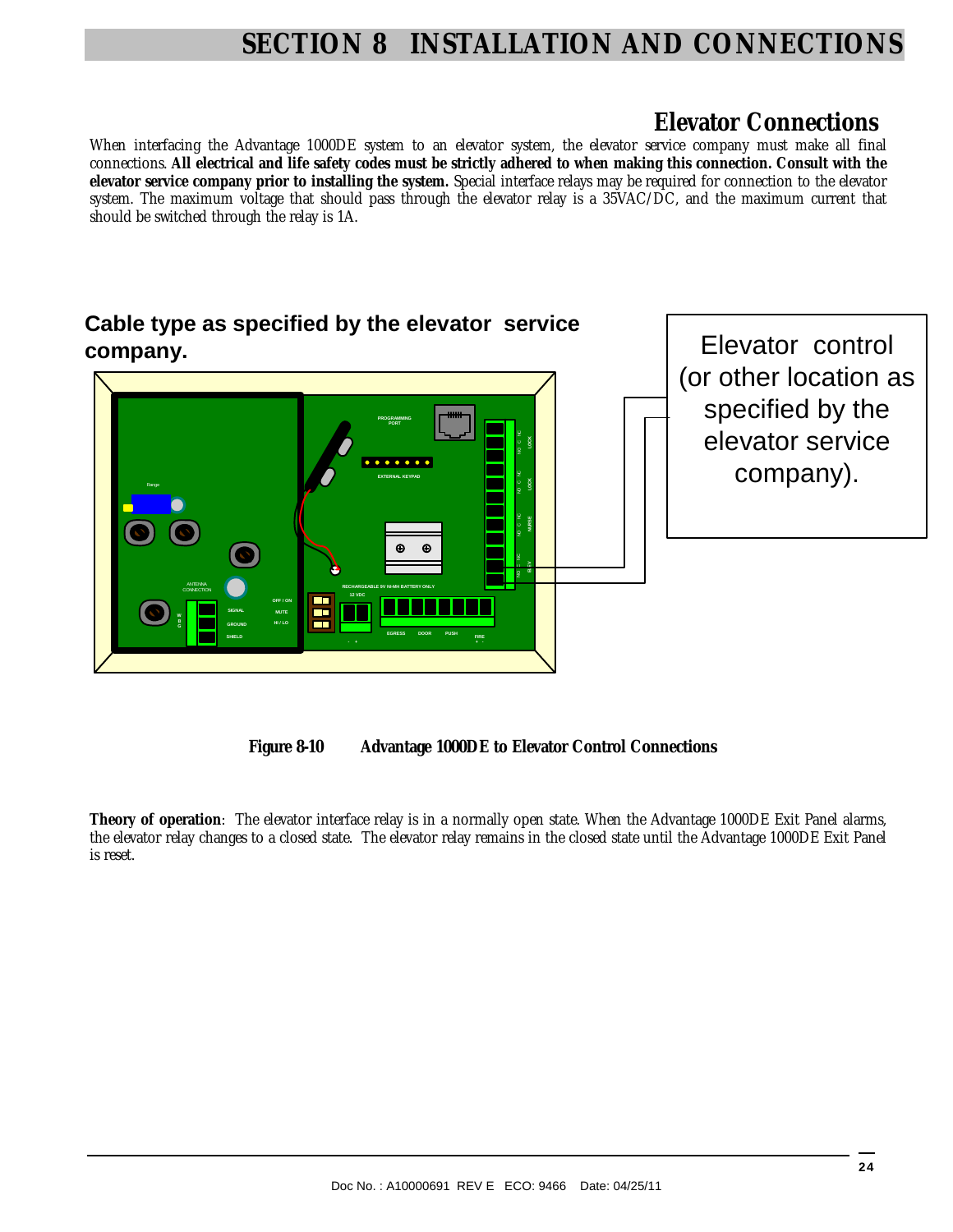## **Remote Keypad Connections**

When connecting the keypad, if the connector on the exit panel points away from the panel, then the ribbon cable must be connected to the keypad and the Advantage 1000DE Exit Panel in the same orientation at both ends. In other words, the blue color stripe should be on the same side. If the connector is parallel to the faceplate then the orientation is opposite so that the blue stripe is on opposite sides.



**Figure 8-11 Advantage 1000DE to Remote Keypad Connection** 

Ribbon Cables  $A05031031 = 2$  Feet A05031032 =10 Feet  $A05031033 = 15$  Feet  $A05031034 = 30$  Feet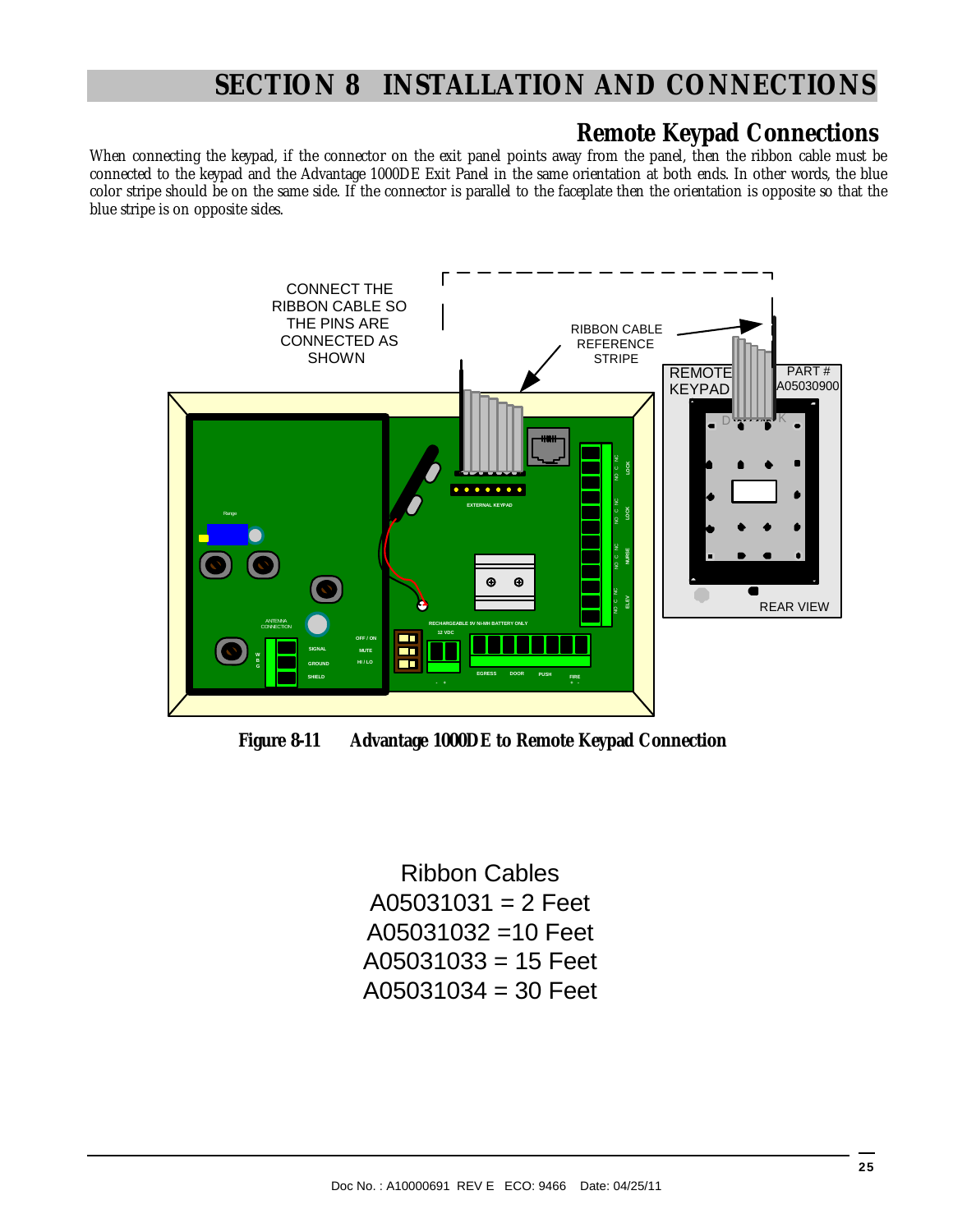## **Electromagnetic Lock Connections**

**Connecting a single Electromagnetic lock to the Advantage 1000DE Exit Panel:** Refer to the manufacturer's instructions provided with the lock for proper mounting of the lock. Refer to Figure 8-12 below for connection to the Advantage 1000DE Exit Panel. Use SCP Part #440 (20AWG, four-conductor) cable for connection. Use the red and black conductors for power connection. The green and white conductors are for connection to the delayed egress switch. See delayed egress connection section of this manual for details.

**NOTE: All applicable electrical and life safety codes must be strictly adhered to when installing the system.** 



 **Figure 8-12 Advantage 1000DE to Electromagnetic Lock Connections** 

**NOTE: When using electromagnetic locks, the system must be interfaced to the building's fire alarm control system. A (normally open) dry contact relay is required in the fire alarm control panel for connection to the Advantage 1000DE system. Up to eight Advantage 1000DE Exit Panels can be interfaced to this relay. If your application includes more than eight units then multiple relays are required. (See** *Fire Alarm Connections* **in this section of the Manual for more details.)** 

**Connecting multiple electromagnetic locks to the Advantage 1000DE Exit Panel**: Refer to the manufacturer's instructions provided with the lock for proper mounting of the lock. Refer to Figure 8-13 for connection between multiple locks and the Advantage 1000DE Exit Panel. Use SCP Part #440 (20AWG, four-conductor) cable for the connection. Use the red and black conductors for power connection. The green and white conductors are to be used for connection of the delayed egress switch. See delayed egress connection section of this manual for details.



**NOTE: All applicable electrical and life safety codes must be strictly adhered to when installing the system.** 

 **Figure 8-13 Advantage 1000DE to Two Electromagnetic Locks Connections.**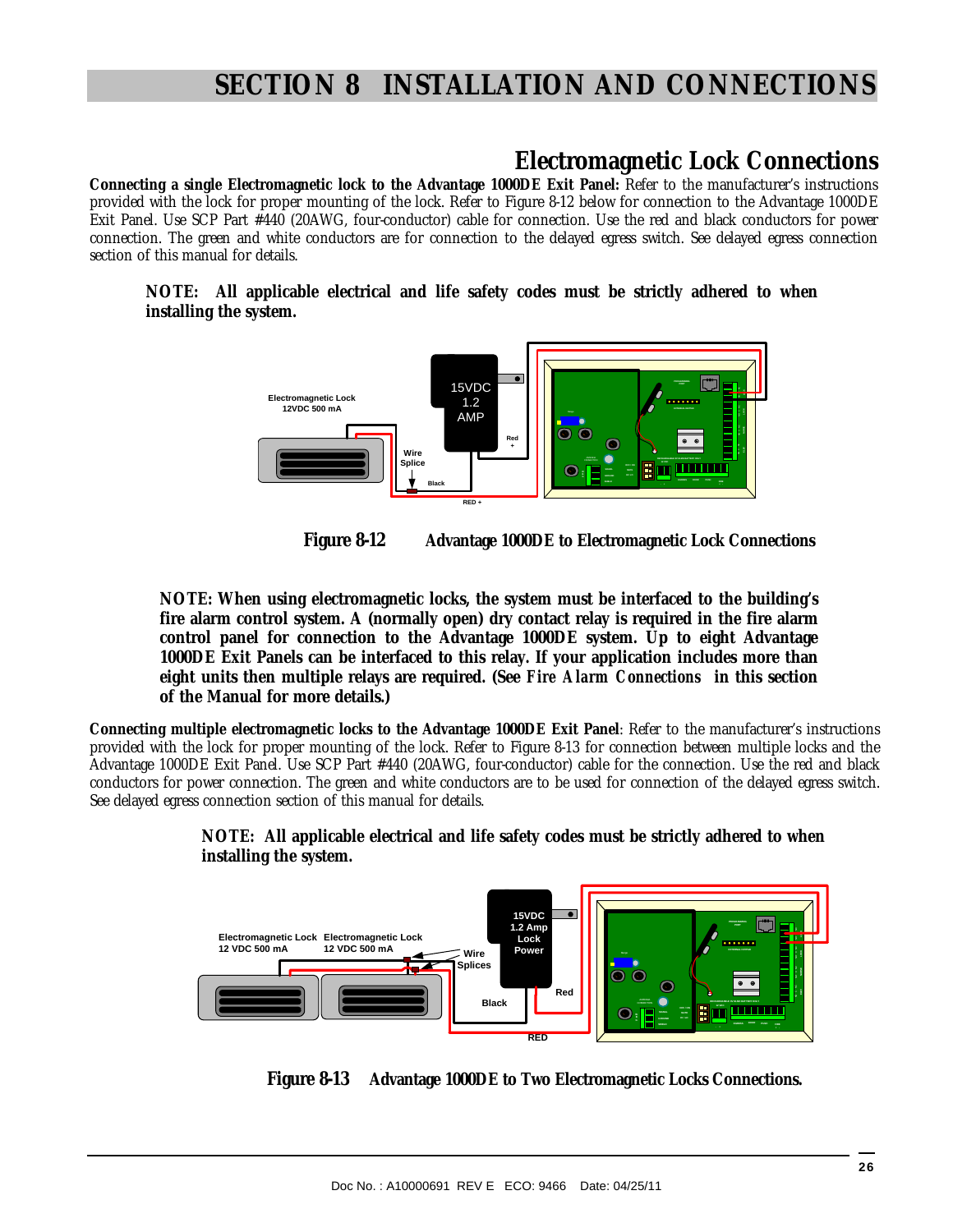## **Delayed Egress Connections**

**Connecting single Delayed Egress switch to the Advantage 1000DE Panel**: Refer to the manufacturer's instructions provided with the lock for proper mounting of the lock. Refer to Figure 8-14 for connection to the Advantage 1000DE Exit Panel. Use SCP Part #440 (20AWG, four-conductor) cable for the connection. The green and white conductors are used for connection of the delayed egress switch.. When using the Dortronics lock adjustment may need to be made to the thumb wheel on the lock armature for proper delayed egress operation.

#### **NOTE: All applicable electrical and life safety codes must be strictly adhered to when installing the system.**





**Connecting multiple Delayed Egress switches to the Advantage 1000DE Exit Panel**: Refer to the manufacturer's instructions provided with the lock for proper mounting of the lock. Refer to Figure 8-15 for connections to the Advantage 1000DE Exit Panel. Use SCP Part #440 (20AWG, four-conductor) cable for connections. The green and white conductors are used for connection of the delayed egress switch. When using the Dortronics lock, an adjustment may need to be made to the thumb wheel on the lock armature for proper delayed egress operation.

#### **NOTE: All applicable electrical and life safety codes must be strictly adhered to when installing the system.**



#### **Figure 8-15 Advantage 1000DE to Double Delayed Egress Switch Connections.**

**NOTE: Delayed egress switches are wired in parallel.**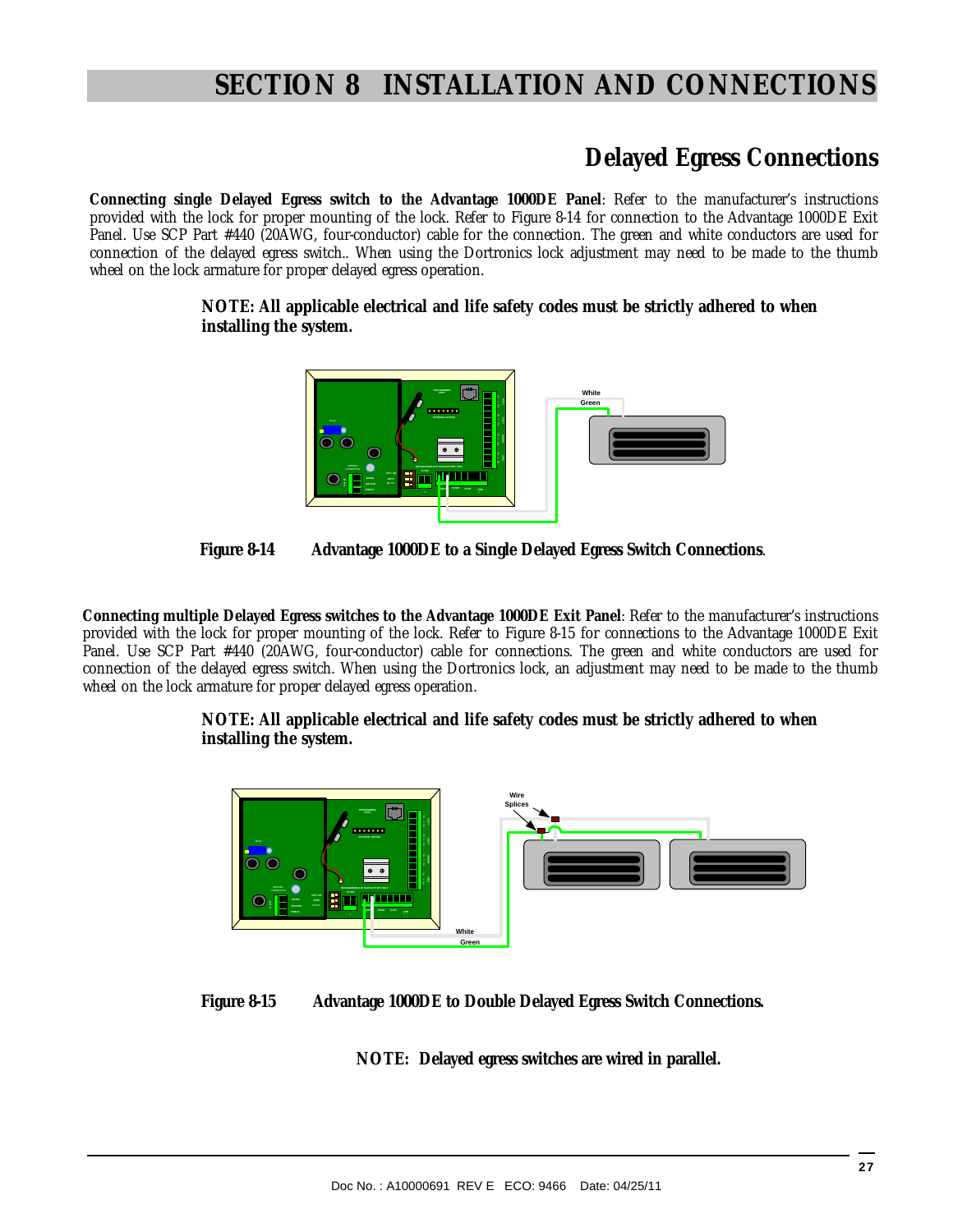## **Push Button Connections**

**Advantage 1000DE Exit Panel connection to a momentary exit release device:** When the exit release device is activated, the Advantage 1000DE Exit Panel will begin the escort delay count-down. The escort delay time is variable and can be changed. (See the programming instructions provided in *Section 9* of this manual.)



 **Figure 8-16 Advantage 1000DE to a Momentary Push Button Connections.** 

**NOTE: The use of exit release devices which provide a maintained contact closure are not recommended for use with the Advantage 1000DE system.** 

## **Fire Alarm Connections**

After completing the fire alarm connection, the fire alarm system must be placed into an alarm condition to verify immediate release of all locks.

> **NOTE: Prior to 10/20/97, the Nurse Station Panel would alarm during a fire alarm condition. After 10/20/97, the Nurse Station Panel does not alarm during a fire alarm condition.**



**Figure 8-17 Advantage 1000DE to Fire Alarm Control Panel**.

Use SCP Part #438 Fire Alarm Cable to connect the Advantage 1000DE Exit Panel to the fire alarm panel. Up to eight Advantage 1000DE Exit Panels can be connected in parallel to a normally open, dry relay contact in the fire alarm control panel.



**NOTE: Per NFPA-101, any locking device installed on a designated emergency exit door must be overridden by the fire alarm control panel in case of fire alarm activation. A qualified fire alarm technician must complete fire alarm connections.** 

**CAUTION: Do not connect more than eight panels in parallel to a single fire alarm relay. Doing so could result in failure of the fire alarm release feature during a fire alarm emergency.**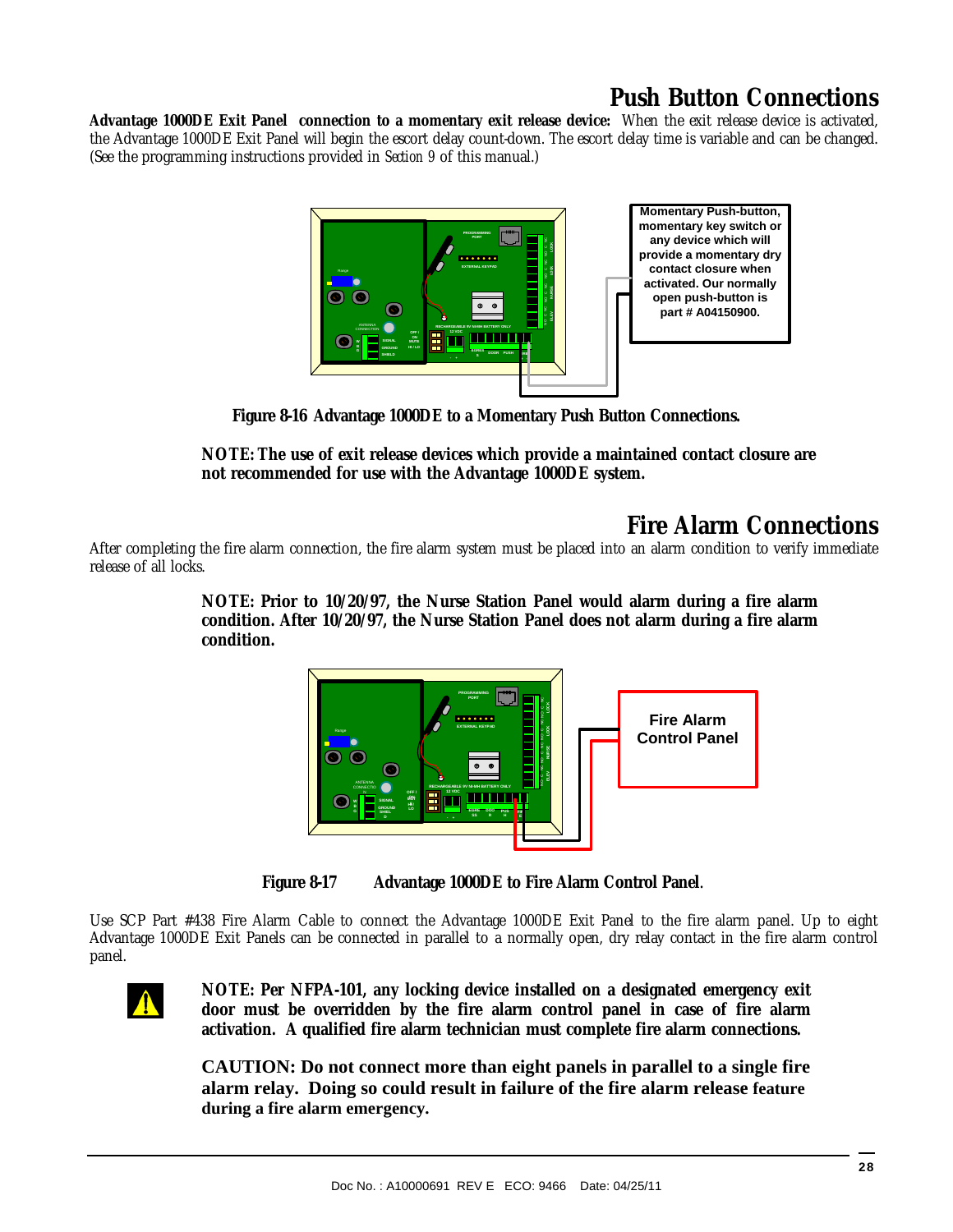**Connecting multiple Advantage 1000DE Exit Panels to the fire alarm control panel.** After completing the fire alarm connection, the fire alarm system must be placed into an alarm condition to verify immediate release of all locks.

Use SCP Part #438 fire alarm cable for connection of the Advantage 1000DE Exit Panel to the fire alarm control panel. Up to eight, Advantage 1000DE Exit Panels can be connected in parallel to a normally open, dry relay contact in the fire alarm control panel.

> **NOTE: Per NFPA-101, any locking device installed on a designated emergency exit door must be overridden by the fire alarm control panel in case of fire alarm activation. A qualified fire alarm technician must complete fire alarm connections.**



**Figure 8-18 Multiple Advantage 1000DE Panels to Fire Alarm Control Panel Connections.**

 **CAUTION: Do not connect more than eight panels in parallel to a single fire alarm relay. Doing so could result in failure of the fire alarm release feature during a fire alarm emergency.** 

**NOTE: Prior to 10/20/97, Nurse Station would alarm during fire alarm condition. After 10/20/97 Nurse Station Panel does not alarm during fire alarm condition.**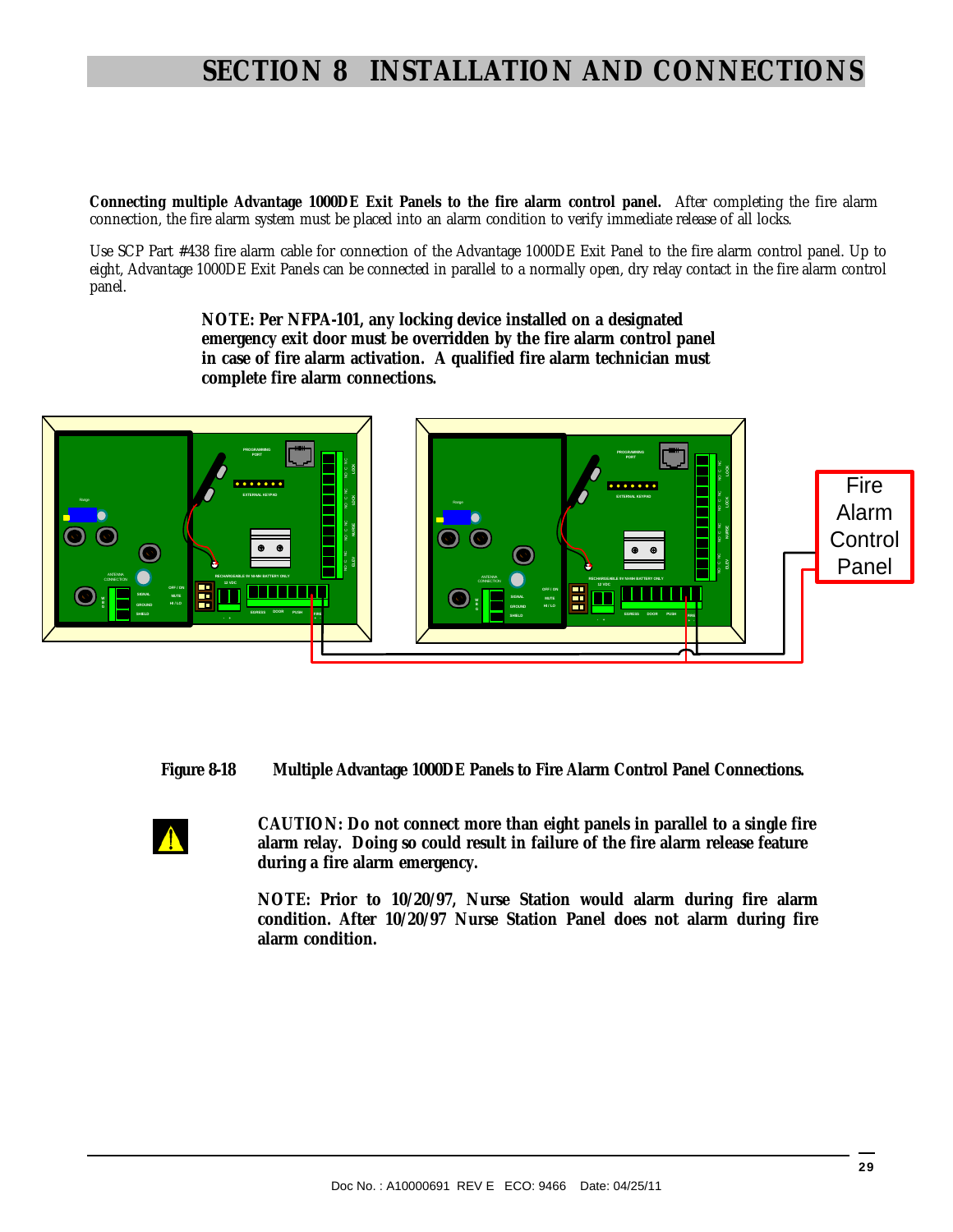**NOTE: All Panels shipped from Secure Care Products®, Inc. after March 5, 2004 have a non-volatile memory, which means any programming of the panels will not be lost after power loss. To initialize the panel enter \*603 \*8675309999. Nine beeps should be heard and all programming returned to factory settings.** 

| <b>User Selectable Functions</b><br>Primary Reset Code: any 3 digits preceded by *<br>To change the primary reset code, enter *567 (secondary code) *9876543210#xxx#,<br>one beep should be heard. (The xxx is the new three-digit number.)                                                   | <b>Factory Default</b><br>$*234$ |
|-----------------------------------------------------------------------------------------------------------------------------------------------------------------------------------------------------------------------------------------------------------------------------------------------|----------------------------------|
| Secondary Code: any 3 digits preceded by *<br>To change the secondary reset code, enter *567 (secondary code) *9876543211#xxx#,<br>one beep should be heard. (The xxx is the new three-digit number.)                                                                                         | $*567$                           |
| Authorized Entry Time: 15, 30, 60, or 120 seconds<br>To change, enter *567 (secondary code) * then the corresponding number (hold for one beep)<br>$1=15$ seconds $2=30$ seconds $3=60$ seconds $4=120$ seconds                                                                               | 30 Seconds                       |
| Loiter Alarm Enable/Disable:<br>To enable enter *567 (secondary code) *5 hold until four beeps are heard.<br>To disable enter *567 (secondary code) *5 hold until one beep is heard.                                                                                                          | <b>Disabled</b>                  |
| Loiter Time:<br>To change to 60 seconds enter *567 *60, one beep will be heard.<br>To change to 120 seconds enter *567* 12, two beeps will be heard.<br>To change to 180 seconds enter *567*18, three beeps will be heard.                                                                    | 60 seconds                       |
| Latching Delayed Egress: (Enabled or Disabled)<br>To enable enter *567 *0 holding until 4 beeps are heard.<br>To disable enter *567 *0 holding until one beep is heard.                                                                                                                       | <b>Disabled</b>                  |
| Advanced Security Mode: (Enabled or disabled)<br>To enable Advanced Security Mode: enter *567 (secondary code) *9876543216<br>holding the 6 until two beeps are heard<br>To disable Advanced Security Mode: enter *567 (Secondary code) *9876543216<br>holding the 6 until one beep is heard. | Enabled                          |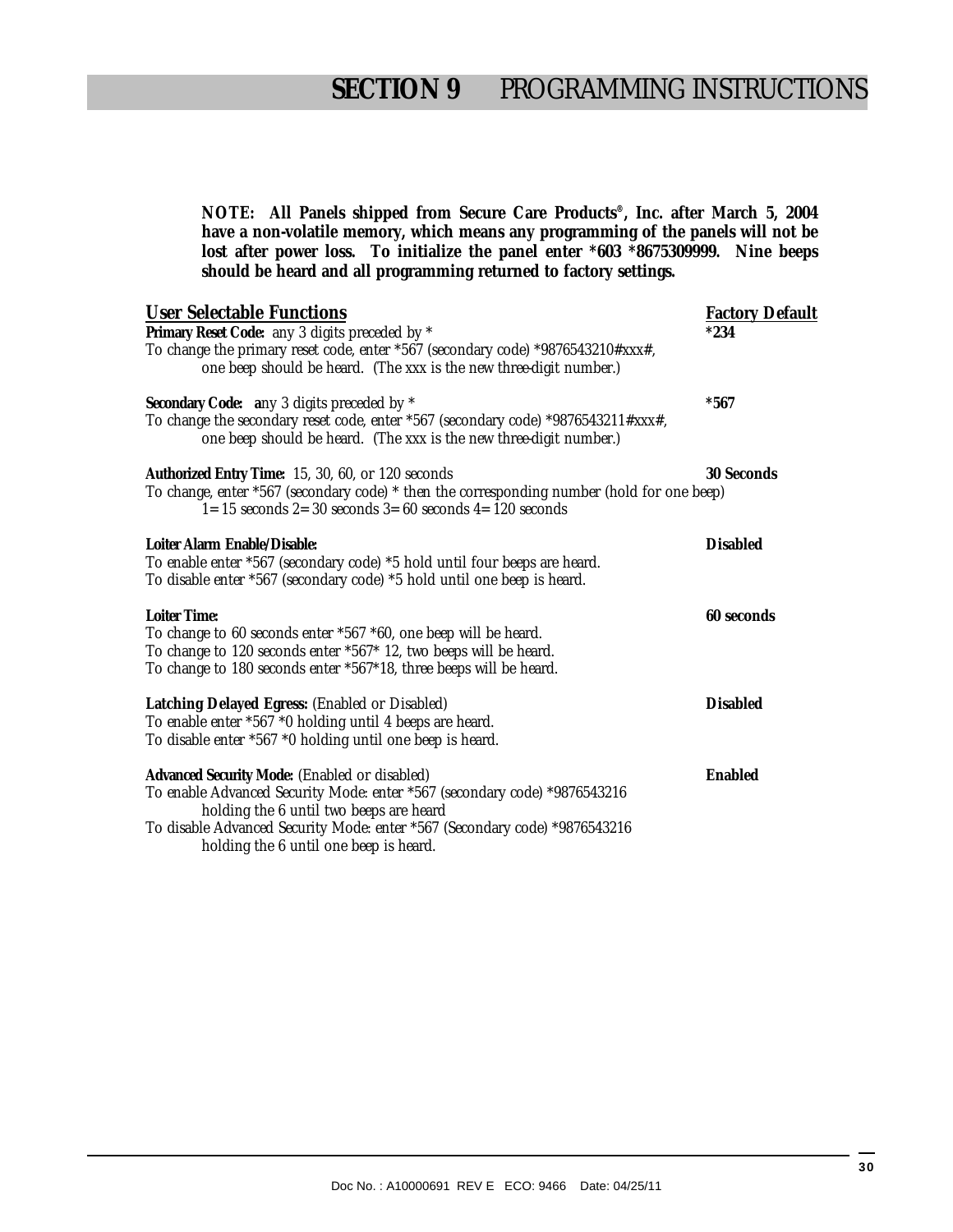# **SECTION 9 PROGRAMMING INSTRUCTIONS**

### **Programming the PM Feature**

**Same arm and disarm times seven days a week**:

- 1. Enter the programming by pressing \*567 \*987654321 and hold the "1" until you hear the panel beep once.
- 2. Enter the current day of the week: 1 = Monday, 2 = Tuesday, 3 = Wednesday ...  $7$  = Sunday
	- You will hear two beeps.
- 3. Enter the current time of day. (Enter as military time. *Example 2:03PM would be 1403.*) You will hear three beeps.
- 4. Enter 0 which programs all days of the week the same. You will hear one beep.
- 5. Enter the time you want the exit to disarm. (Enter as military time. *Ex. 7:00AM would be 0700*) You will hear two beeps.
- 6. Enter the time you want the exit to arm. (Enter as military time. *Ex. 5:00PM would be 1700.*) You will hear three beeps.
- 7. To exit programming, press \* You will hear four beeps.
- 8. To activate the new PM Mode enter \*567 \*7 holding the 7 until you hear four beeps. **NOTE: It may take up to 10 seconds to hear the beeps.**

#### **Same arm and disarm times during the week, but the weekend is armed 24 hours**:

- 1. Enter the programming by pressing \*567 \*987654321, holding the 1 until you hear one beep.
- 2. Enter the current day of the week: 1 = Monday, 2 = Tuesday, 3 = Wednesday ...  $7$  = Sunday You will hear two beeps.
- 3. Enter the current time of day, in military time. *Example 9:17 PM would be 2117.* You will hear three beeps.
- 4. Enter the day of the week to be programmed: 1 = Monday, 2 = Tuesday,  $3 =$  Wednesday ... 7 = Sunday You will hear one beep.
- 5. Enter the time of day the system will disarm itself. (Enter as military time.) You will hear two beeps.
- 6. Enter the time of day the system will arm itself. (Enter as military time.) You will hear three beeps. Continue using steps 4 through 6 until all days of the week have been programmed.
- 7. To exit the programming mode press \* You will hear four beeps
- 8. To activate the new PM Mode enter \*567 \*7 holding the 7 until you hear four beeps. **NOTE: It may take up to 10 seconds to hear the beeps.**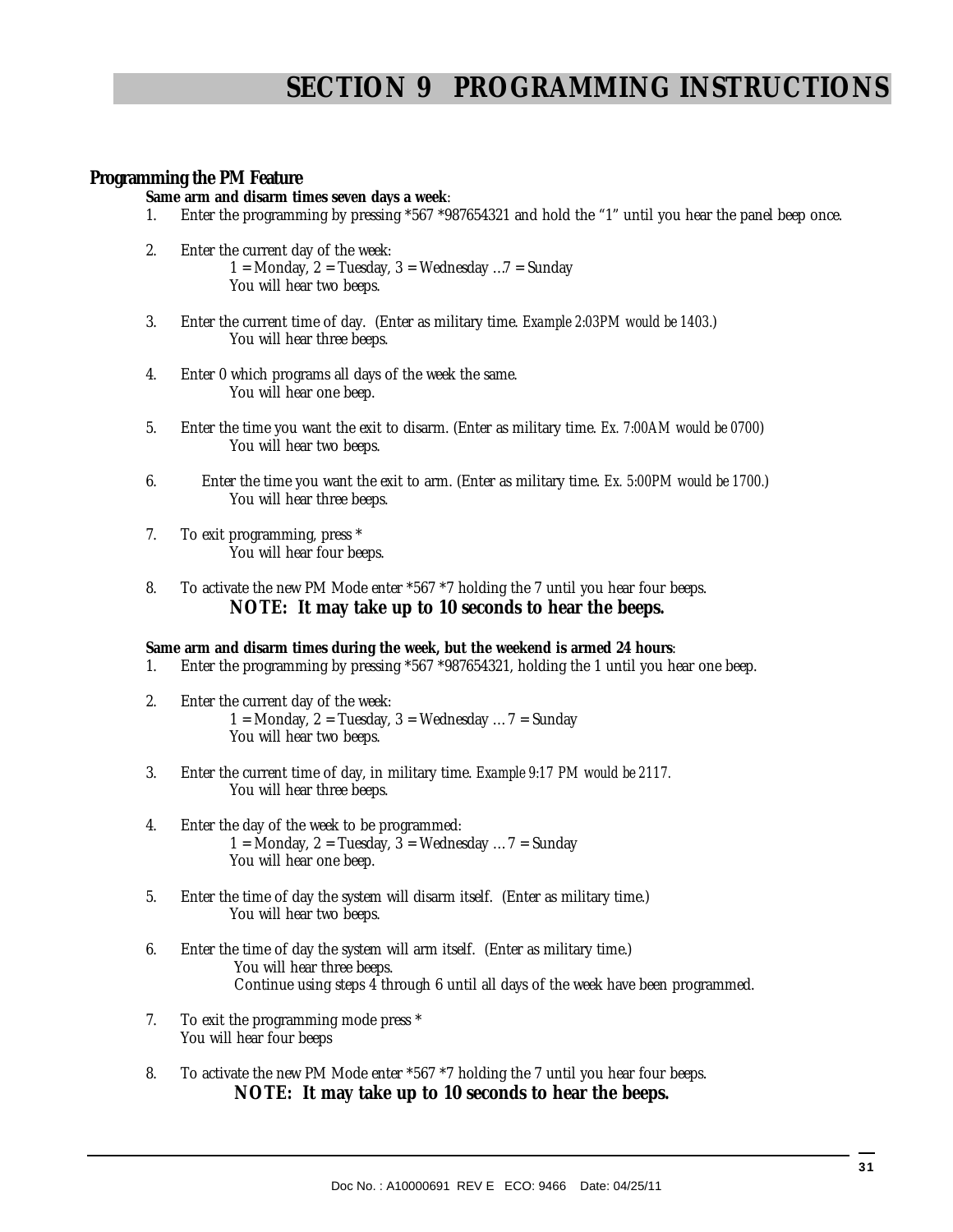## Doc No. : A10000691 REV E ECO: 9466 Date: 04/25/11

Currently a beeping will sound for the first three seconds when there is pressure applied to the door. With the Nuisance Silent Feature Enabled, it will silence the three second nuisance sound and will activate the egress process.

 **User Selectable Functions Factory Default** 

 To enable Nuisance Silent: enter \*567\*9876543212 holding the 2 for 2 beeps To disable Nuisance Silent: enter \*567\*9876543213 holding the 3 for 4 beeps

#### **NOTE: This feature is only available on the Base version and only after 6/30/2007**

 **Egress Activation for Nuisance Silent Disabled** 

#### 6. Enter the time of day the system will arm itself. (Enter as military time.) You will hear three beeps. Continue using steps 4 through 6 until all days of the week have been programmed.

- 7. To exit programming mode press \* You will hear four beeps.
- 8. To activate the new PM Mode enter \*567 \*7 holding the 7 until you hear four beeps.

## **NOTE: It may take up to 10 seconds to hear the beeps.**

### **PM Program Enable/Disable: Disabled**

To enable PM Program enter \*567 (secondary code) \*7 hold until four beeps are heard. To disable PM Program enter \*567 (secondary code) \*8 hold until one beep is heard.

# **SECTION 9 PROGRAMMING INSTRUCTIONS**

### **Different days will have different programs (one per day):**

- 1. Enter the programming by pressing \*567 \*987654321 holding the 1 until you hear the panel beep once.
- 2. Enter the current day of the week. 1 = Monday,  $2 = Tu$ esday,  $3 = W$ ednesday...  $7 = S$ unday You will hear two beeps.
- 3. Enter the current time of day, in military time. *Example 9:17 PM would be 2117.* You will hear three beeps.
- 4. Enter the day of the week to be programmed. 1 = Monday, 2 = Tuesday, 3 = Wednesday...  $7$  = Sunday You will hear one beep.
- 5. Enter the time of day the system will disarm itself. (Enter as military time.) You will hear two beeps.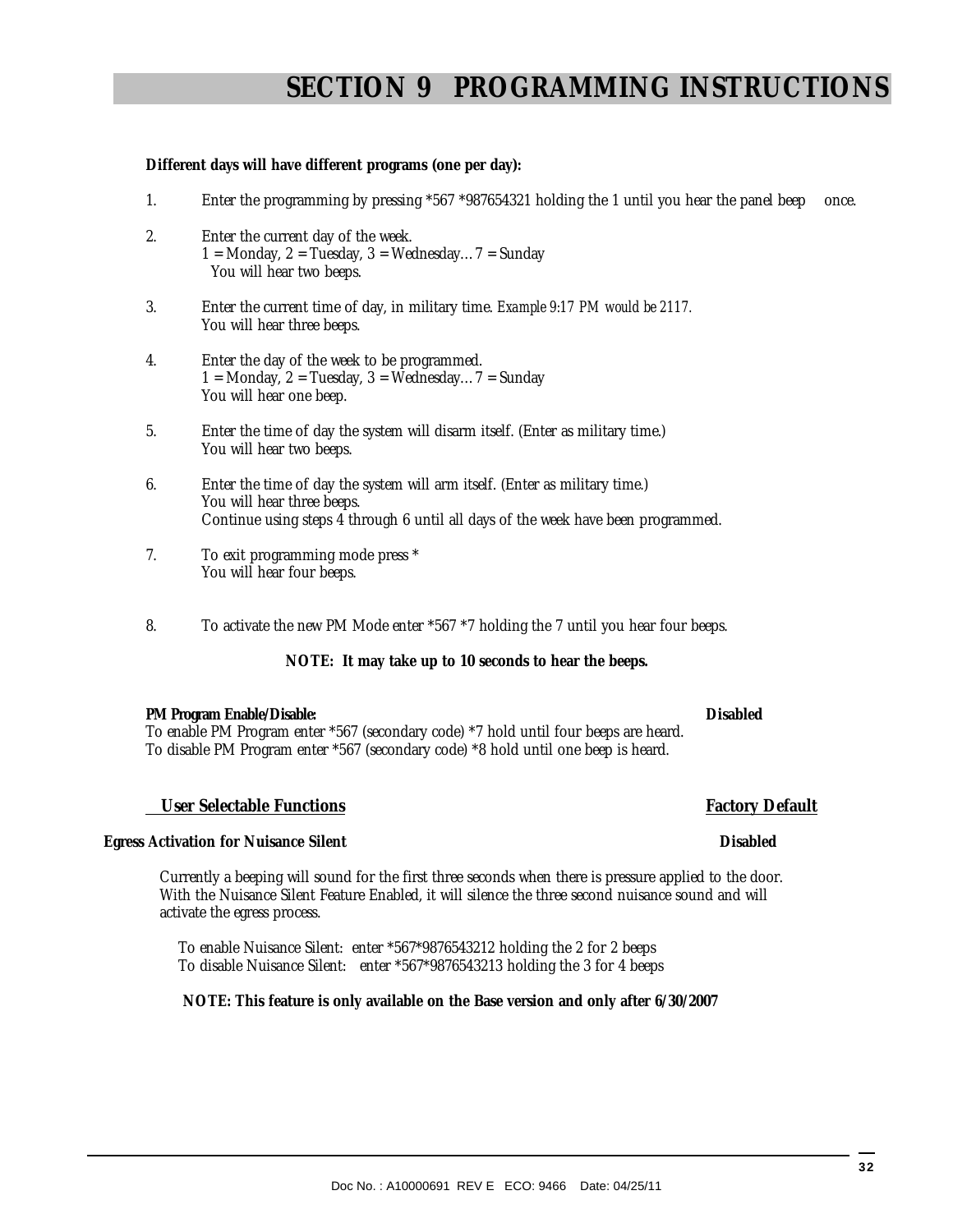# **SECTION 9 PROGRAMMING INSTRUCTIONS**

#### **Delayed Egress Release Time**

 **15 Seconds** 

Each Exit Panel controlling an electromagnetic lock has a required time period for pressure applied to a door to release the locking feature as required by NFPA 101. Refer to the NFPA 101 Life Safety Code or your local Fire Marshall/Safety Inspector for guidance on local requirements. The factory default delayed egress release time is fifteen (15) seconds.

To change the release time **from 15 to 30 seconds**, follow the listed steps without pausing for greater than one second between keystrokes.

1. Enter currently programmed secondary code \*567 \* 30 holding for 2 beeps

To change the release time **from 30 to 15 seconds,** follow the three listed steps without pausing for greater than one second between keystrokes.<br>1 Foter currently by

1. Enter currently programmed secondary code \*567 \* 15 holding for 1 beep

**Software Verification:** To verify the version of software installed in the panel, enter \*567 (secondary code) \*9876543215 count the number of times the LED's blink. This will be the software version.

**Example:** 3 blinks...pause…4 blinks…pause…10 blinks…pause…9 blinks, would be Software Version 3.4.0.9

#### **No Code/ Irreversible Delayed Egress**

Each Advantage 1000DE Exit Panel controlling an electromagnetic lock has a required time period for pressure applied to a door to release the locking feature as required by NFPA 101. Refer to the NFPA 101 Life Safety Code or your local fire Marshall/safety inspector for guidance on local requirements. This feature, when enabled, will continue with the delayed egress after the activation time is passed. No Code will stop or reset the delayed egress until the door is opened and then closed. At this time you can reset the delayed egress.

#### **No Code/ Irreversible Delayed Egress Factory Default Disabled in the Series of Australian Code/ Irreversible Delayed Egress**

To **enable** the No Code/ Irreversible delayed egress feature, follow the three listed steps without pausing for greater than one second between keystrokes.

- 1. Enter \*567 or the currently programmed secondary code
- 2. Enter **\*9876543219#808#**
- 3. Two confirmation beeps or blinks = change accepted

To **disable** the No Code/ Irreversible delayed egress feature, follow the three listed steps without pausing for greater than one second between keystrokes.

- 1. Enter \*567 or the currently programmed secondary code
- 2. Enter **\*9876543219#808#**
- 3. One beep/blink confirmation = change accepted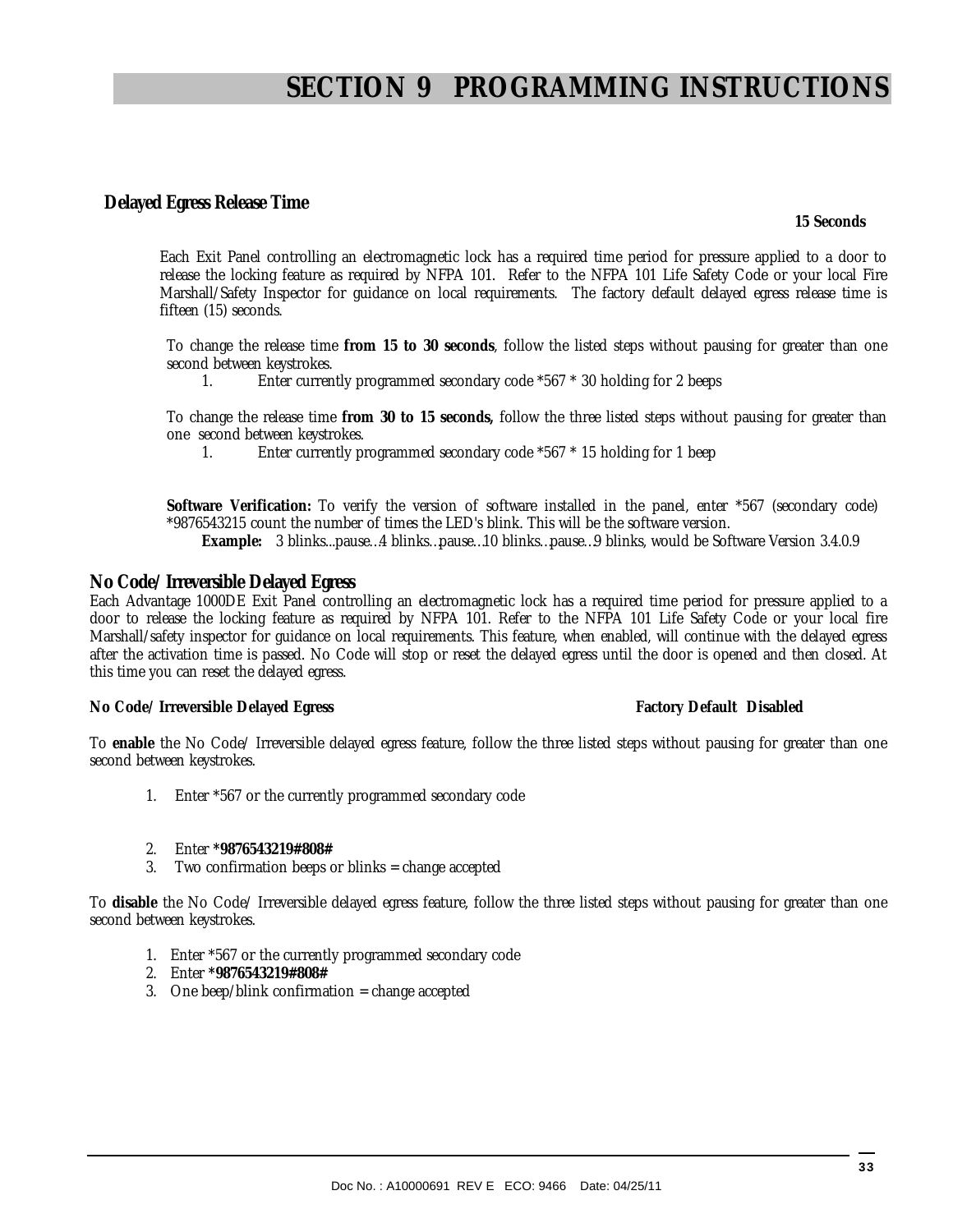# **SECTION 9 PROGRAMMING INSTRUCTIONS**

#### **Latching Fire Alarm**

This feature when enabled will keep the door unlocked after the fire alarm is cleared you will need to enter the reset code at the panel for the locks to lock again.

**Factory Default Disabled** 

To **Enable** the Latching Fire Alarm

- 1. Enter \***567( or currently programmed secondary code ) \*9876543214**
- 2. Two confirmation beeps = change accepted

To **Disable** the Latching Fire Alarm

- 1. Enter \***567( or currently programmed secondary code ) \*9876543214**
- 2. One confirmation beep = change accepted

#### **Life Safety Lock**

You can lock all **Life Safety 101** features. This will lock the delayed egress and fire alarm settings. This feature is **NON REVERSIBLE** and cannot be undone by initializing the Advantage 1000DE Exit Panel. Make sure the Life Safety 101 features are correct and meet your local authorities requirements before locking the feature .To undo this feature the panel will have to be sent back to Secure Care Products, Inc. to be reprogrammed.

To **LOCK** Life Safety Features:

#### Enter **\*567 (or currently programmed secondary code) then \*9876543219#999#**

#### **Silent Fire Alarm**

When this feature is enabled the alarm will not sound on the Advantage 1000DE Exit Panel unless the door is opened during a fire alarm activation.

To **Enable** the Silent Fire Alarm Enter \*567\*9876543218 two confirmation beeps To **Disable** the Silent Fire Alarm Enter \*567\*9876543218 one confirmation beep

#### **Delayed Egress Activation Time**

Each Advantage 1000DE Exit Panel controlling an electromagnetic lock has a required time period for pressure applied to a door to activate the delayed egress release feature as required by NFPA 101. Refer to the NFPA 101 Life Safety Code or your local Fire Marshall/Safety Inspector for guidance on local requirements. This feature allows you to modify the time necessary to apply the constant even pressure upon the door to activate the delayed egress alarm mode. The four options below are 3 sec., 2 sec., 1 sec., and 0 sec. Changing the activation time from factory default should be done only after permission is granted by the local authority having jurisdiction.

To change the activation time

Enter  $*567*9876543217$  one confirmation beep = 1 second Enter \*567\*9876543217 two confirmation beeps = 2 seconds Enter \*567\*9876543217 three confirmation beeps = 3 seconds Enter \*567\*9876543217 ten confirmation beeps = 0 seconds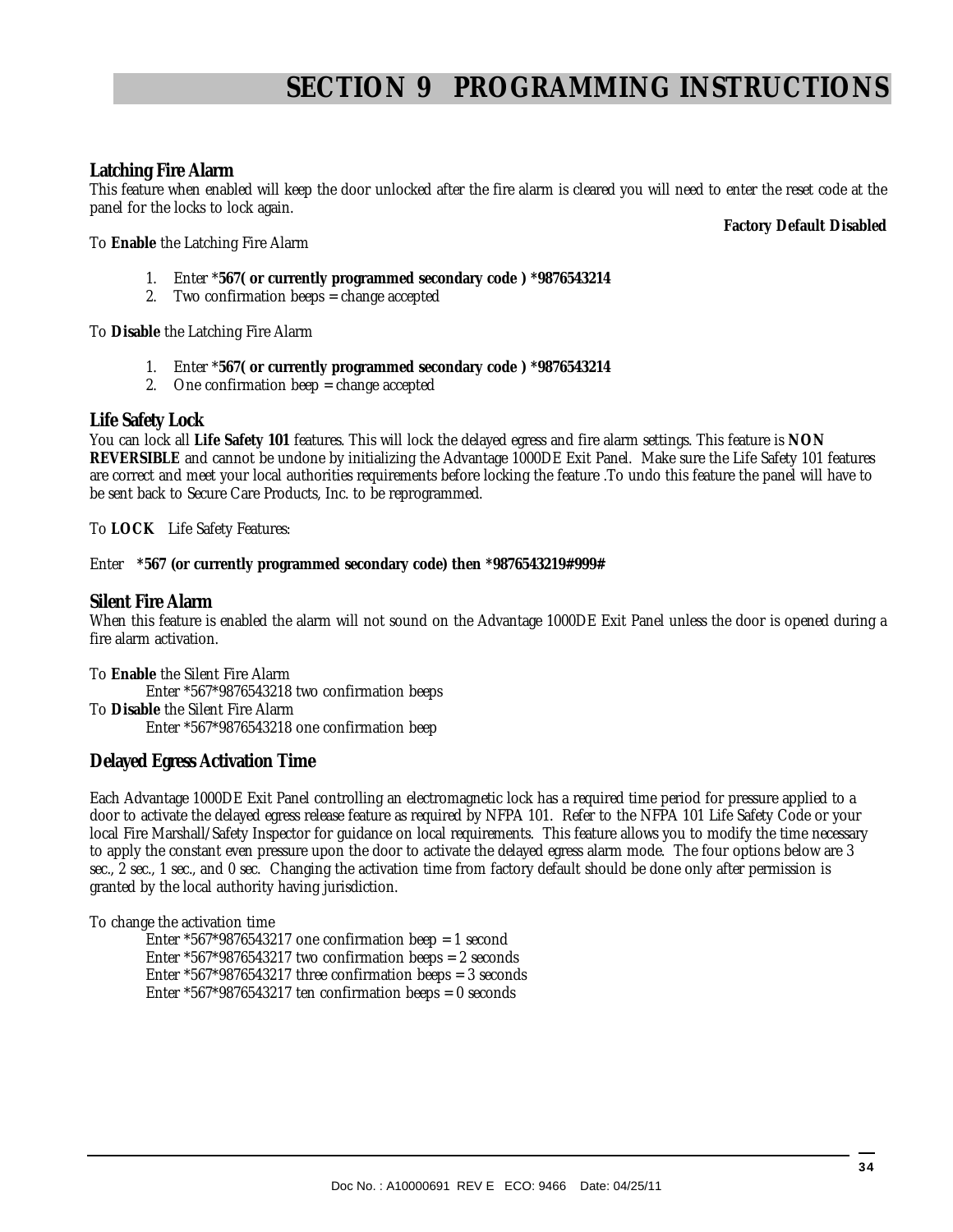# **SECTION 10 TESTING THE ADVANTAGE 1000DE PERIMETER ACCESS CONTROL**

## **RECOMMENDED WEEKLY TESTING**

Verify that all wiring connections are complete and wired as shown in the diagrams of this manual. The Advantage 1000DE Exit Panel should be on and the green LED should be on. Now, with a transmitter on your ankle, approach the door. When you enter the monitoring zone the green LED should turn red. Turn around and leave the monitoring zone. The red LED should turn green. Now follow the steps below to test the basic operating functions of the Advantage 1000DE system.

## **Testing the Patient Escort and Anti-tailgate Features**

Enter the detection zone with a transmitter on your ankle, the red LED should turn on the Advantage 1000DE Exit Panel. Now enter the primary reset code into the keypad the red LED should turn green. Open the door without the alarm sounding. **(This is the Patient Escort Feature.)** 

Now close the door, the green LED should turn red showing the panel to be rearmed. **(This is the anti-tailgate feature.)** 

#### **NOTE: If Advanced Security Mode is enabled, the lock will not unlock, the light will flash green once, and the panel will beep once.**

## **Testing the Remote Keypad**

If a Remote Keypad has been installed with the Advantage 1000DE Exit Panel, repeat the instructions in *Testing the Patient Escort Feature* above, using the remote keypad to enter the primary escort code.

## **Testing the Remote Push Button**

If a remote Push-button has been installed with the Advantage 1000DE Exit Panel, repeat the instructions in *Testing the Patient Escort Feature* above, using the remote Push-button in place of the primary reset code.

## **Testing the Advanced Security Mode Feature**

First enable the Advanced Security Mode per Section 8 of this manual, then bring a transmitter into the detection zone. The green LED should turn red, and the yellow LED should blink. Now enter the Primary Reset Code. The red LED should flash green momentarily and beep once indicating a valid code was entered while a monitored resident was nearby. Next, try to gain access via the push button, if one is installed on your system. With a transmitter in range, the panel should alarm if the door is opened. Only by entering the Secondary Reset Code (\*567 or equivalent) will access be granted in this situation.

## **RECOMMENDED ANNUAL SERVICE**

## **Battery Replacement**

The battery should be replaced annually with a rechargeable 9VDC NI-MH battery SCP PN B15360501 only.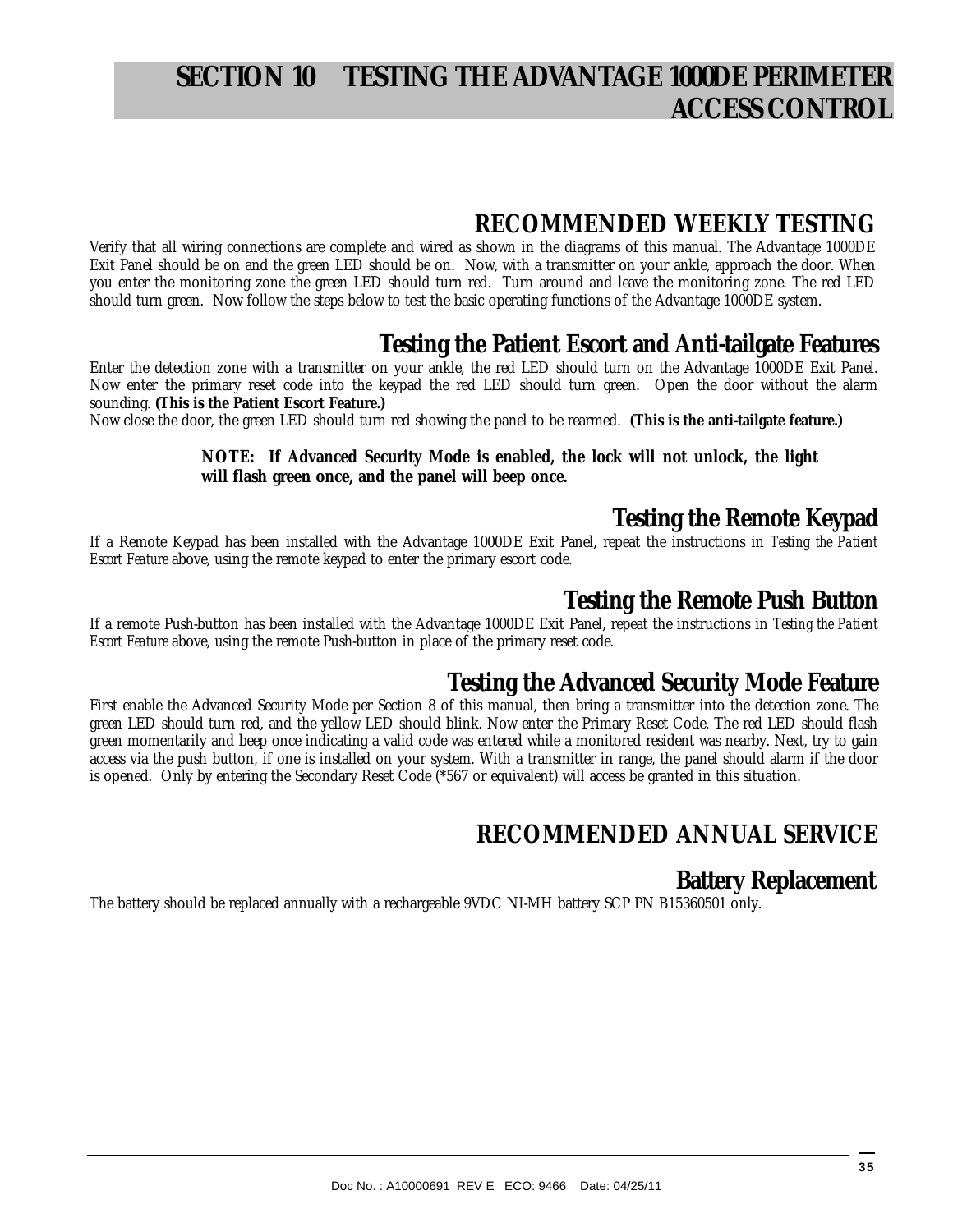# **SECTION 11 TESTING THE ADVANTAGE 1000DE WITH DELAYED EGRESS MAGNETIC LOCKING SYSTEM**

## **RECOMMENDED WEEKLY TESTING**

Verify that all wiring connections are complete and wired as shown in the diagrams in this manual The Advantage 1000DE Exit Panel should be on and the green LED should be on. At this point, the door should be free for access to all staff and visitors. Now, with a transmitter on your ankle, approach the door. When you enter the monitoring zone the green LED should turn red and the door should quietly lock. Turn around and leave the monitoring zone. The red LED should turn green and the door should unlock. The door should again be free for access to all staff and visitors. Now follow the steps below to test the basic operating functions of the Advantage 1000DE system.

## **Testing the Patient Escort and Anti-tailgate Features**

Enter the detection zone with a transmitter on your ankle, the red LED should turn on the door should quietly lock. Now enter the primary reset code into the keypad the red LED should turn green, the door should unlock and you should be able to open the door without the alarm sounding. **(This is the Patient Escort feature)**  Now close the door, the green LED should turn red and the door should immediately relock. **(This is the anti-tailgate feature.)**

## **Testing the Delayed Egress Feature**

With the door locked, apply pressure on the opening hardware of the door for three seconds. The Advantage 1000DE Exit Panel should begin to alarm and the red LED should remain on. The LED should remain red and the audible alarm sound should be short beeps. After the 15 seconds, the audible alarm should become a continuous tone, the red LED should be on, and the door should release. Open the door, the LED should begin flashing red/green/red/green and the audible alarm sound should change to the seagull sound. Now close the door and enter the *primary reset code*. The panel should stop alarming, the door should relock and the red LED should be on (because the transmitter is still in the detection zone).

## **Testing the Remote Keypad**

If a remote keypad has been installed with the Advantage 1000DE Exit Panel, repeat the instructions in *Testing the Patient Escort*  above, using the remote keypad to enter the primary escort code.

## **Testing the Remote Push Button**

If a remote Push-button has been installed with the Advantage 1000DE Exit Panel, repeat the instructions in *Testing the Patient Escort* above, using the remote Push-button. In place of the primary reset code, depress the remote push-button, the LED should turn green and you should be able to open the door without creating an alarm condition.

## **Testing the Advanced Security Mode Feature**

First enable the Advanced Security Mode, and then bring a transmitter into the detection zone. The green LED should turn red, and the yellow LED should blink. Now enter the Primary Reset Code. The red LED should flash green momentarily and beep once indicating a valid code was entered while a monitored resident was nearby. Next, try to gain access via the push button, if one is installed on your system. With a transmitter in range, the door should remain locked and an audible beep should sound. Only by entering the Secondary Reset Code (\*567 or equivalent) will access be granted in this situation.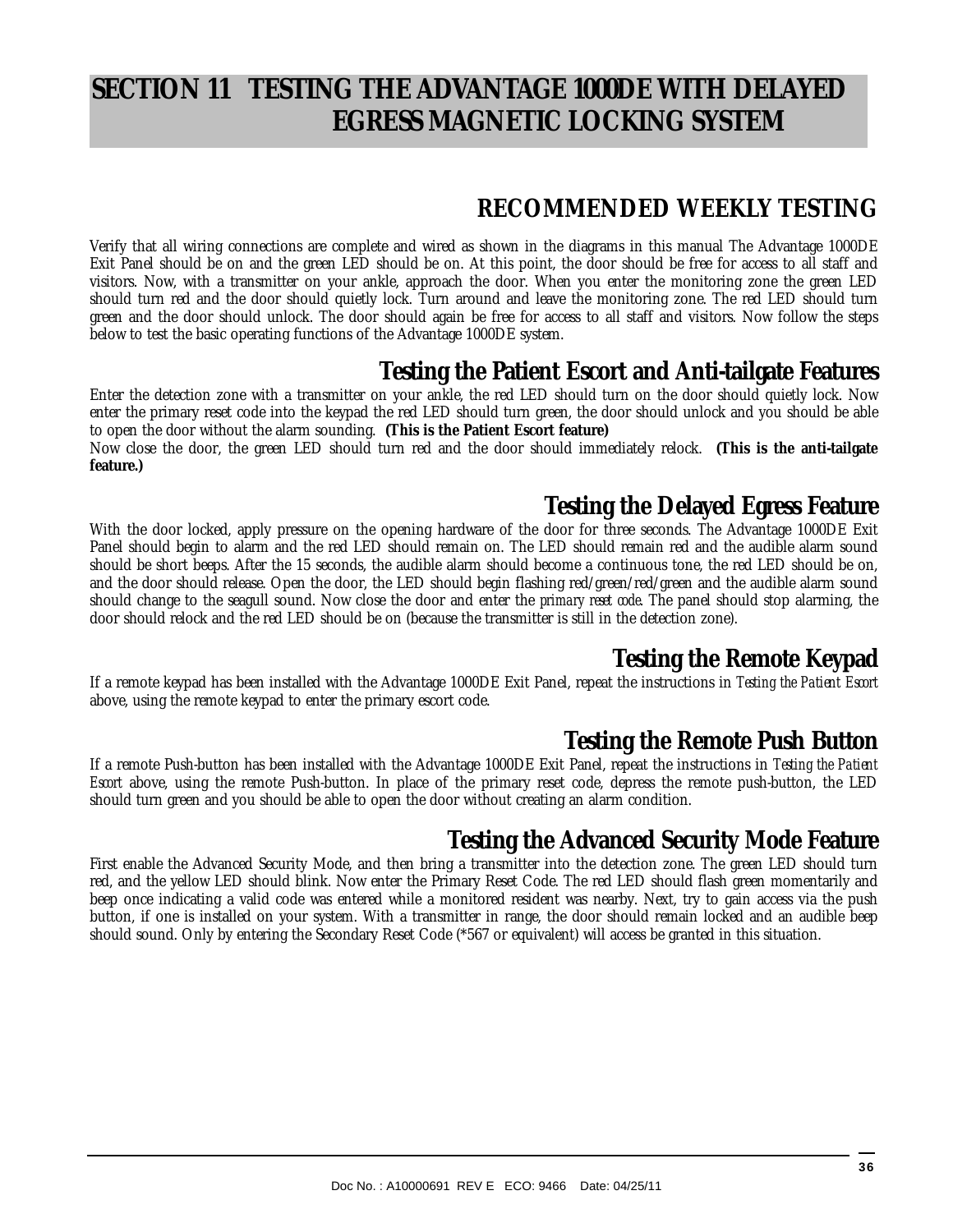# **SECTION 11 TESTING THE ADVANTAGE 1000DE WITH DELAYED EGRESS MAGNETIC LOCKING SYSTEM**

## **RECOMMENDED MONTHLY TESTING**

## **Fire Alarm Release Test**

- 1. After all other functions of the Advantage 1000DE system have been tested; the fire alarm release function must be tested and documented. This is a very important test, which will ensure proper operation of the system in case of a fire emergency and the safety of your residents and staff.
- 2. Place your facility's fire alarm system into an alarm condition and using a transmitter go to all monitored exits and verify that when the transmitter is in the monitoring zone that the door will not lock. If any of the exits are in the pm locked mode, verify that these exits unlock and remain unlocked.
- 3. Reset the fire alarm system. Verify that all exits are now operating normally.

.

## **RECOMMENDED ANNUAL SERVICE**

## **Battery Replacement**

1. The battery should be replaced annually with a rechargeable 9VDC NI-MH battery SCP PN B15360501 only.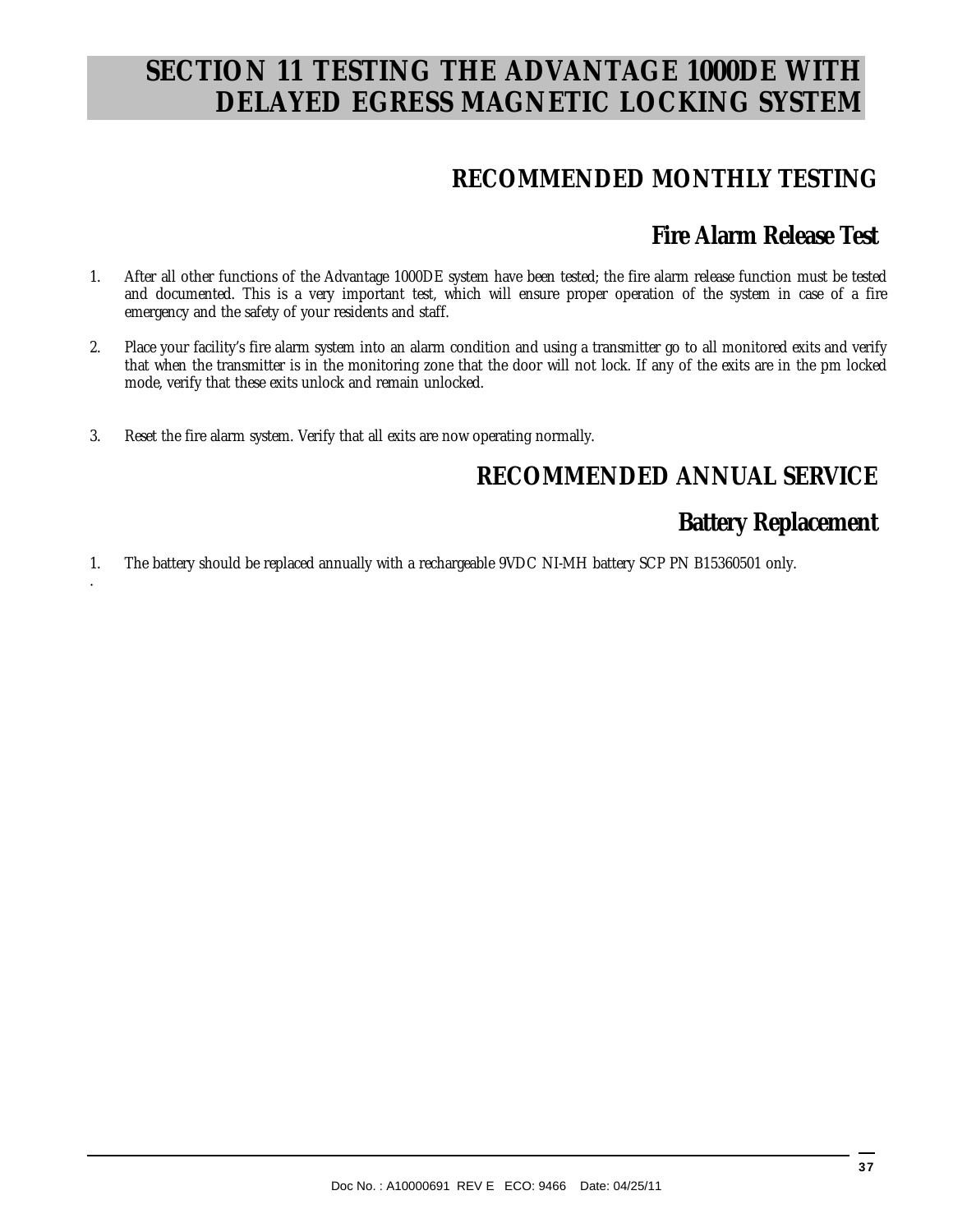# **SECTION 12 REPLACEMENT PARTS LIST**

| Part #    | Description                                                |
|-----------|------------------------------------------------------------|
| 699       | 430KHZ Scepter <sup>®</sup> Antenna                        |
| B15360501 | 9VDC (NI-MH rechargeable battery)                          |
| A41010901 | Panel Plug-in Power Supply, 12 - 15VDC 1.2 Amp             |
| 1922      | Normally Closed Door Contacts                              |
| 203       | Nurse Station Panel, 4 Channels, Power supply included     |
| 204       | Nurse Station Panel, 8 Channels, Power supply included     |
| A02030901 | Nurse Station Panel, 4 Channels, Power supply not included |
| A02040901 | Nurse Station Panel, 8 Channels, Power supply not Included |
| P41010904 | Magnetic Solutions Lock                                    |
| A41012900 | Dortronics Electromagnetic Lock                            |
| A41010913 | Dortronics Egress switch (rocker type)                     |
| A04150900 | (Normally Open) Push Button                                |
| A10000907 | Advantage 1000DE Exit Panel                                |
| A05031031 | 2 Foot Ribbon Cables                                       |
| A05031032 | 10 Foot Ribbon Cables                                      |
| A05031033 | 15 Foot Ribbon Cables                                      |
| A05031034 | 30 Foot Ribbon Cables                                      |
| A02070900 | Sounder                                                    |
| A41010901 | Power Supply for Nurse Station Panels and Sounder          |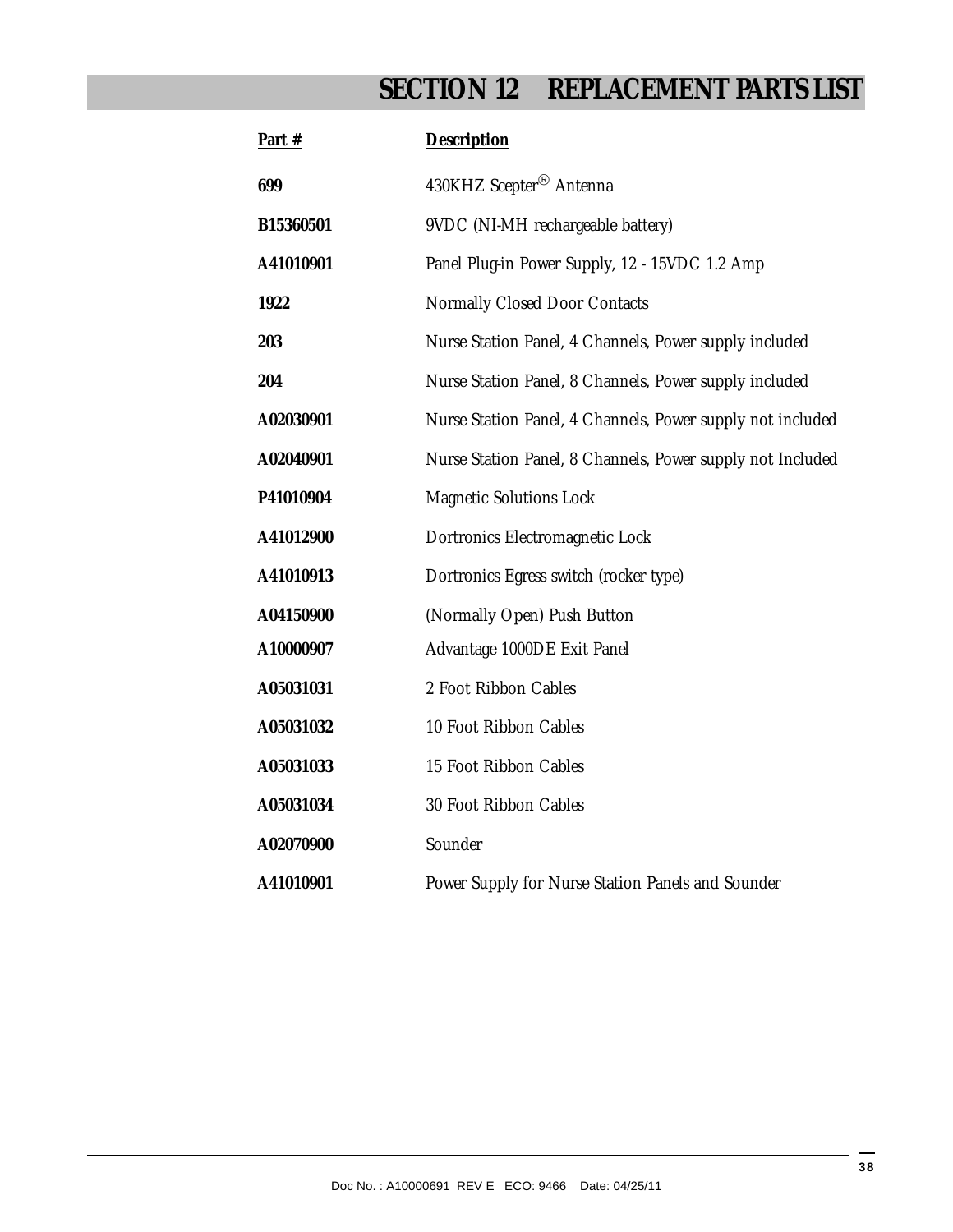# **SECTION 13 GENERAL PRODUCT WARRANTY STATEMENT**

BY PERMITTING INSTALLATION OR BY MAKING USE OF ANY PRODUCT OR SERVICE DESIGNED OR MANUFACTURED BY SECURE CARE PRODUCTS, INC. ("SECURE CARE") (INCLUDING SUPPORT SERVICES, MAINTAINED SOFTWARE AND MAJOR RELEASES, WHETHER OR NOT IT IS COVERED BY ANY SOFTWARE MAINTENANCE OR LICENSE AGREEMENT) ("THIS PRODUCT"), YOU ACKNOWLEDGE THAT YOU HAVE READ ALL THE TERMS AND CONDITIONS OF THIS GENERAL PRODUCT WARRANTY STATEMENT, THAT YOU UNDERSTAND THEM, AND THAT YOU AGREE TO BE BOUND BY THEM. YOU UNDERSTAND THAT, IF YOU PURCHASED THIS PRODUCT FROM ANY AUTHORIZED DISTRIBUTOR OF SECURE CARE, THAT DISTRIBUTOR IS NOT SECURE CARE'S AGENT AND IS NOT AUTHORIZED TO MAKE ANY REPRESENTATIONS OR WARRANTIES OR TO AGREE TO ANY TERMS OR CONDITIONS WHICH ARE DIFFERENT FROM ANYTHING EXPRESSLY SET FORTH IN THIS GENERAL PRODUCT WARRANTY STATEMENT.

If you do not agree to the terms and conditions of this General Product Warranty Statement, do not permit the installation or make use of this Product and promptly return this Product to the place where you obtained it for a full refund. If you have any difficulty obtaining a refund, please contact Secure Care at the telephone number provided in Section 2.B below.

#### **1. Notices**

 **A**. ALL LOCKS USED WITH THE SECURE CARE SYSTEM ARE DESIGNED, MANUFACTURED, LABELED AND DELIVERED SOLELY BY AN INDEPENDENT VENDOR OVER WHOM SECURE CARE HAS NO CONTROL AND FOR WHOSE ACTIONS OR FAILURES TO ACT SECURE CARE DISCLAIMS ALL RESPONSIBILITY. REGARDLESS OF WHETHER THE LOCKS CARRY SECURE CARE'S LOGO OR NAME OR ANY OTHER TRADEMARK, SERVICE MARK OR TRADE NAME USED OR CLAIMED BY SECURE CARE, SECURE CARE DISCLAIMS ALL WARRANTIES, EXPRESS OR IMPLIED, WITH RESPECT TO THE LOCKS AND/OR THEIR USE WITH OR OPERATION IN THE SECURE CARE SYSTEM, INCLUDING, WITHOUT LIMITATION, ALL IMPLIED WARRANTIES OF MERCHANTABILITY, FITNESS FOR A PARTICULAR PURPOSE, TITLE AND/OR NON-INFRINGEMENT. SECURE CARE ALSO DISCLAIMS ALL OBLIGATIONS WITH RESPECT TO THE LOCKS AND/OR THEIR USE WITH OR OPERATION IN THE SECURE CARE SYSTEM THAT MIGHT OTHERWISE ARISE OR BE IMPLIED FROM THE FACT THAT SUCH LOCKS CARRY SECURE CARE'S LOGO OR NAME OR ANY OTHER TRADEMARK, SERVICE MARK OR TRADE NAME USED OR CLAIMED BY SECURE CARE OR FROM THE DELIVERY OR INSTALLATION OF THE LOCKS WITH SECURE CARE SOFTWARE, PARTS AND/OR PRODUCTS OR FROM A COURSE OF DEALING OR USAGE IN TRADE. ALL RESPONSIBILITY FOR DESIGNING, MANUFACTURING, LABELING AND WARNING OF HIDDEN DEFECTS OR DANGERS IN THE LOCKS AND/OR THEIR USE WITH AND OPERATION IN THE SECURE CARE SYSTEM RESTS EXCLUSIVELY WITH THE INDEPENDENT VENDOR, AND ANY CLAIMS, COSTS, DAMAGES OR LIABILITIES ARISING FROM THE LOCKS AND/OR THEIR USE WITH OR OPERATION IN THE SECURE CARE SYSTEM SHALL BE MADE SOLELY AGAINST THE INDEPENDENT VENDOR.

 **B**. IF YOU PURCHASE COMPUTER HARDWARE THROUGH SECURE CARE AND REQUEST THAT SECURE CARE SOFTWARE BE INSTALLED AND TESTED ON THAT HARDWARE AT THE FACTORY, SECURE CARE WARRANTS ONLY THAT THE HARDWARE AND THE SOFTWARE PACKAGES WERE INSTALLED, SET-UP AND TESTED PRIOR TO SHIPMENT IN ACCORDANCE WITH ALL SECURE CARE PRODUCT MANUALS AND THAT, AT THE TIME THE HARDWARE AND THE SOFTWARE PACKAGES WERE FINALLY INSPECTED AT THE FACTORY, THEY WERE PERFORMING (SUBJECT TO SECURE CARE'S SPECIFIED TOLERANCES) IN ACCORDANCE WITH SECURE CARE'S SPECIFICATIONS. SECURE CARE WILL NOT BE RESPONSIBLE FOR ANY DEFECTS IN OR PROBLEMS CAUSED BY THE HARDWARE, ALL CLAIMS FOR WHICH MUST BE MADE TO THE HARDWARE MANUFACTURER AND/OR VENDOR. SECURE CARE DISCLAIMS ALL WARRANTIES, EXPRESS OR IMPLIED, WITH RESPECT TO THE HARDWARE AND/OR ITS USE WITH OR OPERATION IN THE SECURE CARE SYSTEM, INCLUDING, WITHOUT LIMITATION, ALL IMPLIED WARRANTIES OF MERCHANTABILITY, FITNESS FOR A PARTICULAR PURPOSE, TITLE AND/OR NON-INFRINGEMENT. SECURE CARE ALSO DISCLAIMS ALL OBLIGATIONS WITH RESPECT TO THE HARDWARE AND/OR ITS USE WITH OR OPERATION IN THE SECURE CARE SYSTEM THAT MIGHT OTHERWISE ARISE OR BE IMPLIED FROM THE FACT THAT SUCH HARDWARE CARRIES SECURE CARE'S LOGO OR NAME OR ANY OTHER TRADEMARK, SERVICE MARK OR TRADE NAME USED OR CLAIMED BY SECURE CARE OR FROM THE DELIVERY OR INSTALLATION OF THE HARDWARE WITH SECURE CARE SOFTWARE, PARTS AND/OR PRODUCTS OR FROM A COURSE OF DEALING OR USAGE IN TRADE. ALL RESPONSIBILITY FOR DESIGNING, MANUFACTURING, LABELING AND WARNING OF HIDDEN DEFECTS OR DANGERS IN THE HARDWARE AND/OR ITS USE WITH AND OPERATION IN THE SECURE CARE SYSTEM RESTS EXCLUSIVELY WITH THE HARDWARE MANUFACTURER AND/OR VENDOR, AND ANY CLAIMS, COSTS, DAMAGES OR LIABILITIES ARISING FROM THE HARDWARE AND/OR ITS USE WITH OR OPERATION IN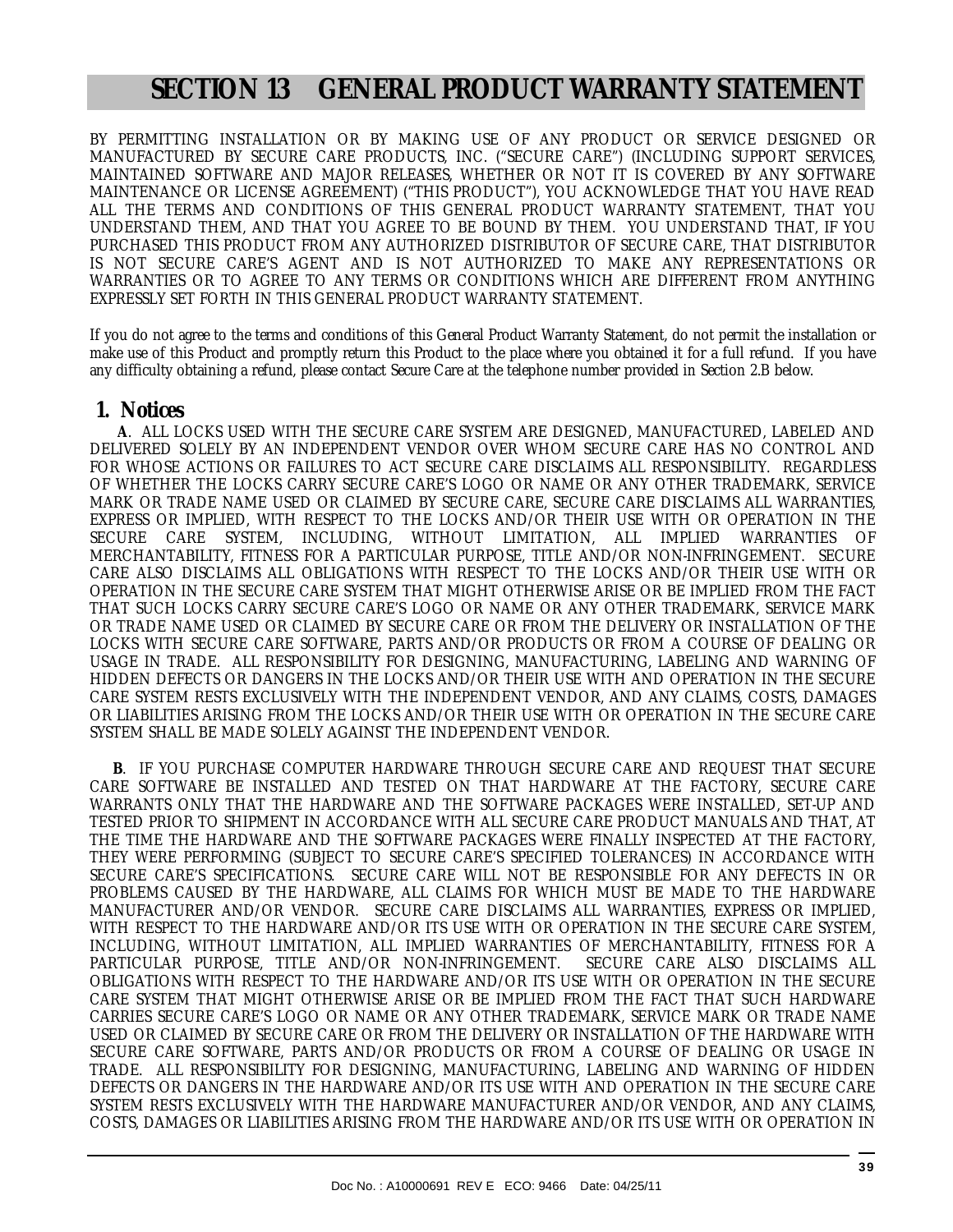#### THE SECURE CARE SYSTEM SHALL BE MADE SOLELY AGAINST THE HARDWARE MANUFACTURER AND/OR VENDOR.

 **C.** Secure Care's software, parts and products are designed for operation in a wireless system. However, the range, performance, and predictability of any wireless system, including Secure Care's, is dependent on several factors, including, but not limited to, the following: building structure; environmental extremes (e.g., temperature, earth tremors, air pollution, etc.); the proximity of other wireless devices; the presence of variable speed products; sources of Radio Frequency Interference (RFI); physical orientation and positioning of the equipment; and sources of Electro Static Discharge ("ESD"). Secure Care cannot be responsible for the effect of these types of factors on operation of its software, parts and products.

 **D**. This Product must be installed, set-up, tested, supported, operated, maintained, repaired and used only in accordance with all manuals and instructions (including the user, installation, technical and other manuals) issued by Secure Care (the "Product Manuals"). It is your responsibility to assure that any person who might be installing, setting-up, testing, supporting, maintaining or repairing this Product knows the contents of and has access to the Product Manuals and has successfully completed Secure Care technical training. It is also your responsibility to assure that any person who might be operating or using this Product knows the contents of and has access to the Product Manuals and has successfully completed Secure Care in-service training. If you do not have the Product Manuals or if you have any questions regarding this Product and/or its installation, set-up, testing, support, operation, maintenance, repair or use, please call Secure Care at the telephone number provided in section 2.B below. Secure Care cannot be responsible for performance problems caused by a failure to follow published and appropriate procedures for installation, set-up, testing, support, operation, maintenance, repair and use.

All adjustable features on new and repaired Secure Care software, parts and products are shipped with "factory default" settings. These "factory default" settings may not comply with building and life safety codes or other applicable laws and regulations in the location where they are installed or operated. Secure Care strongly recommends, therefore, that the settings on all Secure Care software, parts and products be checked and, if necessary, reset to comply with local building and life safety codes and other applicable laws and regulations at the time of any installation, set-up, testing, support, maintenance or repair.

 **E.** Secure Care's system is driven by software. However, the performance and reliability of any software-driven system depends on adequately maintaining the recommended minimum configuration of computing platform, operating systems and applications programs and on regularly performing industry-standard and application-specific backup processes. If recommended minimum configurations of computing platform, operating systems, and applications programs are not adequately maintained, or if appropriate backups are not regularly performed, the software may not drive the system as intended. Secure Care cannot be responsible for operational problems caused by a failure to perform these maintenance and backup procedures.

 **F**. Secure Care does not authorize, and strongly recommends against, any installation or field replacement of software, parts or products by untrained contractors or facility staff. Such work can be hazardous, can render the system ineffective and will void any Secure Care warranty or liability that might otherwise relate to the system.

Before any software, parts or products, which have been designed and manufactured by Secure Care can be safely installed, setup, tested, supported, maintained or repaired, technical training in accordance with standards established by Secure Care is required. Regardless of how Secure Care's software, parts or products are obtained, they should not be installed, set-up, tested, supported, maintained or repaired by any person who has not satisfactorily completed that technical training (a "qualified service technician".) When Secure Care's software, parts or products are sold separately from installation services, it is assumed that only a qualified service technician will conduct any installation, set-up, testing, support, maintenance or repair involving that software, part or products.

 **G.** It is important that any installation, set-up, testing, support, operation, maintenance, repair or use involving the system comply with all local and national electrical and life safety codes. If you have any questions about compliance with those codes, please contact your local authorities.

 **H**. Secure Care receives and responds to telephone and dial-in inquires (the "Help Line") about its software, parts and products for the purpose of discussing users' experiences with Secure Care's system, helping users better understand how their systems work, and providing ideas about what may be causing difficulties. However, Secure Care cannot accurately diagnose the cause of any problems or give complete instructions on how to fix problems over the telephone or Internet. The only way to assure that software, parts or products are installed, set-up, tested, supported, maintained or repaired correctly or that a Secure Care system is functioning properly is to have it examined on site by a qualified service technician. In addition, Secure Care software, parts and products cannot be operated or used correctly by anyone who has not successfully completed Secure Care in-service training. Secure Care's Help Line is not a substitute for on-site diagnosis and servicing by a qualified service technician or for successful completion of Secure Care in-service training. Secure Care strongly recommends that any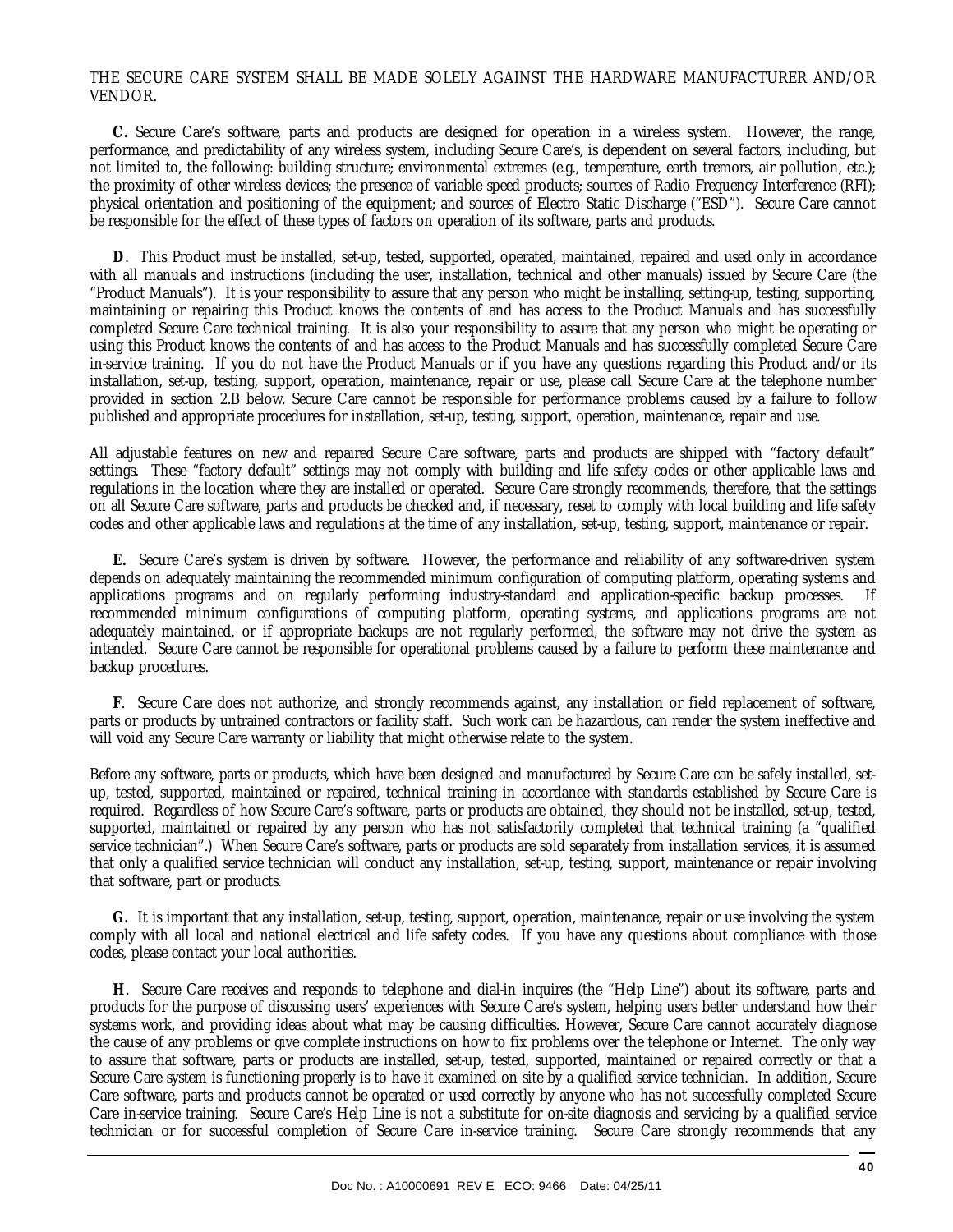installation, set-up, testing, support, replacement, maintenance or repair of a system that is performed by a person who has not satisfactorily completed technical training in accordance with standards established by Secure Care be immediately checked onsite by a person who has completed that technical training.

WARNING: EVEN SLIGHT MODIFICATIONS TO THE SYSTEM OR CHANGES IN THE OPERATING ENVIRONMENT MAY CAUSE SECURE CARE'S SYSTEM TO MALFUNCTION. THE ONLY WAY TO ASSURE THAT SECURE CARE'S SYSTEM HAS BEEN INSTALLED, SET-UP, TESTED, SUPPORTED, MAINTAINED, AND REPAIRED CORRECTLY IS TO HAVE A QUALIFIED SERVICE TECHNICIAN DO THE WORK.

 **I.** Secure Care's software, parts and products have been designed to augment a facility's reasonable procedures for protecting residents, patients, and infants. However, no system or combination of procedures and equipment can eliminate all risk or assure complete security. Secure Care's system is not intended as a substitute for the careful identification and monitoring of residents, patients, and infants by a facility's professional staff.

#### **2. Limited Warranty**

 **A**. Subject to the limitations set forth in this general product warranty statement (as amended from time to time by Secure Care in its absolute discretion), and unless a different period is specified in writing by Secure Care for a particular product or service, Secure Care warrants that this product (subject to Secure Care's specified tolerances and excluding any expendable items), if sold by Secure Care to an authorized Secure Care distributor, shall conform to the specifications which accompany this product for a period of one (1) year from the date of delivery of this product by Secure Care to a common carrier, f.o.b. Secure Care's manufacturing facility in Concord, New Hampshire or, in the case of services, from the date of first provision of such services. This warranty does not extend to and is not for the benefit of any person other than an authorized Secure Care distributor who purchases this product from Secure Care, any sub-distributor thereof and/or the customer to whom this product is first provided for use, by Secure Care, an authorized Secure Care distributor or any subdistributor thereof. In the event that this product does not comply with this warranty, Secure Care will, at its option, either repair or replace this product or refund the purchase price, provided that this product is returned as provided in section 2.b below. Replacement of this product under warranty will not extend the original warranty period.

Secure Care will also, at its option, either repair or replace this Product after the warranty has expired, for an additional charge, provided that this Product is returned as provided in Section 2.B below. If Secure Care repairs or replaces this Product after the warranty has expired, the terms of the warranty set forth in this Section 2.A for a new Product will apply to the repaired or replaced Product, with the exception that the term will run for ninety (90) days from the date of repair or replacement.

Repair may include the replacement of parts and products with functionally equivalent, reconditioned parts or products. Any part or product replaced by Secure Care will become the property of Secure Care upon replacement.

 **B.** Warranty service is available by contacting Secure Care at 800-451-7917 and obtaining a Return Authorization Number. No Product may be returned to Secure Care without first obtaining a Return Authorization Number. When this Product is returned to Secure Care, please include the Return Authorization Number and a detailed written description of the problem. Issuance of a Return Authorization Number by Secure Care will not constitute an admission that there is a problem with the Product being returned, that any problem is covered by warranty or that Secure Care has any responsibility to repair, replace, make refunds for or pay claims, costs, damages or liabilities connected with the Product being returned.

#### **NOTE: Transmitters are not repaired, nor is the warranty extended, beyond the expiration date.**

If this Product is returned to Secure Care for any reason, you will retain title (unless and until a part or product is replaced, in which case you will obtain title to the replacement part or product at the time of replacement), the risk of loss, and the obligation to pay all costs of shipping, storage and other charges and obligations relating to this Product.

 **C.** Except as stated in this section 2, Secure Care disclaims all warranties, express or implied, with respect to the whole or any part of this product, including, without limitation, all implied warranties of merchantability, fitness for a particular purpose, title and/or non-infringement. Secure Care also disclaims all obligations that might otherwise arise or be implied from a course of dealing or usage in trade.

### **3. Limitations of Liability**

 A. Regardless of the form of any claim or action, Secure Care's total liability to all persons, whether singly or together, for all occurrences combined, for claims, costs, damages or liabilities based on any cause whatsoever and arising from or in connection with this product, or the manufacture, distribution, promotion, sale, installation, set-up, testing, support,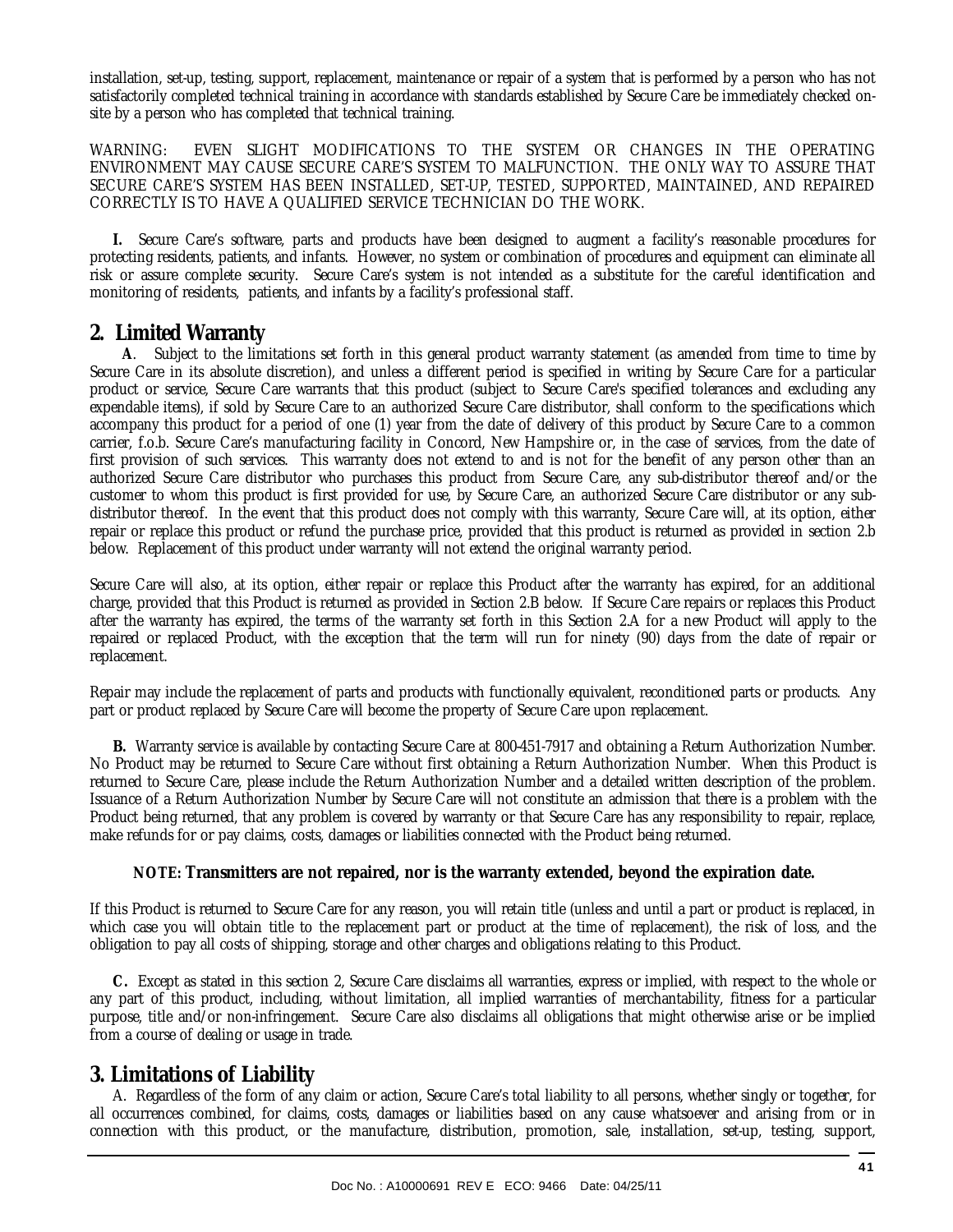maintenance, operation, servicing, use or performance of this product, or from or in connection with any delay or failure in providing this product, shall not exceed the aggregate price (without interest) paid to Secure Care for this product.

 **B**. In no event shall Secure Care be liable to anyone for any loss of data, loss of profits or loss of use of this product or any equipment, or for any special, incidental, consequential, exemplary, punitive, multiple, or other damages, arising from or in connection with the manufacture, distribution, promotion, sale, installation, set-up, testing, support, maintenance, operation, servicing, use or performance of this product or from or in connection with any delay or failure in providing or delivering this product.

 **C.** In no event shall Secure Care be liable to anyone for any claims, costs, damages or liabilities caused by: (i) any distributor's failure to perform its obligations and responsibilities under a distributor agreement with Secure Care; (ii) improper or defective promotion, distribution, sale, installation, set-up, testing, support, maintenance or repair of this product, including work performed, without Secure Care's prior written consent in its absolute discretion, by a person who has not satisfactorily completed Secure Care technical training, or in a manner not consistent with Secure Care technical training; (iii) improper or defective operation or use of this product by a person who has not successfully completed Secure Care in-service training, or in a manner not consistent with Secure Care in-service training; (iv) supply of this product by a distributor for use in, or the use of this product in, any system or configuration not designed to Secure Care standards or in which a distributor or any third party has substituted materials and/or goods not specified by Secure Care; or (v) deterioration of this product during storage.

 **D**. You agree to indemnify and hold Secure Care harmless from all claims, costs, damages and liabilities asserted by anyone for any damages that are excluded and waived, or are intended to be excluded and waived, by this section 3, or which are imposed by law on behalf of anyone but which are not expressly stated in this general product warranty statement.

 **E.** The exclusions, waivers and limitations on claims, costs, damages and liabilities and any rights of indemnification set forth in this Section 3 shall be enforceable to the maximum extent allowed by law and shall not be expanded or negated in any respect by Secure Care's operation of a "help line" to receive and respond to telephone or dial-in inquires about this product, by any communications through that "help line" or by any actions taken by anyone following communications with Secure Care over such "help line."

#### **4. Governing Law and Arbitration**

 **A.** This General Product Warranty Statement, and all questions arising out of or relating to it, shall be governed by and construed in accordance with the laws of the State of New Hampshire, without giving effect to the conflict of laws provisions thereof, and excluding the United Nations Convention on contracts for the international sale of goods, the 1974 convention on the limitation period on the international sale of goods (the "1974 convention"), and the protocol amending the 1974 convention, done at Vienna April 11, 1980.

 **B.** Any dispute, controversy or claim arising out of or relating to this general product warranty statement shall be resolved by arbitration. Regardless of the amount in dispute, the arbitration shall be conducted by a single arbitrator selected by the parties or, if they cannot agree, by a single arbitrator selected in accordance with the commercial arbitration rules of the American Arbitration Association without regard to the amount in dispute. The arbitration shall be conducted in English, in accordance with the commercial arbitration rules of the American Arbitration Association, in Concord, New Hampshire. The decision of the arbitrator shall be binding and enforceable by any state or federal court in New Hampshire, and you hereby consent to the personal jurisdiction of any state or federal court in New Hampshire for that purpose. The expense of the arbitration (excluding each side's own attorneys' fees, costs, and related expenses) shall initially be paid in equal shares by each side, but the total of such expenses plus any award of attorneys' fees, cost and expenses shall finally be paid by the parties as the arbitrator determines. Nothing in this section 4.b shall preclude Secure Care from seeking provisional or equitable relief from any appropriate court to protect its rights prior to, pending or in the absence of such arbitration proceedings.

#### **5. Severability**

The invalidity or unenforceability of any provision of this General Product Warranty Statement shall not affect the validity or enforceability of any other provision hereof.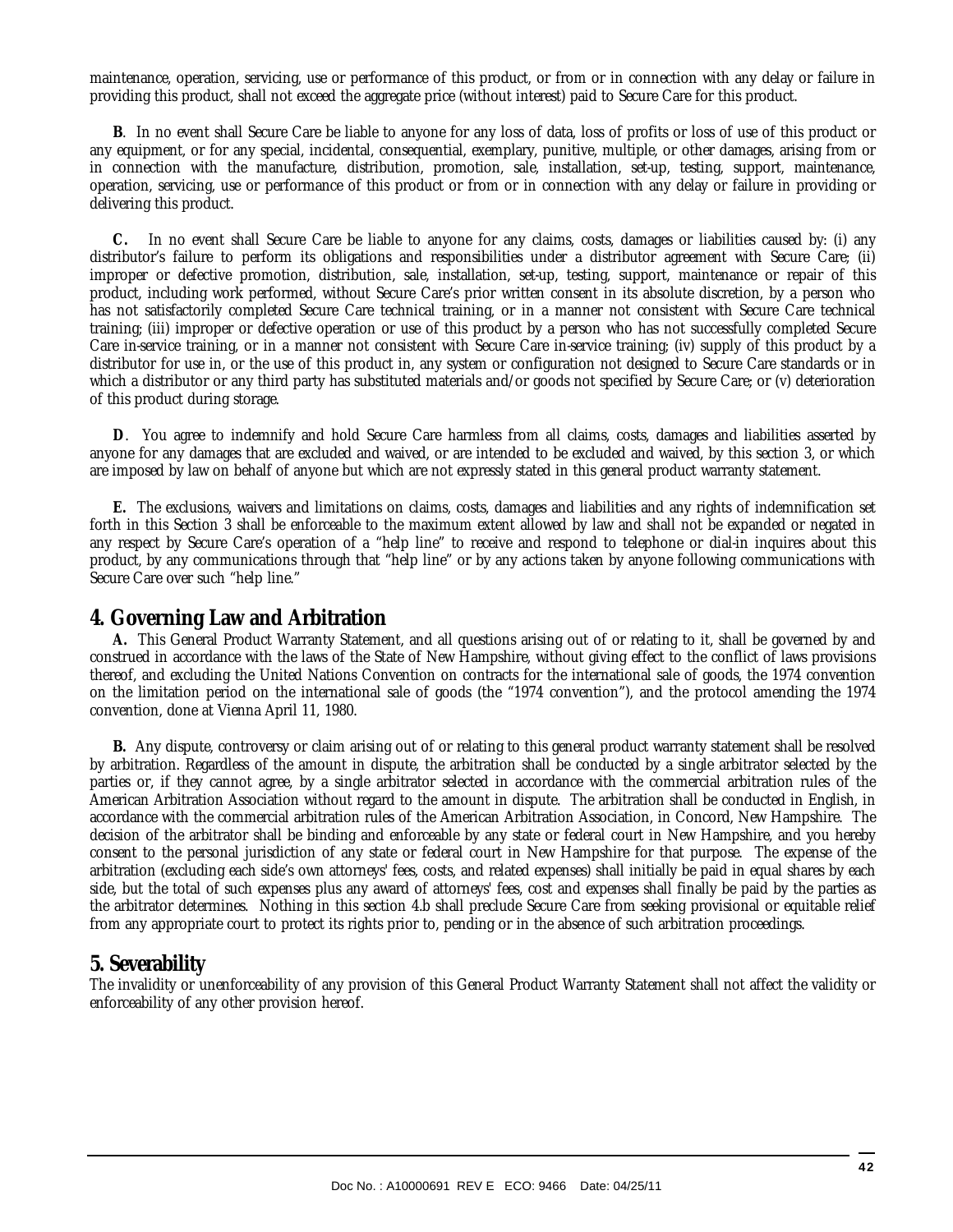### **6. Waiver**

No term or condition of this General Product Warranty Statement may be waived except in writing signed by Secure Care. A waiver on one or more occasions of any term or condition of this General Product Warranty Statement shall not constitute or be deemed to be a waiver of such term or condition on any other occasion. No delay or failure of Secure Care to exercise any right or remedy under this General Product Warranty Statement will operate as a waiver thereof; no failure to enforce or insist upon compliance with any provision of this General Product Warranty Statement on any one occasion shall be deemed to be a waiver of Secure Care's right to do so on another occasion; and no course of dealing will constitute a waiver, alteration, limitation or expansion of any of the parties' rights and obligations under this General Product Warranty Statement.

Revised 11/16/07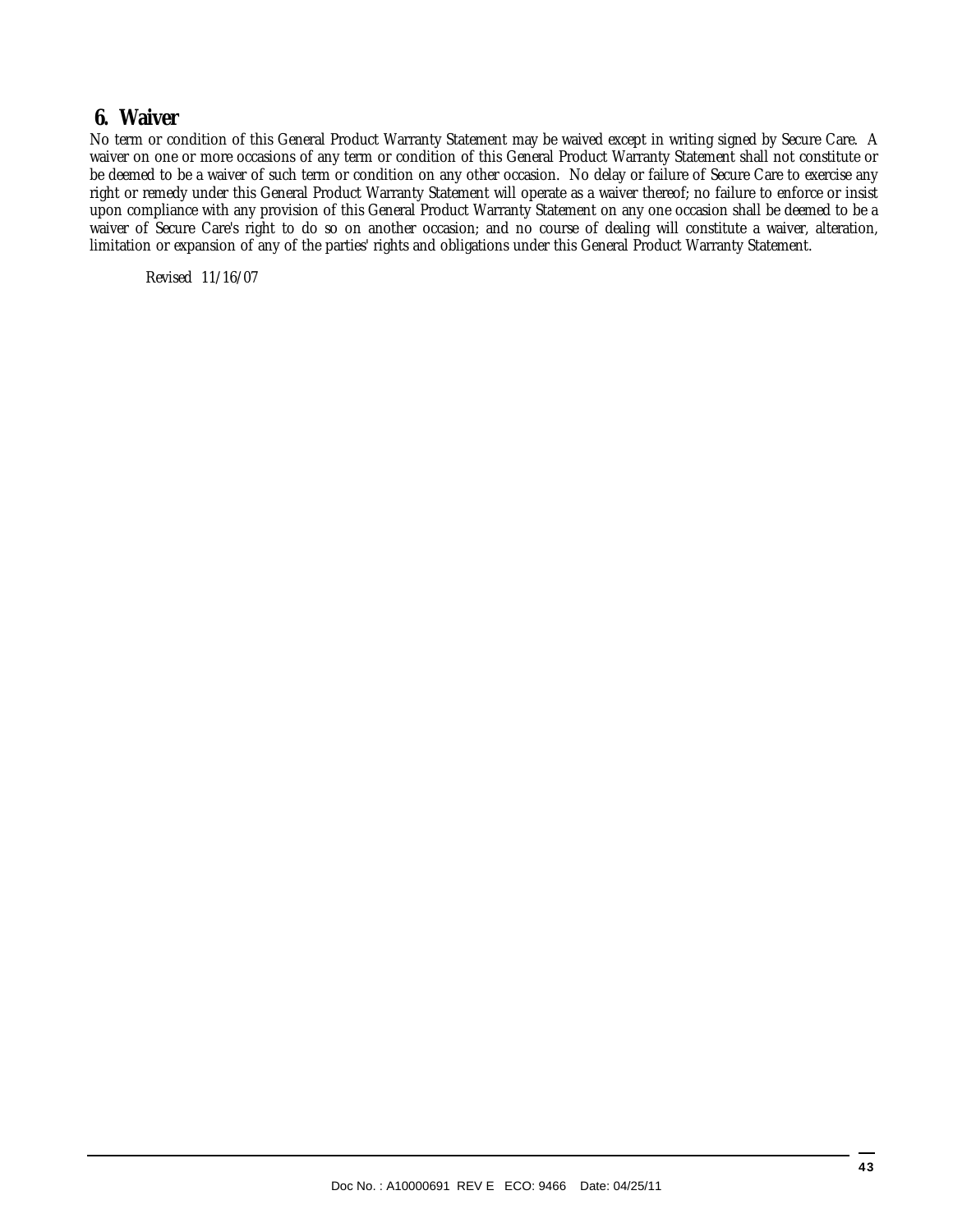# **SECTION 14 COMPLIANCE STATEMENTS**

## **FCC Compliance Statement**

This equipment has been tested and found to comply with the limits for a Class A digital device, pursuant to Part 15 of the FCC Rules. These limits are designed to provide reasonable protection against harmful interference when the equipment is operated in a commercial environment. This equipment generates, uses, and will radiate radio frequency energy and, if not installed and used in accordance with the instruction manual, may cause harmful interference to radio communications. Operation of this equipment in a residential area is likely to cause harmful interference, in which case the user will be required to correct the interference at his own expense.

# **Canadian RFI Equipment Requirement**

This Class A digital apparatus complies with Canadian ICES-003. CET appareil numerique de la classe A est conforme a la norme NMB-003 du Canada.